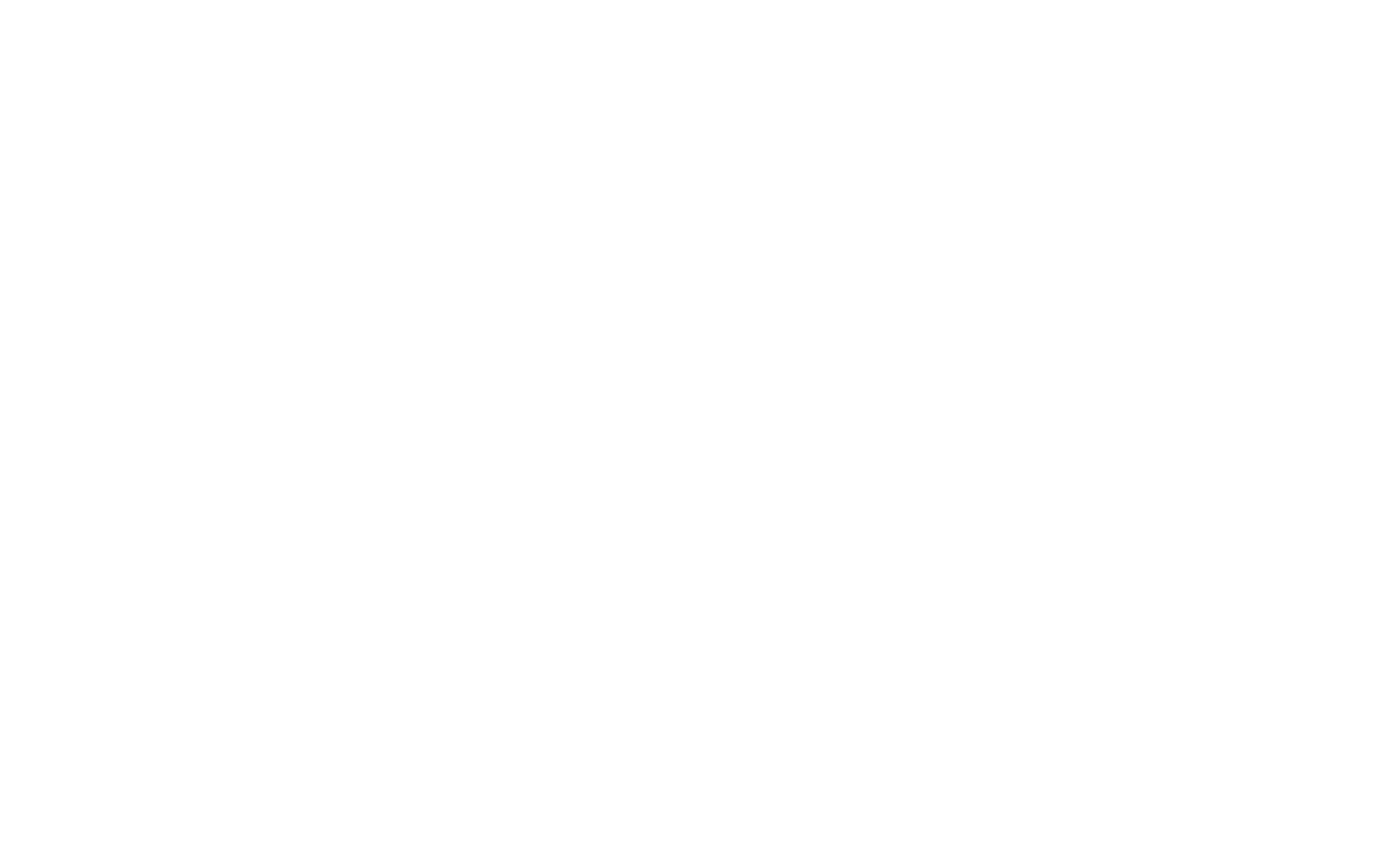Comments and Dispositions on the May 2013 Draft of SP 800-73-4 29 of 72

|          | Organization Commentor |                            | <b>Type</b> | $73-4$         | Page # | Line# |           | <b>Section Comment</b>                                                                                                                                                                                                                                                                                                                                                                                                                                                                                                                                                                                                                                                                                                                                                                                                                                                                                                                                                                                                                                                                                                               | Suggested change                                                                                                                                                                                                                                                                                                                                     | <b>NIST Resolution/Response</b>                                                                                                                                                                                                                                                                                                                                                                                                                                                                                                                                                                          |
|----------|------------------------|----------------------------|-------------|----------------|--------|-------|-----------|--------------------------------------------------------------------------------------------------------------------------------------------------------------------------------------------------------------------------------------------------------------------------------------------------------------------------------------------------------------------------------------------------------------------------------------------------------------------------------------------------------------------------------------------------------------------------------------------------------------------------------------------------------------------------------------------------------------------------------------------------------------------------------------------------------------------------------------------------------------------------------------------------------------------------------------------------------------------------------------------------------------------------------------------------------------------------------------------------------------------------------------|------------------------------------------------------------------------------------------------------------------------------------------------------------------------------------------------------------------------------------------------------------------------------------------------------------------------------------------------------|----------------------------------------------------------------------------------------------------------------------------------------------------------------------------------------------------------------------------------------------------------------------------------------------------------------------------------------------------------------------------------------------------------------------------------------------------------------------------------------------------------------------------------------------------------------------------------------------------------|
|          |                        |                            |             | $\vert$ Part # |        |       |           | (Include rationale for comment)                                                                                                                                                                                                                                                                                                                                                                                                                                                                                                                                                                                                                                                                                                                                                                                                                                                                                                                                                                                                                                                                                                      |                                                                                                                                                                                                                                                                                                                                                      |                                                                                                                                                                                                                                                                                                                                                                                                                                                                                                                                                                                                          |
| $HID-23$ | <b>HID</b>             | Francois Eric<br>Guyomarch | Te          |                | 10     |       | 481 3.3.1 | The standard does not specify what is the expected Clarify the scope of use of the pivCrypt<br>behavior and algorithm input in case of case<br>$03(SM$ key) is used in the pivCrypt function<br>Is the intent to enable passthrough to the General<br>Authenticate function from the pivCrypt function<br>and hence enable secure messaging establishment<br>though that function or generally used the session<br>keys for encryption from calling middleware?<br>If former this is redundant with the<br>pivEstablishSecureMessaging function                                                                                                                                                                                                                                                                                                                                                                                                                                                                                                                                                                                      | function with key 03.                                                                                                                                                                                                                                                                                                                                | Resolved by adding the clarification that pivCrypt shall<br>return error code if used with key reference '03'.                                                                                                                                                                                                                                                                                                                                                                                                                                                                                           |
| $IG-1$   | InfoGard               | Sweymann                   |             | all            |        |       |           | Thank you for providing a track change version.                                                                                                                                                                                                                                                                                                                                                                                                                                                                                                                                                                                                                                                                                                                                                                                                                                                                                                                                                                                                                                                                                      |                                                                                                                                                                                                                                                                                                                                                      | You are welcome.                                                                                                                                                                                                                                                                                                                                                                                                                                                                                                                                                                                         |
|          |                        |                            |             |                |        |       |           | "With the exception of the requirement for the $362$ Assuming the exemption of SP<br>PIV Card Application  Federal departments and<br>agencies must implement these recommendations<br>no later than 12 months after the effective date of<br>FIPS 201-2."<br>Perhaps the initial part of the sentence exempts the this clause:<br>agencies from the time for SP 800-73-4<br>conformant PIV applet avaliability.<br>Otheriwse, the feasibility of this statement depends Card Applications,  ".<br>on many variables. Perhaps FIPS 201-2 (draft<br>dated March 2011, effective date "immediately"<br>on line 190) will be held in draft status until this is effectiveness statement is inclusive of<br>possible. If this statement implies availability to<br>agencies of SP 800-73-4 applets, be aware that the $\vert$ deadline relative to applet availability:<br>current CVMP queue is 7 months or more. As well  "Federal departments and agencies must<br>the SP 800-85A and the associated Test Runner<br>update will take some time to complete including a later than 6 months following<br>documentation comment period. | clause:<br>"With the exception of the requirement<br>for the PIV Card Application " with<br>With the exception of deployment of<br>cards with SP 800-73-4 conformant PIV<br>If this is not the intent, and the<br>80-73-4 applet deployment, consider a<br>implement these recommendations no<br>availability of qualified cards on the<br>GSA APL." | Declined. All cards that are currently available on the<br>800-73-4 applet availability, replace this GSA APL can support all of the data objects and<br>functions that are listed as mandatory in SP 800-73-4.<br>So, implementation of these requirements is not<br>dependent on the deployment of cards with SP 800-73-4<br>conformant PIV Card Applications. For the one new<br>requirement that may not be supported by currently<br>available cards, the text says that implementation of this<br>requirement shall be phased in as new card stock that<br>implements the requirement is acquired. |
| $IG-2$   | InfoGard               | Sweymann                   |             |                |        | 364   | 1.3       |                                                                                                                                                                                                                                                                                                                                                                                                                                                                                                                                                                                                                                                                                                                                                                                                                                                                                                                                                                                                                                                                                                                                      |                                                                                                                                                                                                                                                                                                                                                      |                                                                                                                                                                                                                                                                                                                                                                                                                                                                                                                                                                                                          |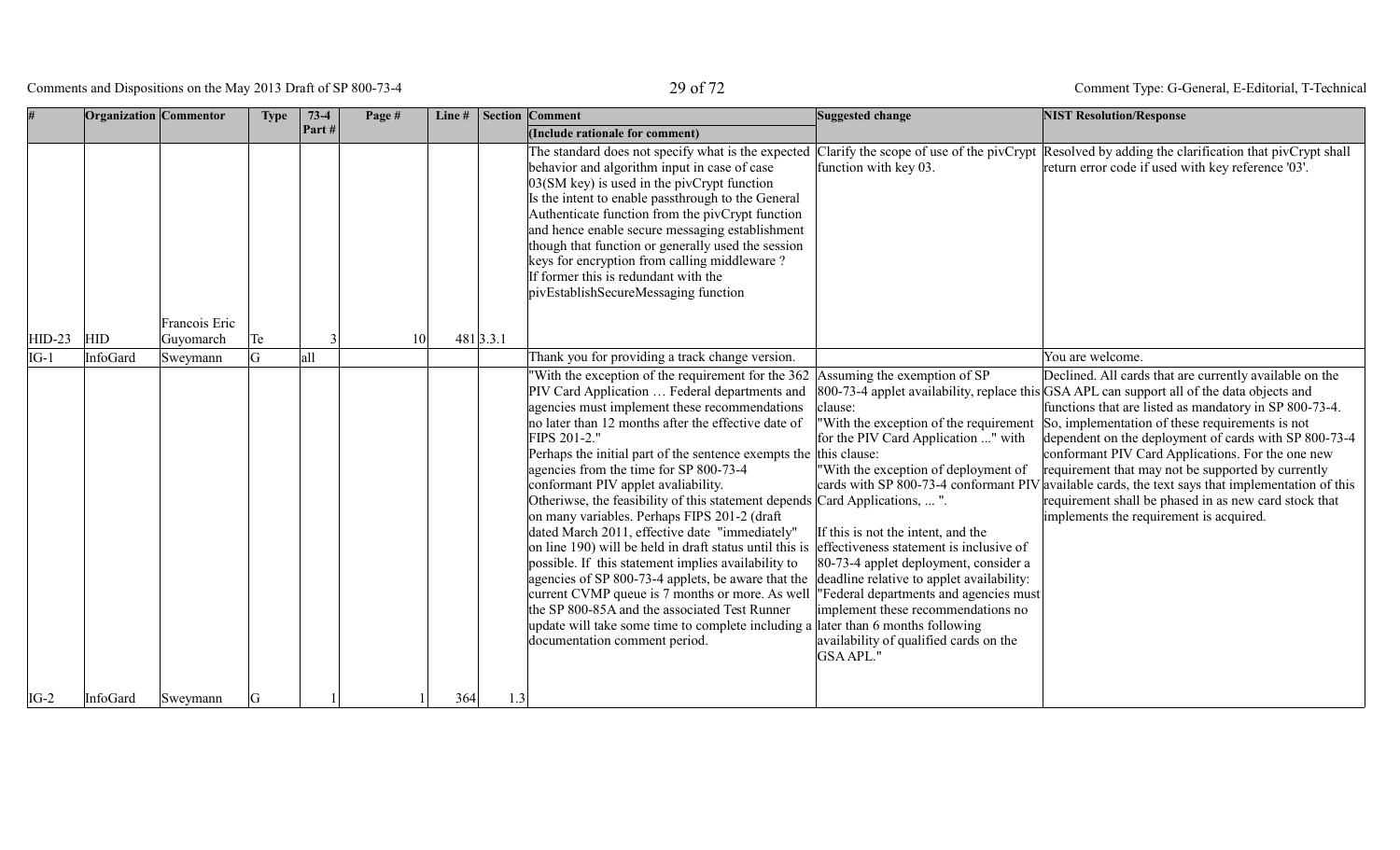Comments and Dispositions on the May 2013 Draft of SP 800-73-4 30 of 72

|        | <b>Organization</b> Commentor |                 | <b>Type</b> | $73-4$<br>Part# | Page # | Line $#$ |     | <b>Section Comment</b><br>(Include rationale for comment)                                                                                                                                                                                                                                                                                                                                                                                                                                                                                                                               | Suggested change                                                                                                                                                             | <b>NIST Resolution/Response</b>                                                                                                                                                                                                                                                                                                                                                                                                                                                                                   |
|--------|-------------------------------|-----------------|-------------|-----------------|--------|----------|-----|-----------------------------------------------------------------------------------------------------------------------------------------------------------------------------------------------------------------------------------------------------------------------------------------------------------------------------------------------------------------------------------------------------------------------------------------------------------------------------------------------------------------------------------------------------------------------------------------|------------------------------------------------------------------------------------------------------------------------------------------------------------------------------|-------------------------------------------------------------------------------------------------------------------------------------------------------------------------------------------------------------------------------------------------------------------------------------------------------------------------------------------------------------------------------------------------------------------------------------------------------------------------------------------------------------------|
| $IG-3$ | InfoGard                      | Sweymann        |             |                 |        | 768      | 3.5 | The table shows only Printed Information with the Change Facial image to "PIN or OCC".<br>least facial image, as a means for additional visual NIST rationale for OCC access control<br>identification confidence rather than a useful<br>automated biometric would not also be OCC, or<br>even that OCC would be acceptable as a PIN<br>substitute.                                                                                                                                                                                                                                    | condtions.                                                                                                                                                                   | Declined. FIPS 201-2 requires the presentation of a valid<br>OCC access control condition. It seems odd that at  And / or, include an explanation of the  PIN before biometric data may be read. SP 800-73-4<br>would not be an appropriate place to provide a rationale<br>for the requirements included in the document.                                                                                                                                                                                        |
|        |                               |                 |             |                 |        |          |     | Should SP 800-73-4 define a PIN AND OCC<br>access condition?<br>Be aware that use of OCC is controversial at<br>CMVP; it is theoretically possible that OCC meets<br>140-2 security strength conditions, since some<br>OCC algorithm receiver curves pass the $1/106$<br>threshold required by 140-2, but practicality of this<br>setting is questionable and out of scope for lab<br>assessment. Use of multi-factor authentication for<br>authenticatoin to the card is much stronger; I<br>believe all card vendors who support OCC do or<br>can support PIN AND OCC access control. | Include a note that a PIN AND OCC<br>access condition is acceptible as a PIN<br>given (since it implies PIN), it is better<br>to be explicit that this method is<br>allowed. | Declined. As noted, in cases where the access condition<br>is either "PIN" or "PIN or OCC" it is already self-evident<br>substitute. Though this may be seen as a that the access conditions are satisfied if the security<br>status indicators for both the PIN and OCC data are<br>TRUE.<br>While support for OCC by PIV Cards is optional, a PIV<br>Card that does support OCC may not (for interoperability)<br>reasons) require both PIN and OCC as an access<br>condition for any PIV data objects or keys. |
| $IG-4$ | InfoGard                      | <b>Sweymann</b> |             |                 |        | 768      | 3.5 |                                                                                                                                                                                                                                                                                                                                                                                                                                                                                                                                                                                         |                                                                                                                                                                              |                                                                                                                                                                                                                                                                                                                                                                                                                                                                                                                   |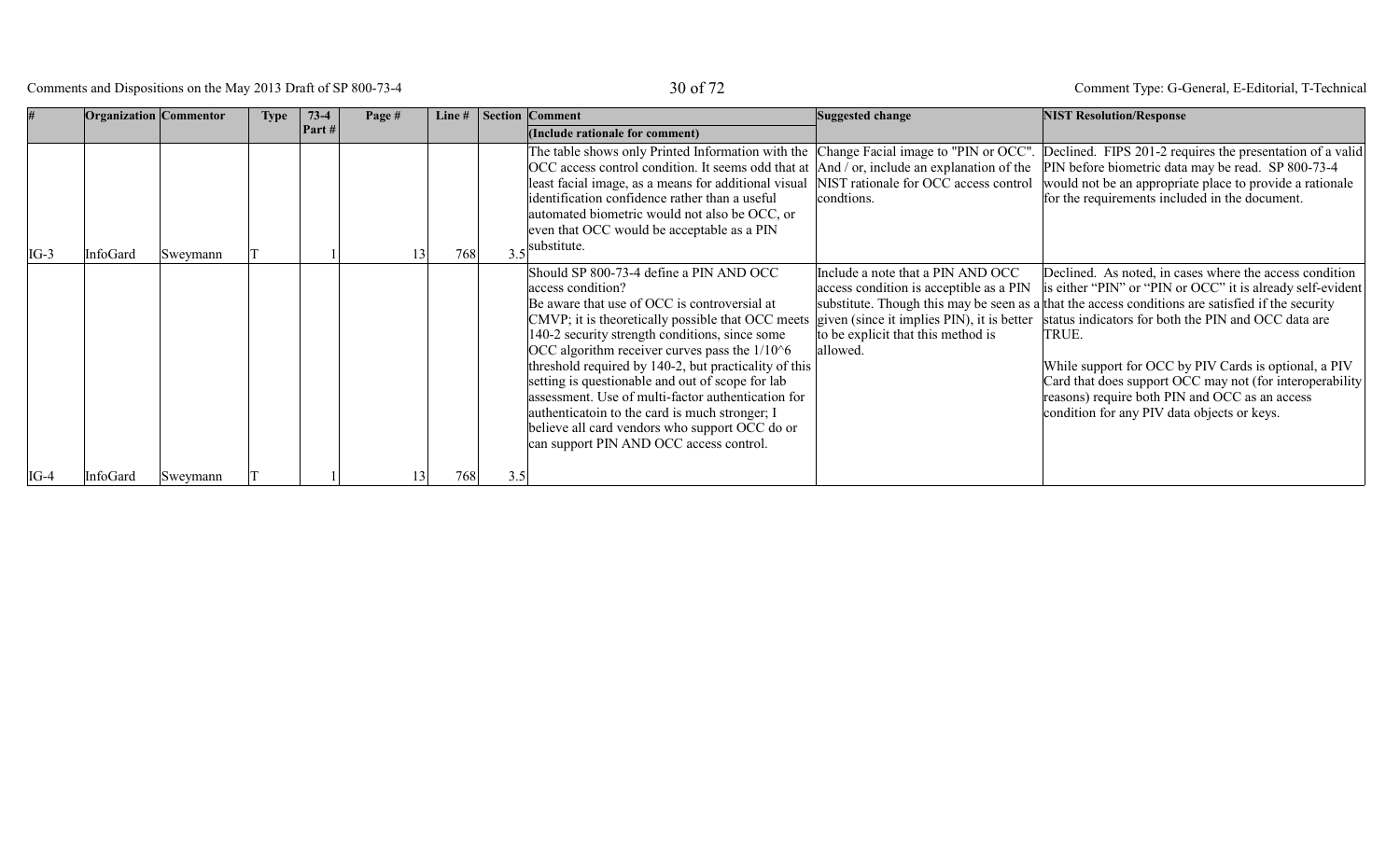Comments and Dispositions on the May 2013 Draft of SP 800-73-4 31 of 72

|        | <b>Organization</b> Commentor |          | <b>Type</b> | $73-4$<br>Part# | Page # | Line#                    | Section Comment<br>(Include rationale for comment)                                                                                                                                                                                                                                                                                                                                                                                                                                                                                                                                                                                                | Suggested change                                                     | <b>NIST Resolution/Response</b>                                                                                                                                                                                                                                                                                                                                                                                                                                                                                                                                                                                                                                                                                                                                                                                                                                                                                                                                                                                                                                |
|--------|-------------------------------|----------|-------------|-----------------|--------|--------------------------|---------------------------------------------------------------------------------------------------------------------------------------------------------------------------------------------------------------------------------------------------------------------------------------------------------------------------------------------------------------------------------------------------------------------------------------------------------------------------------------------------------------------------------------------------------------------------------------------------------------------------------------------------|----------------------------------------------------------------------|----------------------------------------------------------------------------------------------------------------------------------------------------------------------------------------------------------------------------------------------------------------------------------------------------------------------------------------------------------------------------------------------------------------------------------------------------------------------------------------------------------------------------------------------------------------------------------------------------------------------------------------------------------------------------------------------------------------------------------------------------------------------------------------------------------------------------------------------------------------------------------------------------------------------------------------------------------------------------------------------------------------------------------------------------------------|
| $IG-5$ | InfoGard                      | Sweymann |             |                 |        | 831 or 5.1 or<br>20 89 1 | Use of SM for a contactless VCI is good, and in<br>fact more secure than the contact scenario. Section appropriate entries (particularly PIN,<br>5.1.2 seems to indicate that SM could be used over global PIN, OCC) with a note that SM<br>contact interface, but discussion with NPIVP<br>indicate the SM is intended for contactless only.<br>Clarification that SM is allowed for use on contact<br>would be be best. The PIV spec for PIN in the<br>clear, in whatever mode, is arguably the only factor<br>limiting PIV cards to 140-2 Level 2 overall, and<br>some attack scenarios could be eliminated by<br>allowing SM in contact mode. | Add "SM" to Contact column for<br>usage is optional but permissible. | Declined. Adding "SM" to the contact column would<br>mean "SM" is required for contact interface. This would<br>be a non-backward compatible change. Also, there is<br>nothing in SP 800-73-4 that states "SM" cannot be used<br>over contact interface. While secure messaging may be<br>used over the contact interface, the PIV Card must permit<br>the full functionality of the PIV Card to be performed<br>over the contact interface without secure messaging.<br>While this may prevent a PIV Card from being FIPS<br>140-2 validated at an overall level higher than 2, it is<br>necessary to ensure interoperability, and it is not<br>considered to be a problem since FIPS 201 only requires<br>the PIV Card to be FIPS 140 validated to Level 2 overall<br>(with Level 3 physical security).<br>Mentioning the contact interface in Section 5.5 would be<br>confusing as the full capabilities of the PIV Card are<br>available over the contact interface (with or without<br>secure messaging) without the need to present the pairing<br>code. |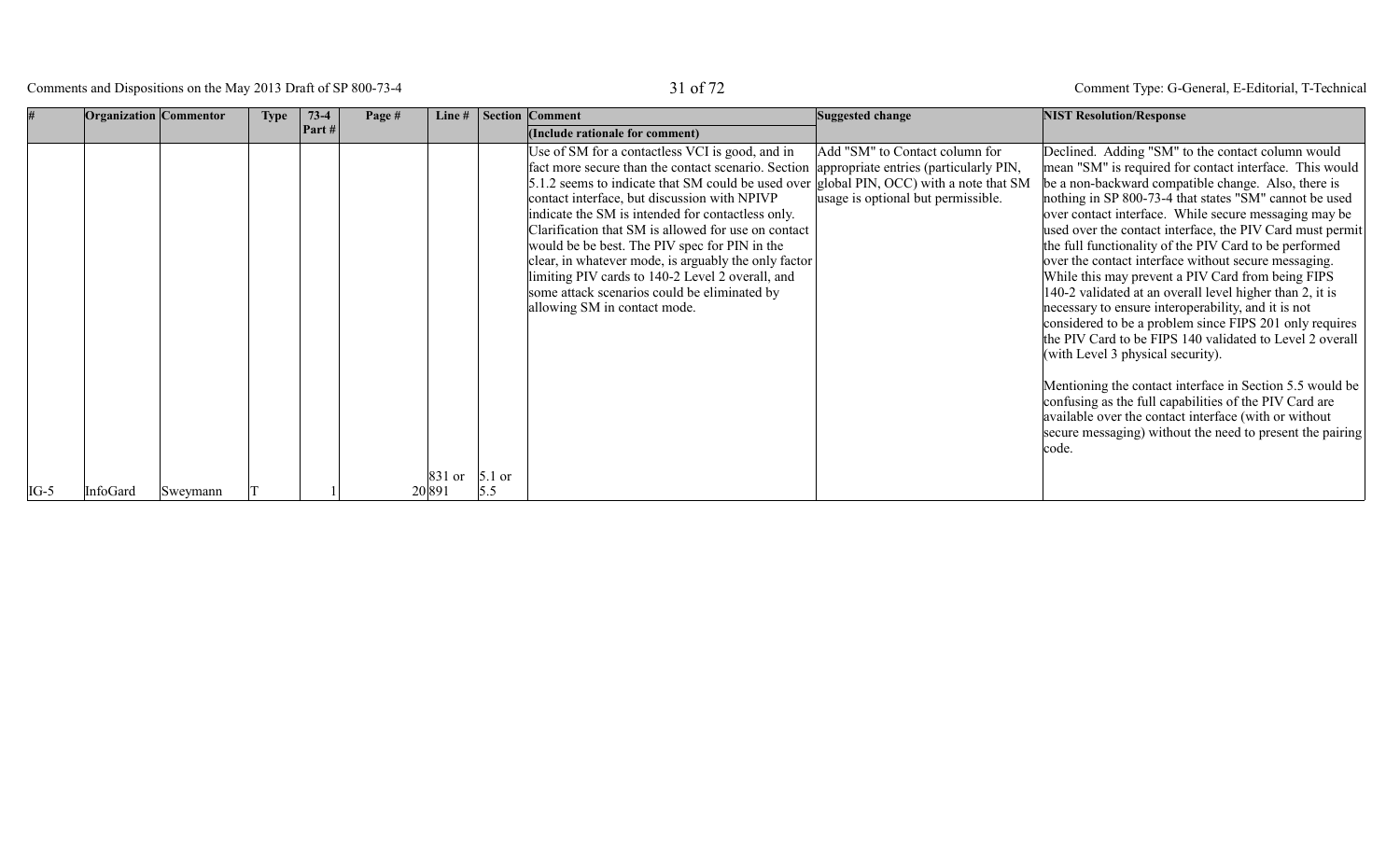Comments and Dispositions on the May 2013 Draft of SP 800-73-4 32 of 72

|         | Organization Commentor |          | <b>Type</b> | $73-4$ | Page # | Line# |     | Section Comment                                                                                                                                                                                                                                                                                                                                                                                                                                                                                                                                                                                                                                                                | Suggested change                                                                                                                                                   | <b>NIST Resolution/Response</b>                                                                                                                                                                                                                                                                                                                                                                                                                                                                                                                                                                                                                                                                                                                                                                                                                                                                                        |
|---------|------------------------|----------|-------------|--------|--------|-------|-----|--------------------------------------------------------------------------------------------------------------------------------------------------------------------------------------------------------------------------------------------------------------------------------------------------------------------------------------------------------------------------------------------------------------------------------------------------------------------------------------------------------------------------------------------------------------------------------------------------------------------------------------------------------------------------------|--------------------------------------------------------------------------------------------------------------------------------------------------------------------|------------------------------------------------------------------------------------------------------------------------------------------------------------------------------------------------------------------------------------------------------------------------------------------------------------------------------------------------------------------------------------------------------------------------------------------------------------------------------------------------------------------------------------------------------------------------------------------------------------------------------------------------------------------------------------------------------------------------------------------------------------------------------------------------------------------------------------------------------------------------------------------------------------------------|
|         |                        |          |             | Part#  |        |       |     | (Include rationale for comment)                                                                                                                                                                                                                                                                                                                                                                                                                                                                                                                                                                                                                                                |                                                                                                                                                                    |                                                                                                                                                                                                                                                                                                                                                                                                                                                                                                                                                                                                                                                                                                                                                                                                                                                                                                                        |
| $IG-6$  | InfoGard               | Sweymann |             |        | 20     | 685   | 4.1 | Thank you for the clear description of Opacity in<br>Section 4.1. Currently, the Opacity protocol is not<br>listed in FIPS 140-2 Implementation Guidance<br>D.8, and as such could be interpreted as not<br>allowed.<br>It would be helpful to explicitly indicate the<br>security goals achieved by the protocol. The<br>simplified Opacity ZKM protocol as presented in<br>$SP800-73-4$ provides:                                                                                                                                                                                                                                                                            | Please request that CMVP update IG<br>D.8 to include Opacity, coordination<br>will help new validations of PIV<br>Applets to go through as quickly as<br>possible. | Declined. SP 800-73-4 does not use the OPACITY<br>protocol, but a SP 800-56A-compliant key establishment<br>protocol that is based on OPACITY (i.e., changes were<br>made to the protocol in order to make it compliant with<br>SP 800-56A). So, it would be inappropriate to request<br>that the CMVP implementation guidance be updated<br>include OPACITY.<br>Furthermore, the first scenario listed in IG D.8 is to have<br>a CAVP KAS Certificate, and Section 7 of Draft SP<br>800-78-4 states that PIV Card Applications that<br>implement the PIV Secure Messaging key shall obtain a<br>CAVP certificate indicating that they correctly<br>implemented the $C(1, 1, ECC$ CDH) scheme from SP<br>800-56A.<br>Noted. Section 4 of Part 2 already notes that the<br>key-establishment protocol is a one-way authentication<br>protocol that authenticates the PIV Card Application to<br>the client application. |
| $NSA-1$ | <b>NSA</b>             |          |             |        |        |       |     | o One-way authentication of the card to the client.<br>o Key confidentiality in sessions run without any<br>interference from the attacker, even if the attacker<br>previously/subsequently interacts with other parties<br>running the protocol and controls some set of valid<br>cards, but has not obtained the long-term private<br>key of the card in question. (Note that the notion of<br>key confidentiality achieved here is weaker than<br>the standard one, since SK ENC is not<br>indistinguishable from uniform. Nevertheless, one<br>can define a meaningful notion of key<br>confidentiality and show that the simplified<br>Opacity ZKM protocol achieves it.) |                                                                                                                                                                    | Resolved issue of protocol providing a weaker notion of<br>key confidentiality by eliminating use of SKENC to<br>encrypt the GUID during the key-establishment protocol.                                                                                                                                                                                                                                                                                                                                                                                                                                                                                                                                                                                                                                                                                                                                               |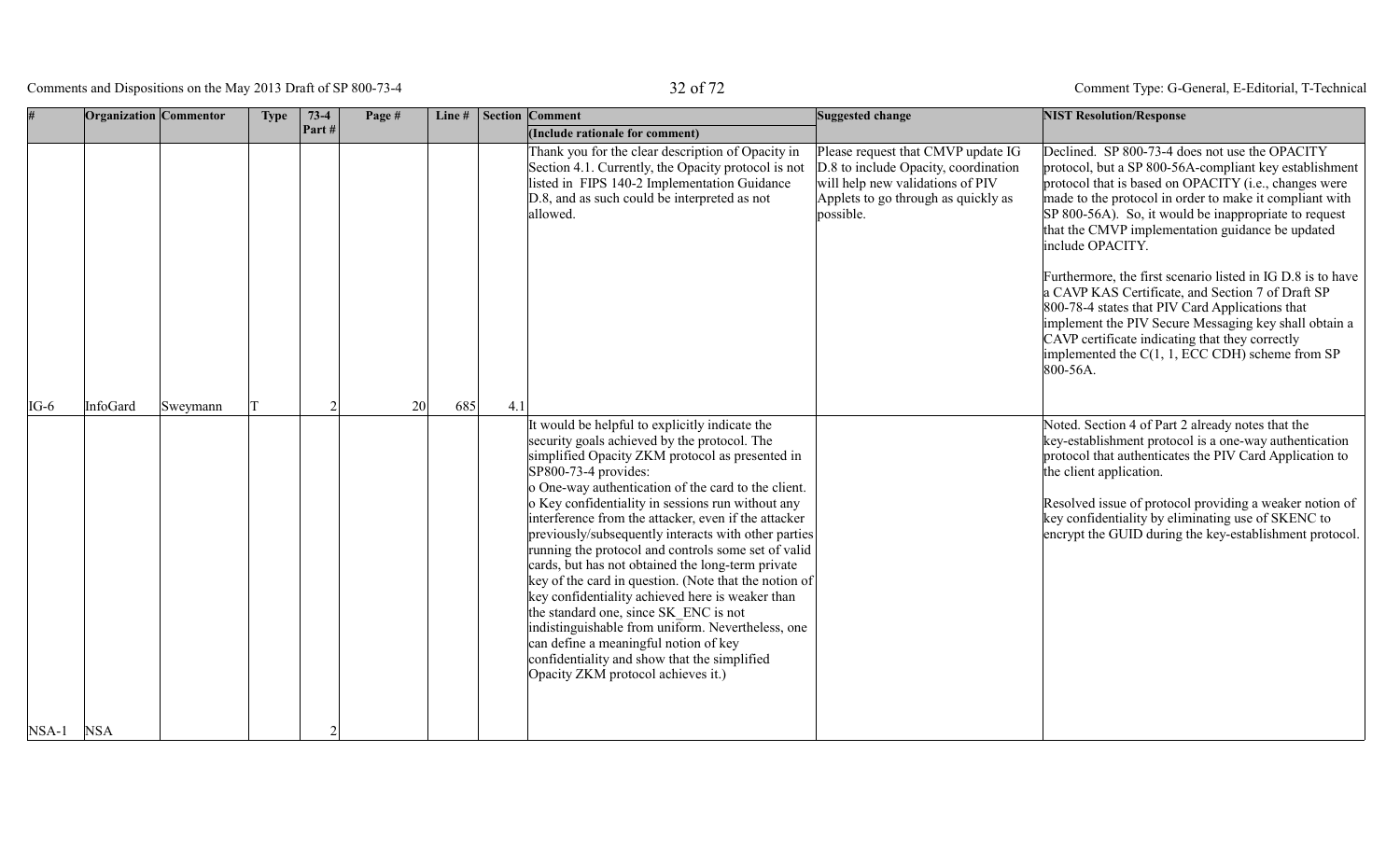Comments and Dispositions on the May 2013 Draft of SP 800-73-4 33 of 72

|         | Organization Commentor | <b>Type</b> | $73-4$ | Page # | Line $#$ | Section Comment                                                                                                                                                                                                                                                                                                                                                                                                                                                                                                                                                                                                                                               | Suggested change | <b>NIST Resolution/Response</b>                                                                                                                                                                                                                                                                                                                                                                                                                                                                                                            |
|---------|------------------------|-------------|--------|--------|----------|---------------------------------------------------------------------------------------------------------------------------------------------------------------------------------------------------------------------------------------------------------------------------------------------------------------------------------------------------------------------------------------------------------------------------------------------------------------------------------------------------------------------------------------------------------------------------------------------------------------------------------------------------------------|------------------|--------------------------------------------------------------------------------------------------------------------------------------------------------------------------------------------------------------------------------------------------------------------------------------------------------------------------------------------------------------------------------------------------------------------------------------------------------------------------------------------------------------------------------------------|
|         |                        |             | Part#  |        |          | (Include rationale for comment)                                                                                                                                                                                                                                                                                                                                                                                                                                                                                                                                                                                                                               |                  |                                                                                                                                                                                                                                                                                                                                                                                                                                                                                                                                            |
| $NSA-2$ | <b>NSA</b>             |             |        |        |          | It would also be useful to explicitly indicate what<br>security goals are not provided:<br>o The protocol does not provide forward secrecy.<br>o The protocol does not provide authentication of<br>the client to the card, and if such authentication is<br>desired it must be provided by other means.<br>o As the paper "A Cryptographic Analysis of<br>Opacity" by Dagdelen et al. shows, the protocol<br>does not achieve privacy/anonymity. It should be<br>made clear that encryption of the GUID is there for<br>compliance with other standards.                                                                                                     |                  | Resolved by adding a footnote in Section 4 of Part 2 that<br>notes that the key-establishment protocol does not<br>provide forward secrecy.<br>Section 4 of Part 2 already notes that the<br>key-establishment protocol is a one-way authentication<br>protocol that authenticates the PIV Card Application to<br>the client application, so this implicitly indicates that the<br>client application is not authenticated to the PIV Card<br>Application.<br>Resolved by changing the protocol to return the GUID in<br>unencrypted form. |
|         |                        |             |        |        |          | We do not see any reason to encrypt the GUID, as<br>it as it reduces the efficiency of the protocol and<br>does not provide privacy. However, if the GUID is<br>to be encrypted we recommend either $(1)$ deriving<br>an additional key with the KDF, and using that key<br>to encrypt the GUID, or (2) using $SK_{CFRM}$ to<br>encrypt the GUID. The GUID is currently<br>encrypted with $SK_{FNC}$ , which is also used in the<br>secure-messaging phase. This type of key reuse is<br>usually discouraged. Although we do not see any<br>problems with the use as specified, it could be<br>problematic if the secure-messaging phase is ever<br>modified. |                  | Resolved by changing the protocol to return the GUID in<br>unencrypted form.                                                                                                                                                                                                                                                                                                                                                                                                                                                               |
| $NSA-3$ | <b>NSA</b>             |             |        |        |          |                                                                                                                                                                                                                                                                                                                                                                                                                                                                                                                                                                                                                                                               |                  |                                                                                                                                                                                                                                                                                                                                                                                                                                                                                                                                            |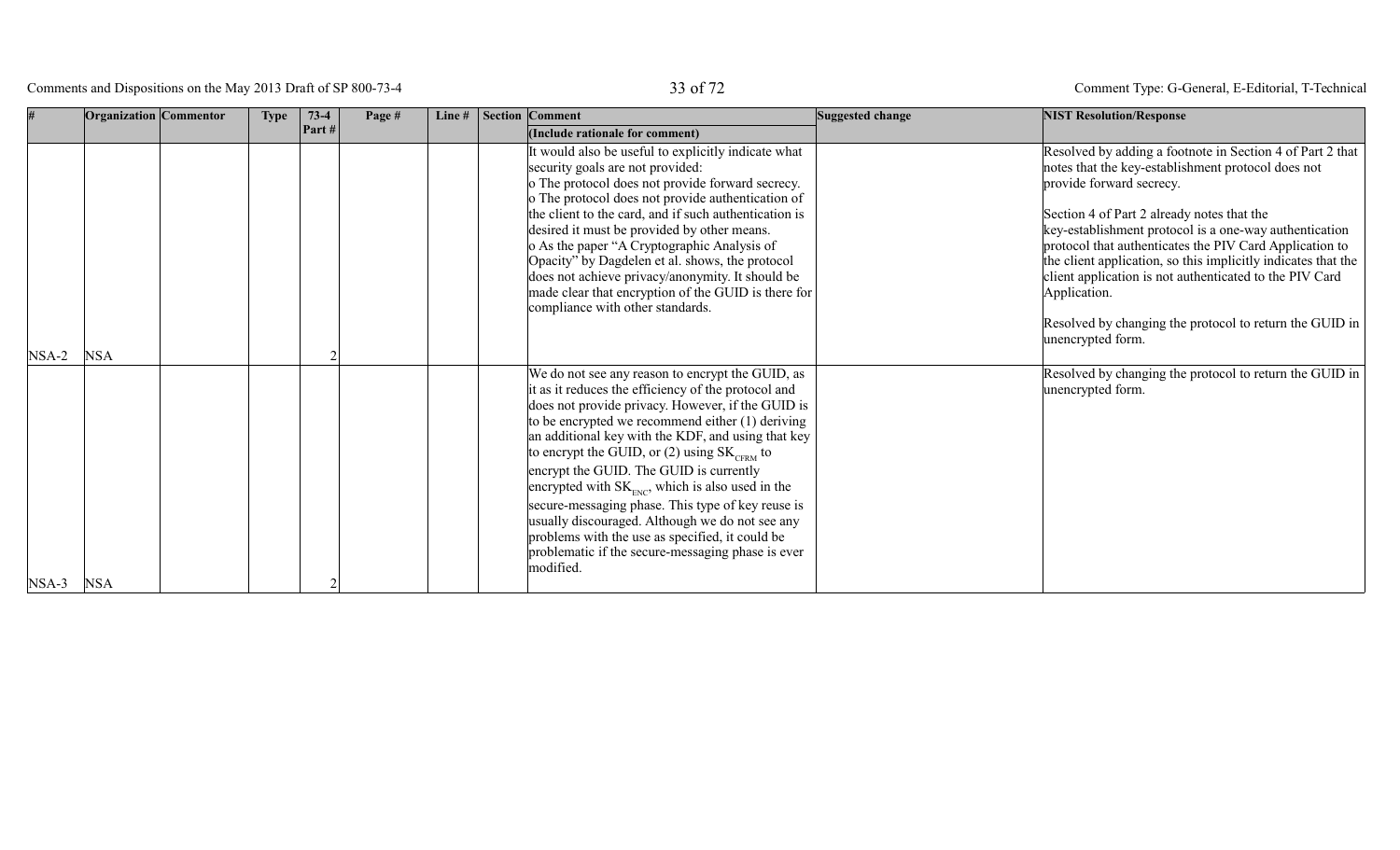Comments and Dispositions on the May 2013 Draft of SP 800-73-4 34 of 72

|           | Organization Commentor | <b>Type</b> | $73-4$ | Page # | Line# | <b>Section Comment</b> |                                                                                                                                                                                                                                                                                                                                                                                                                                                                                                                                                                                                                                                                                                                                                                                                                                             | Suggested change | <b>NIST Resolution/Response</b>                                                                                                                                                                                                                                                                        |
|-----------|------------------------|-------------|--------|--------|-------|------------------------|---------------------------------------------------------------------------------------------------------------------------------------------------------------------------------------------------------------------------------------------------------------------------------------------------------------------------------------------------------------------------------------------------------------------------------------------------------------------------------------------------------------------------------------------------------------------------------------------------------------------------------------------------------------------------------------------------------------------------------------------------------------------------------------------------------------------------------------------|------------------|--------------------------------------------------------------------------------------------------------------------------------------------------------------------------------------------------------------------------------------------------------------------------------------------------------|
| $NSA-4$   | <b>NSA</b>             |             | Part#  |        |       |                        | (Include rationale for comment)<br>It appears that a goal of the simplified ZKM<br>protocol in SP800-73-4 is interoperability with the<br>version of the ZKM protocol in INCITS 504,<br>which is known to have security vulnerabilities.<br>Specifically, Appendix A of the paper by Dagdelen<br>et al. shows that an attacker can masquerade as a<br>valid card to a terminal running the ZKM protocol<br>from INCITS 504. It is important to note that a PIV<br>card implementing the SP800-73-4 protocol could<br>be impacted by these vulnerabilities if the card<br>interacts with a card reader/terminal running<br>INCITS 504. In particular, an SP800-73-4<br>compliant card might be given access to a space<br>that is also admitting malicious cards running<br>masquerade attacks on the INCITS 504 version of<br>the protocol. |                  | Noted. As INCITS B10.12 is working to address the<br>issues in INCITS 504 that were raised in "A<br>Cryptographic Analysis of OPACITY," it should not be<br>necessary for SP 800-73-4 to highlight security<br>vulnerabilities in the protocol as described in the current<br>version of the document. |
| $NSA-5$   | <b>NSA</b>             |             |        |        |       |                        | This simplified ZKM protocol incorporates the<br>"One-pass Diffie Hellman" scheme from NIST<br>SP800-56A. This fact should be stated explicitly.<br>In fact, this protocol could be described by simply<br>pointing to SP800-56A for the One-pass Diffie<br>Hellman scheme in its entirety and then specifying<br>fields and extra steps that are required by<br>SP800-73-4.                                                                                                                                                                                                                                                                                                                                                                                                                                                                |                  | Resolved by adding text to the beginning of Section 4.1<br>of Part 2 that notes that the key-establishment protocol<br>uses the One-Pass Diffie-Hellman, C(1e, 1s) Scheme<br>from SP 800-56A.                                                                                                          |
| $NSA-6$   | <b>NSA</b>             |             |        |        |       |                        | If the desire is to ultimately support other values<br>for the control bytes $CBH$ and $CBICC$ , then these<br>values should be included in the CMAC<br>computation to ensure their integrity.                                                                                                                                                                                                                                                                                                                                                                                                                                                                                                                                                                                                                                              |                  | Resolved by including the control bytes in the OtherInfo<br>string that is an input to the key derivation function.                                                                                                                                                                                    |
| NSA-7 NSA |                        |             |        |        |       |                        | The value of <i>len</i> used as input to the KDF in steps<br>H10 and C7 is given in a table in Section 4.1.3, but<br>it would be helpful to also specify <i>len</i> in 4.1.6.                                                                                                                                                                                                                                                                                                                                                                                                                                                                                                                                                                                                                                                               |                  | Accept.                                                                                                                                                                                                                                                                                                |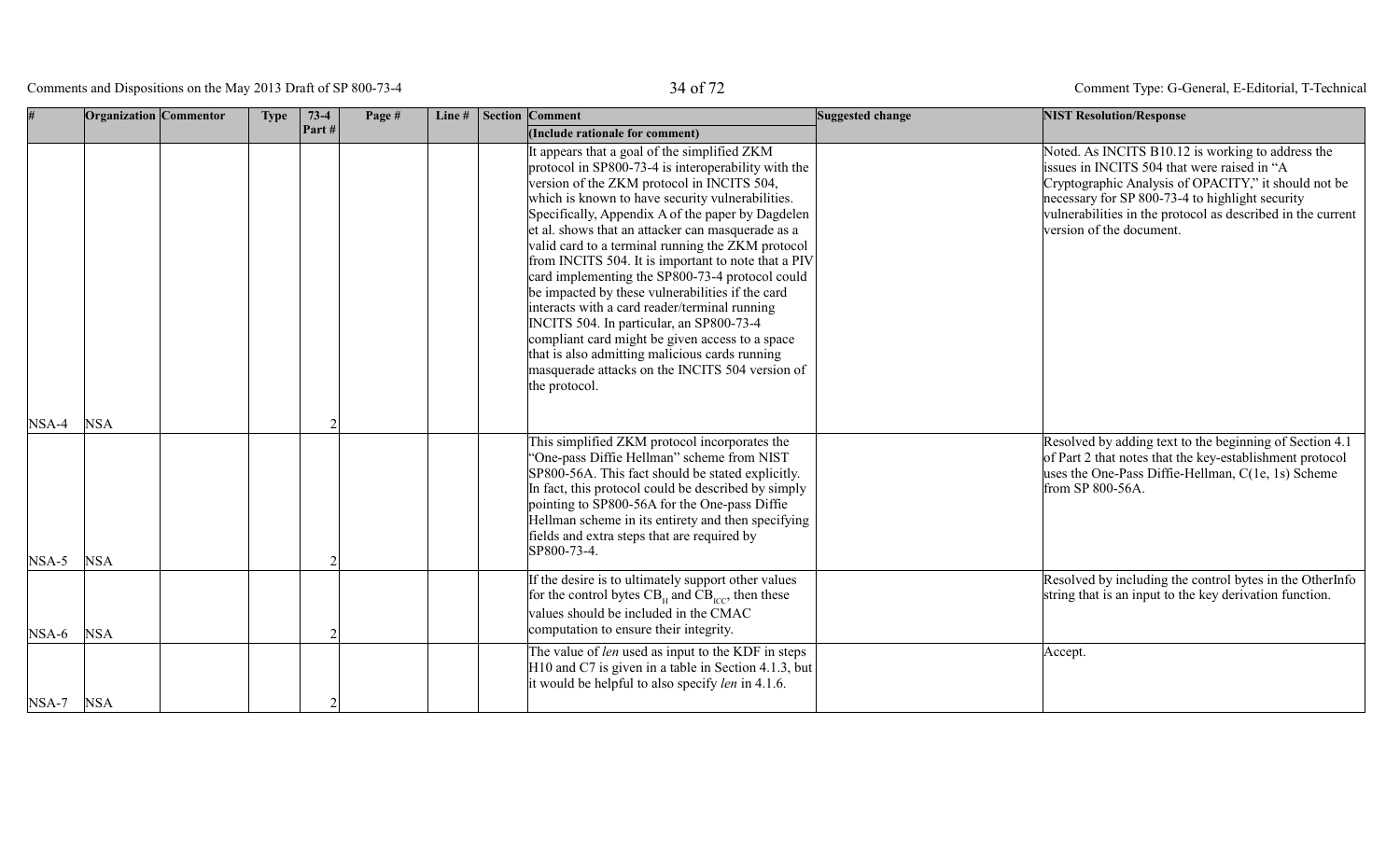Comments and Dispositions on the May 2013 Draft of SP 800-73-4 35 of 72

|              | Organization Commentor | <b>Type</b> | $73-4$ | Page # | Line# | <b>Section Comment</b>                                                                                                                                                                                                                                                                                                                                                                                                                                                                                                                                                 | Suggested change | <b>NIST Resolution/Response</b>                                                                                                                                                                                                                                                                            |
|--------------|------------------------|-------------|--------|--------|-------|------------------------------------------------------------------------------------------------------------------------------------------------------------------------------------------------------------------------------------------------------------------------------------------------------------------------------------------------------------------------------------------------------------------------------------------------------------------------------------------------------------------------------------------------------------------------|------------------|------------------------------------------------------------------------------------------------------------------------------------------------------------------------------------------------------------------------------------------------------------------------------------------------------------|
|              |                        |             | Part#  |        |       | (Include rationale for comment)                                                                                                                                                                                                                                                                                                                                                                                                                                                                                                                                        |                  |                                                                                                                                                                                                                                                                                                            |
| $NSA-8$      | <b>NSA</b>             |             |        |        |       | The MAC value sent and verified is only 8 bytes<br>long, which could lower the desired security if<br>unlimited attempts are permitted. Therefore,<br>restrictions on the maximum number of invalid<br>attempts should be stated.                                                                                                                                                                                                                                                                                                                                      |                  | Noted. The MAC value that is used for key confirmation<br>is 16 bytes long. While the MAC value that is used for<br>secure messaging is only 8 bytes long, a single invalid<br>attempt will result in the secure messaging session keys<br>being zeroized.                                                 |
|              |                        |             |        |        |       | In Section 4.1, Step H2, more details are needed to<br>specify how to generate an ephemeral key pair.<br>(More detail is given in SP800-56A, section<br>5.6.1.2, which references FIPS 186 Appendix B.)                                                                                                                                                                                                                                                                                                                                                                |                  | Resolved by specifying that key generation shall be<br>performed using an approved method from Appendix B<br>of FIPS 186-4 and that full-public key validation shall be<br>performed on the generated key.                                                                                                 |
| $NSA-9$      | <b>NSA</b>             |             |        |        |       |                                                                                                                                                                                                                                                                                                                                                                                                                                                                                                                                                                        |                  |                                                                                                                                                                                                                                                                                                            |
|              |                        |             |        |        |       | Section 4.1, Step H7. More details are needed on<br>how to perform public key validation of $Q_{\text{effC}}$ .<br>According to SP800-56A, a full public key<br>validation is required for static keys. One option is<br>to have the CA perform this validation when it<br>creates the certificate $C_{\text{rec}}$ . Then, the client will be<br>assured that the public key is valid when he<br>verifies the signature on $C_{\text{rec}}$ in step H16. If the<br>Client application will perform the public key<br>validation itself, then the "ECC Full Public-Key |                  | Resolved by specifying that the issuer of the CVC shall<br>perform full public key validation before signing the<br>certificate and by reordering the steps in the<br>key-establishment protocol so that the client application<br>verifies the signature on the CVC before using it for key<br>agreement. |
|              |                        |             |        |        |       | Validation" of SP800-56A should be specified                                                                                                                                                                                                                                                                                                                                                                                                                                                                                                                           |                  |                                                                                                                                                                                                                                                                                                            |
| $NSA-10$ NSA |                        |             |        |        |       | here.<br>4.1                                                                                                                                                                                                                                                                                                                                                                                                                                                                                                                                                           |                  |                                                                                                                                                                                                                                                                                                            |
| $NSA-11$ NSA |                        |             |        |        |       | Section 4.1, step C4. More details are needed on<br>how to perform public key validation of Q <sub>eH</sub> . Since<br>this validation is for an ephemeral public key, the<br>"ECC Partial Public-Key Validation" of<br>$41$ SP800-56A should be specified here.                                                                                                                                                                                                                                                                                                       |                  | Resolved by specifying that the PIV Card Application<br>shall perform partial public-key validation as per Section<br>$5.6.2.3.3$ of SP 800-56A.                                                                                                                                                           |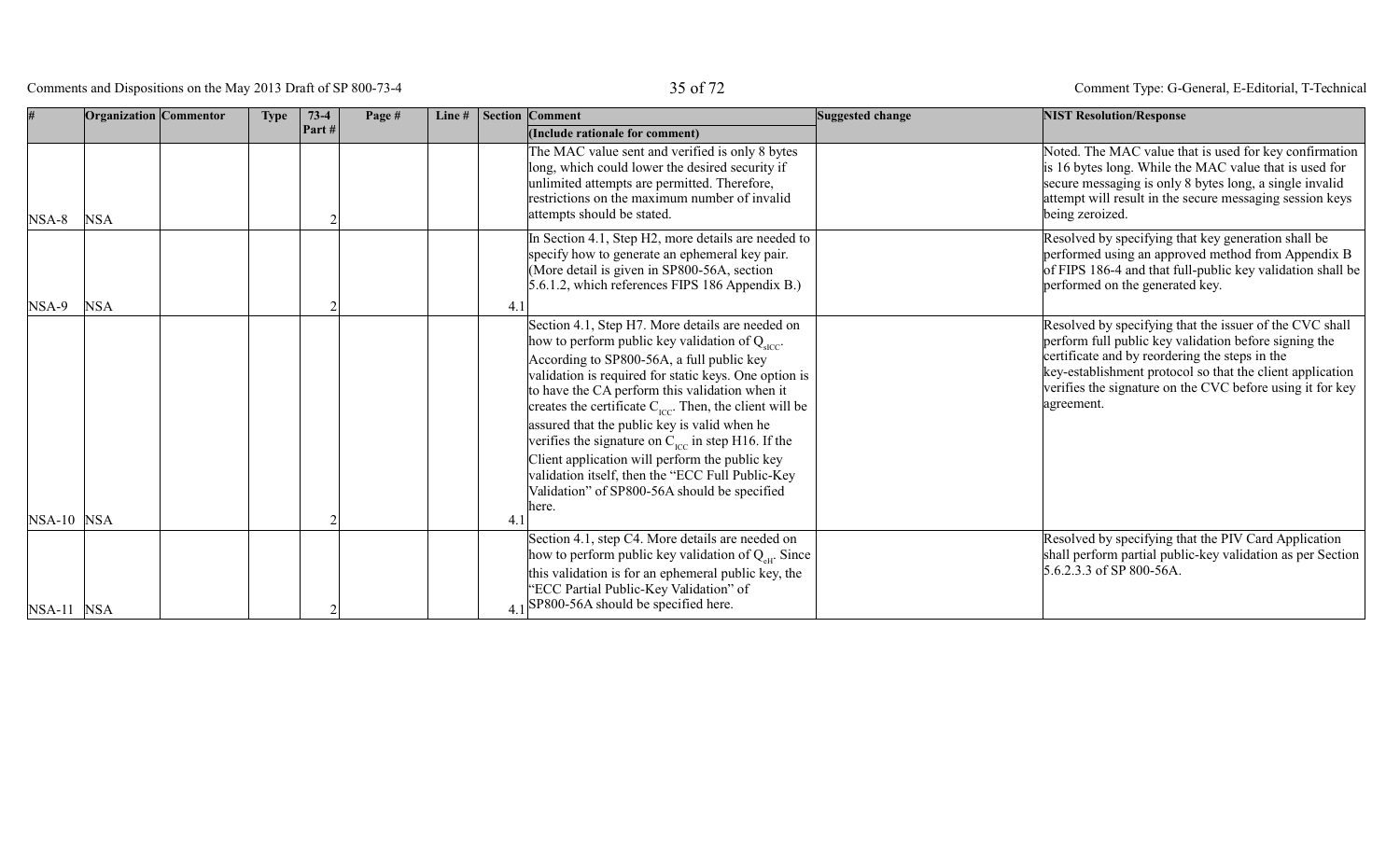Comments and Dispositions on the May 2013 Draft of SP 800-73-4 36 of 72

|            | Organization Commentor |          | <b>Type</b> | $73-4$       | Page #       | Line#          |     | <b>Section Comment</b>                                                                                                                                                                                                                                                                                                                                                         | Suggested change                                   | <b>NIST Resolution/Response</b>                                                                                                                                                                              |
|------------|------------------------|----------|-------------|--------------|--------------|----------------|-----|--------------------------------------------------------------------------------------------------------------------------------------------------------------------------------------------------------------------------------------------------------------------------------------------------------------------------------------------------------------------------------|----------------------------------------------------|--------------------------------------------------------------------------------------------------------------------------------------------------------------------------------------------------------------|
|            |                        |          |             | Part#        |              |                |     | (Include rationale for comment)                                                                                                                                                                                                                                                                                                                                                |                                                    |                                                                                                                                                                                                              |
| NSA-12 NSA |                        |          |             |              |              |                |     | Minor comments:<br>o Misspelled "AuthCryptogram" on page 20, step<br>o Mixed hex notation, both $0x##$ and '##".<br>o Section 4.1.3, in the "Comment" section, $C_{\text{rec}}$<br>should be the Confidential card verifiable<br>certificate, and $C_{\text{ICC}}^*$ should not be considered<br>confidential, because it is the certificate sent by the<br>ICC to the Client. |                                                    | Resolved by correcting the spelling of AuthCryptogram<br>and by removing "Confidential" and "for privacy" from<br>the description of CICC*.                                                                  |
| $OT-1$     | Oberthur               | C. Goyet | E           | $\mathbf{1}$ | $\mathbf{V}$ | 10th<br>bullet |     | The words "or and" may need to be replaced with<br>the word "or an" in the 10th bullet: " Thus,<br>removed the option to populate the GUID data<br>element of CHUID with all zeros or an IPv6<br>address".                                                                                                                                                                     | replace "or and" with "or an"                      | Accept.                                                                                                                                                                                                      |
| $OT-2$     | Oberthur               | C. Goyet | E           |              | 3            | 401            | 2.1 | That sentence line 401 is repeated on line 405.<br>Statement in line 405 is more precise and should<br>be the one to stay as it is located right after the<br>statement that allows the use of unspecified tags as<br>long as they are interindustry tags defined in<br>ISO/IEC 7816.                                                                                          | Remove line 401 that is superseded by<br>line 405. | Declined. Line 401 refers to the namespaces specified in<br>Lines $395 - 400$ , whereas Line 405 refers to the identifier<br>and value namespaces specified in Lines $407 - 409$ .                           |
|            |                        |          |             |              |              |                |     | Statement in line 401 is too generic as it prevents<br>the use of any unspecified names regardless of<br>whether the tag is an ISO interindustry tag or not.                                                                                                                                                                                                                   |                                                    |                                                                                                                                                                                                              |
| $OT-3$     | Oberthur               | C. Goyet | Е           | $\mathbf{1}$ | 24           |                |     | table 8 If data elements of the CCC, except for the data<br>model number, may optionally have a length value<br>set to zero bytes (i.e., no value field will be<br>supplied), as now stated on page 4 line 461, then<br>this table has to be updated as the size of some data<br>element is currently fixed to a value different from<br>zero.                                 | set to zero.                                       | Change the type from Fixed to variable Resolved by changing the entries in the "Max. Bytes"<br>for the data element that can have a size column to "0 or X," where "X" is the acceptable<br>non-zero length. |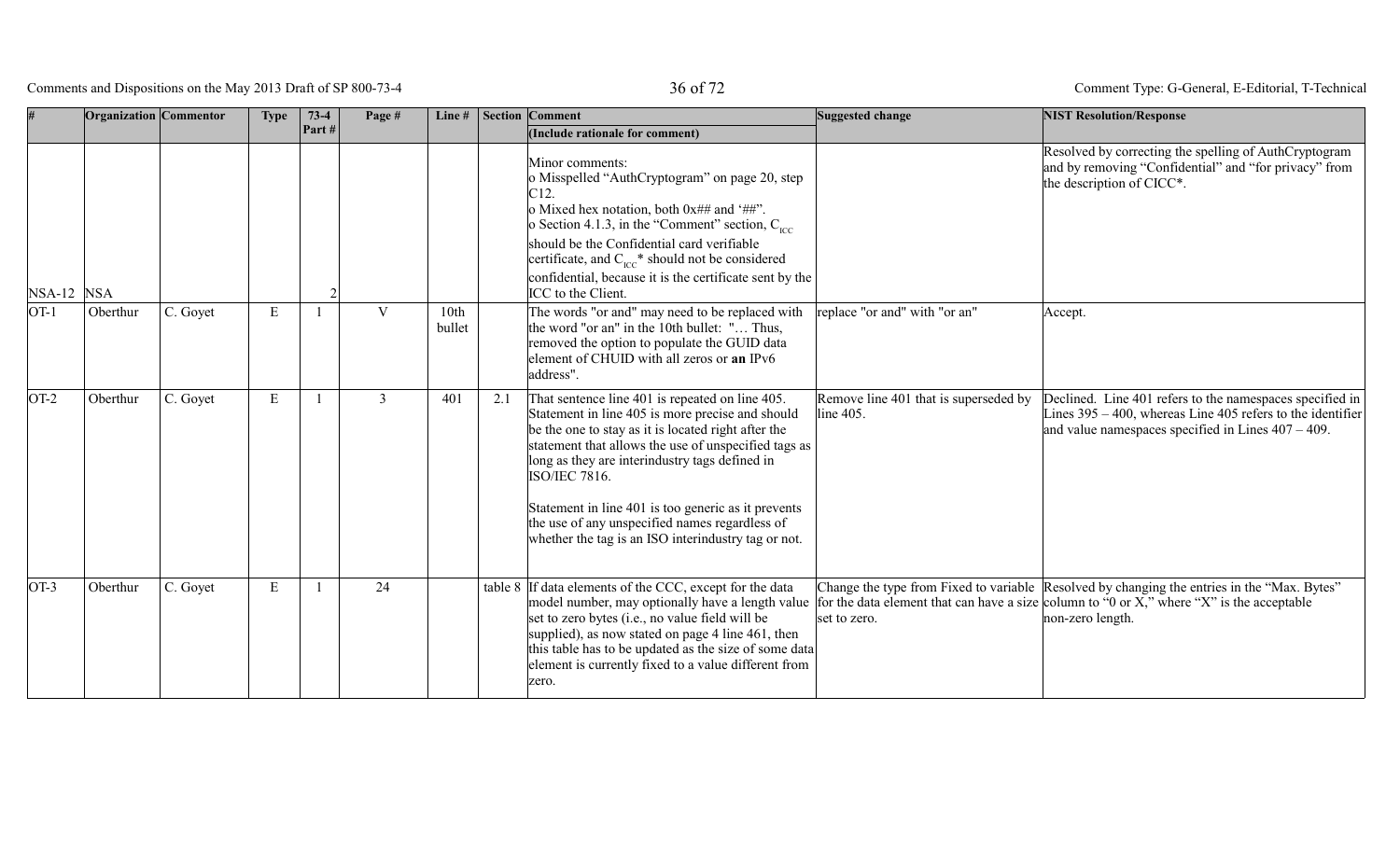Comments and Dispositions on the May 2013 Draft of SP 800-73-4 37 of 72

|                   | Organization Commentor |          | <b>Type</b> | $73-4$<br>Part# | Page # | Line# |       | <b>Section Comment</b><br>(Include rationale for comment)                                                                                                                                                                                                                                                                                                                                                                                                                                                                                                                                                                               | Suggested change                                                                                                                                                                                                       | <b>NIST Resolution/Response</b>                                                                                                                                                                                                                 |
|-------------------|------------------------|----------|-------------|-----------------|--------|-------|-------|-----------------------------------------------------------------------------------------------------------------------------------------------------------------------------------------------------------------------------------------------------------------------------------------------------------------------------------------------------------------------------------------------------------------------------------------------------------------------------------------------------------------------------------------------------------------------------------------------------------------------------------------|------------------------------------------------------------------------------------------------------------------------------------------------------------------------------------------------------------------------|-------------------------------------------------------------------------------------------------------------------------------------------------------------------------------------------------------------------------------------------------|
| $\overline{O}T-4$ | Oberthur               | C. Goyet | G           |                 | 24     |       |       | table 8 There seem to be two ways to deal with optional<br>data element that are not present. Either include the sub-data element in a container by<br>tag but set the length to zero as specified page 4<br>line 461, or by not including the tag. It would be<br>good for interoperability and compliance testing if zero.<br>NIST could standardize the way to deal with<br>optional data elements when they are not available.                                                                                                                                                                                                      | choosing only one of the two following                                                                                                                                                                                 | Standardize the way to manage optional Resolved by adding a sentence to section 3.1.1, 3rd<br>paragraph and after 2nd sentence as follows:<br>methods: Tag absent or tag length set to Note that unused optional data elements shall be absent. |
| $OT-5$            | Oberthur               | C. Goyet | T           |                 | 9      | 622   | 3.3.2 | The discovery object is a short data object that is<br>quick to be retrieved from the card and that<br>provides discovery information. Instead of<br>including the full BIT within the discovery object,<br>and making the reading of that DO slower even for with the ISO command (GET DATA<br>middleware that do not support OCC, why not use<br>one bit of the existing PIN Usage policy to indicate<br>support for OCC? Like bit 5 for instance? Once<br>the middleware knows that the card supports OCC,<br>it can proceed like with any other cards that<br>support OCC, i.e. by reading the BITG using its<br>ISO tag i.e. 7F61. | Use one bit of the PIN policy to<br>indicate support for OCC without<br>inflating the size of the discovery object template a separate data object.<br>with a BIT that can be retrieved directly<br>with tag $7F61$ ). | Resolved by using bit 4 of the PIN Usage policy to<br>indicate support for OCC and making the BIT group                                                                                                                                         |
| $OT-6$            | Oberthur               | C. Goyet | T           |                 | 10     | 652   | 3.3.2 | There is another reason not to embed the BIT<br>within the discovery object. The BIT is updated<br>dynamically by the card following a successful<br>enrollment and the discovery object is updated by<br>the CMS during personalization and in post<br>issuance when there is a change in the preferred<br>PIN (Local vs Global). Having different write<br>access conditions for two parts of the discovery<br>object could lead to data corruption and make the<br>system more complex to develop and to test.                                                                                                                       | Remove the BIT from the discovery<br>object and have it read by a GET<br>DATA with tag 7F61 as defined by<br>ISO: 00 CB 3FFF 04 5C 02 7F60 00.                                                                         | Accept                                                                                                                                                                                                                                          |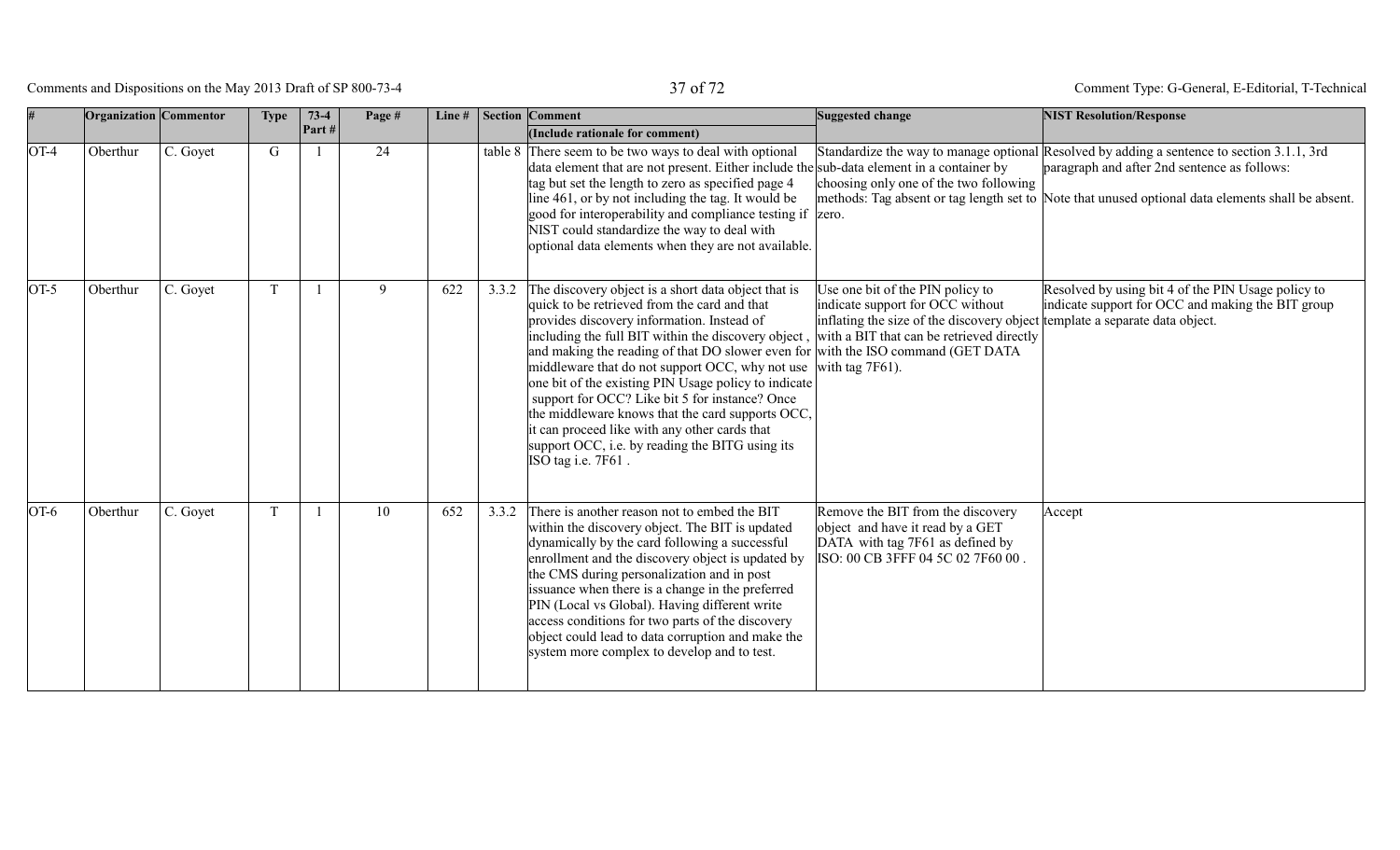# Comments and Dispositions on the May 2013 Draft of SP 800-73-4 38 of 72

| #      | Organization Commentor |          | <b>Type</b> | $73-4$                  | Page # | Line $#$ |       | <b>Section Comment</b>                                                                                                                                                                                                                                                                                                                                                                                                                                                                                                                                                                                                                                                                                                                                                                                                                                                                                                                                                                                                                                                   | Suggested change                                                                                                                                                                                                                         | <b>NIST Resolution/Response</b>                                                                                                                                                                                                                                                                                                                                                                                                                                                                                                                                                                                                                                                                     |
|--------|------------------------|----------|-------------|-------------------------|--------|----------|-------|--------------------------------------------------------------------------------------------------------------------------------------------------------------------------------------------------------------------------------------------------------------------------------------------------------------------------------------------------------------------------------------------------------------------------------------------------------------------------------------------------------------------------------------------------------------------------------------------------------------------------------------------------------------------------------------------------------------------------------------------------------------------------------------------------------------------------------------------------------------------------------------------------------------------------------------------------------------------------------------------------------------------------------------------------------------------------|------------------------------------------------------------------------------------------------------------------------------------------------------------------------------------------------------------------------------------------|-----------------------------------------------------------------------------------------------------------------------------------------------------------------------------------------------------------------------------------------------------------------------------------------------------------------------------------------------------------------------------------------------------------------------------------------------------------------------------------------------------------------------------------------------------------------------------------------------------------------------------------------------------------------------------------------------------|
|        |                        |          |             | $\left  \right.$ Part # |        |          |       | (Include rationale for comment)                                                                                                                                                                                                                                                                                                                                                                                                                                                                                                                                                                                                                                                                                                                                                                                                                                                                                                                                                                                                                                          |                                                                                                                                                                                                                                          |                                                                                                                                                                                                                                                                                                                                                                                                                                                                                                                                                                                                                                                                                                     |
| $OT-7$ | Oberthur               | C. Goyet |             |                         | 10     | 652      | 3.3.2 | What is the link between the pairing code and the<br>PIN policy? If the pairing code is supported by the<br>card in the discovery object but shouldn't this be<br>located outside of the PIN policy data element?                                                                                                                                                                                                                                                                                                                                                                                                                                                                                                                                                                                                                                                                                                                                                                                                                                                        | the PIN policy data element and add it<br>to a new data element that provides<br>i.e. support for SM, VCI and paring<br>code.                                                                                                            | Remove pairing code information from Declined. While the pairing code may be used in a very<br>different manner than the PIV Card Application PIN or<br>the Global PIN, it is no different from the PIV Card's<br>information about contactless interfaces point-of-view. Just like the PINs, the pair code is<br>presented to the card using the VERIFY command, the<br>result is to set the corresponding security status to TRUE,<br>and this security status is used as an operand in the<br>specification of security conditions. So, it is appropriate<br>to include information about the pairing code in the PIN<br>Usage Policy along with the PIV Card Application PIN<br>and Global PIN. |
| $OT-8$ | Oberthur               | C. Goyet |             |                         | 10     | 657      | 3.3.2 | In SP800-73-4 draft, the CVC is used as a card<br>authentication certificate for the Opacity protocol.<br>Using the CVC encoding instead of the traditional<br>X509 has some value (more compact) but storing<br>the url to verify the opacity protocol signature in<br>the discovery object defeats part of the benefit of<br>the opacity protocol, which is to open a secure<br>channel with a single APDU. If middleware has to<br>send a additional APDU just to verify the opacity<br>signature, that may create some issues in the field<br>especially with contactless transactions that have to $ 2$ ).<br>be as short as possible. An alternative approach<br>that would still provide a discovery function for the<br>Secure messaging support but without making it<br>mandatory to establish the secure messaging would<br>be to use one bit of tag 0x5F2F to indicate support<br>for the Secure Messaging using the PIV Secure<br>Messaging key specified in Table 4 and the SM<br>protocol in accordance with the specifications in<br>Section 4 of Part 2 | indicate support for the Secure<br>Messaging using the PIV Secure<br>specifications in Section 4 of Part 2,<br>and add tag 0x5F50 into the ICC CVC<br>certificate returned by the card during<br>the opacity protocol (section 4 of part | Remove tag 0x5F50 from the discovery Resolved by DoD-12 and by adding a footnote in Section<br>object and use one bit of tag $0x5F2F$ to $ 4.1.1$ of Part 2 clarifying that the client application does<br>not need to validate the content signing certificate at the<br>time of CVC signature verification if it has previously<br>Messaging key specified in Table 4 and validated the certificate or if it has obtained the public<br>the SM protocol in accordance with the key needed to verify the signature on the CVC in some<br>other secure manner. Support for secure messaging is<br>indicated through the presence of the appropriate<br>algorithm identifier in the 'AC' tag.        |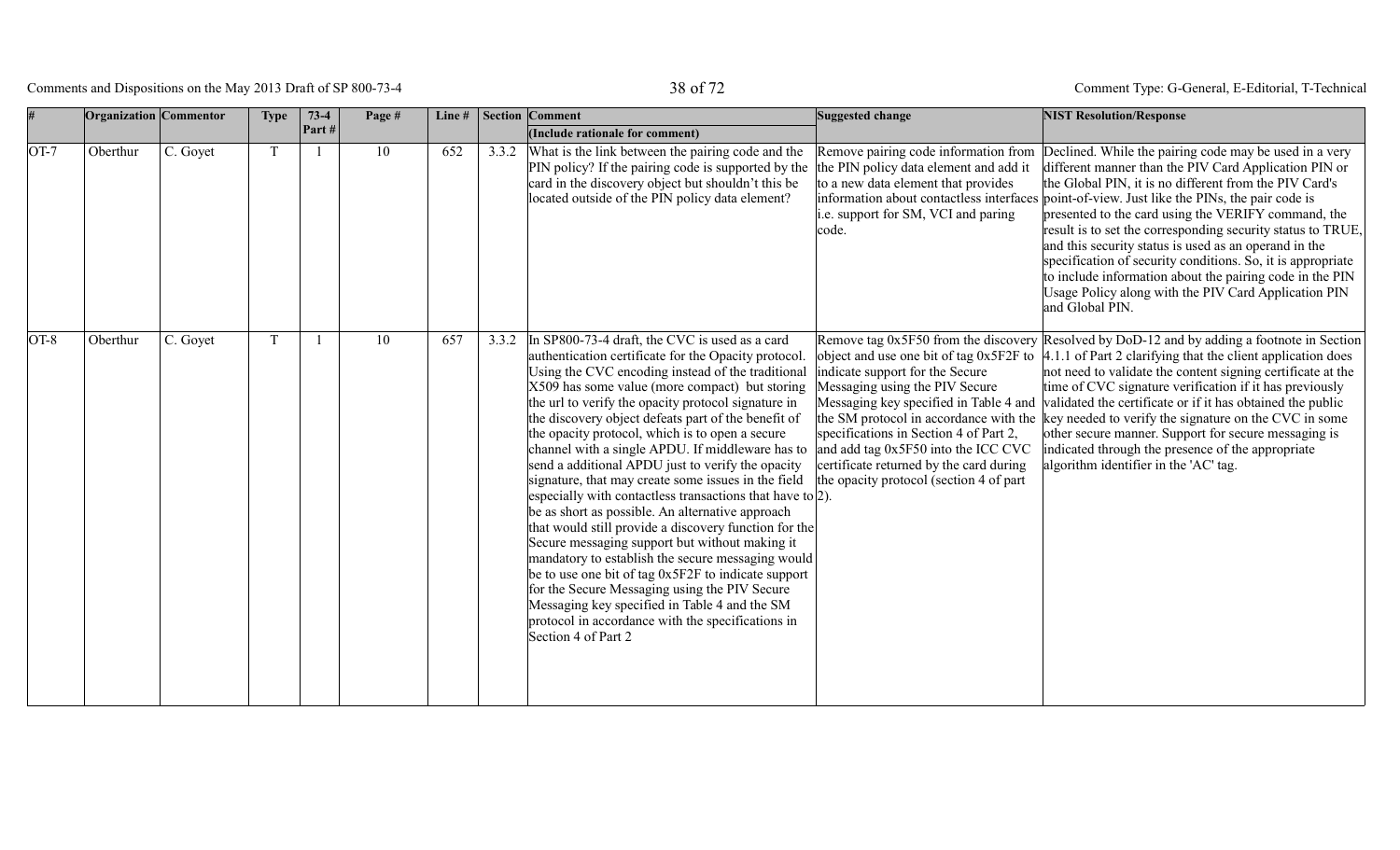# Comments and Dispositions on the May 2013 Draft of SP 800-73-4 39 of 72

|         | <b>Organization</b> Commentor |          | Type | $73-4$         | Page # | Line# | <b>Section Comment</b>                                                                                                                                                                                                                                                                                                                                                                                                                                                                                                                                                                                                                                                                                                                                                                                                                                                                                                                                                                                                                                 | Suggested change                                                                                                                          | <b>NIST Resolution/Response</b>                                                                                                                         |
|---------|-------------------------------|----------|------|----------------|--------|-------|--------------------------------------------------------------------------------------------------------------------------------------------------------------------------------------------------------------------------------------------------------------------------------------------------------------------------------------------------------------------------------------------------------------------------------------------------------------------------------------------------------------------------------------------------------------------------------------------------------------------------------------------------------------------------------------------------------------------------------------------------------------------------------------------------------------------------------------------------------------------------------------------------------------------------------------------------------------------------------------------------------------------------------------------------------|-------------------------------------------------------------------------------------------------------------------------------------------|---------------------------------------------------------------------------------------------------------------------------------------------------------|
|         |                               |          |      | Part#          |        |       | (Include rationale for comment)                                                                                                                                                                                                                                                                                                                                                                                                                                                                                                                                                                                                                                                                                                                                                                                                                                                                                                                                                                                                                        |                                                                                                                                           |                                                                                                                                                         |
| $OT-9$  | Oberthur                      | C. Goyet | T    | $\overline{1}$ | 10     | 672   | 3.3.2 What is the purpose of the Security Object to<br>enforce integrity of the discovery object?<br>Modifying the BIT does not make OCC more<br>likely to succeed as the BIT does not control the<br>OCC engine but is only here to provide<br>information on how minutia must be submitted for<br>best performances. The only sensitive data seems<br>to be the url to verify the CVC but relying on the<br>Security Object for that means that the opacity<br>protocol would now require 3 APDU (one for<br>opacity, one to read and parse the discovery object<br>to get the url to verify the opacity signature and<br>one to read and parse the SOD to verify the<br>integrity of the above url. This will seriously<br>impact performances of a PIV transaction over the<br>contactless interface. If the url is moved out of the<br>discovery object and back into the ICC CVC where<br>it belongs (see Oberthur comment #8 above), there<br>may be no more need to enforce the integrity of the<br>discovery object with the security object. | Remove line 672                                                                                                                           | Resolved by DoD-13. Note that none of the<br>authentication mechanisms in Appendix B of Part 1<br>require relying parties to check the Security Object. |
| $OT-10$ | Oberthur                      | C. Goyet | T.   | $\overline{1}$ | 10     | 672   | 3.3.2 It would be better if the security object would not<br>enforce the integrity of the discovery object as the<br>discovery object is dynamic in nature. It changes<br>every time the preferred PIN is switched between<br>local and global, and it changes also when a<br>fingerprint is re-enrolled for OCC. If the security<br>object has to be recomputed every time the<br>discovery object changes, that means that in<br>addition to the admin key, the OCC enrollment<br>application would need to have the key for the<br>security Objet which may compromise the overall<br>security if the enrollment is done locally.                                                                                                                                                                                                                                                                                                                                                                                                                   | Remove line 672 and state that the<br>discovery object is dynamic in nature<br>and not included in the security object<br>protected data. | Resolved by DoD-13. Note that the Security object<br>protects the integrity of all unsigned data objects.                                               |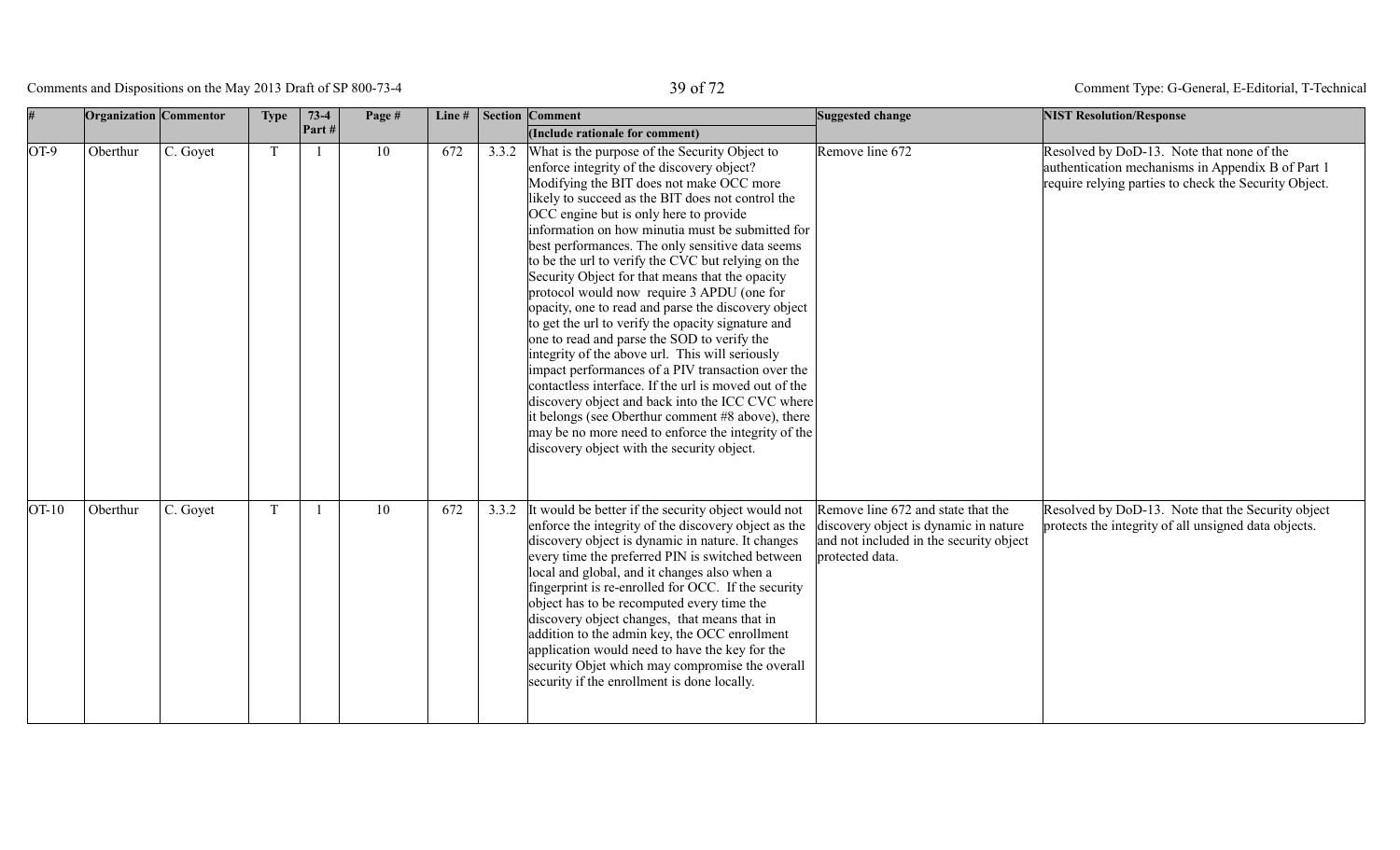## Comments and Dispositions on the May 2013 Draft of SP 800-73-4 40 of 72

|         | <b>Organization Commentor</b> |          | <b>Type</b> | $73-4$ | Page # | Line $#$ | <b>Section Comment</b>                                                                                                                                                                                                                                                                                                                                                                       | Suggested change                                                                         | <b>NIST Resolution/Response</b>                                                                                                                                                                                                                                                                                                                                                                                                                                                                                                                                                                                                                                  |
|---------|-------------------------------|----------|-------------|--------|--------|----------|----------------------------------------------------------------------------------------------------------------------------------------------------------------------------------------------------------------------------------------------------------------------------------------------------------------------------------------------------------------------------------------------|------------------------------------------------------------------------------------------|------------------------------------------------------------------------------------------------------------------------------------------------------------------------------------------------------------------------------------------------------------------------------------------------------------------------------------------------------------------------------------------------------------------------------------------------------------------------------------------------------------------------------------------------------------------------------------------------------------------------------------------------------------------|
|         |                               |          |             | Part#  |        |          | (Include rationale for comment)                                                                                                                                                                                                                                                                                                                                                              |                                                                                          |                                                                                                                                                                                                                                                                                                                                                                                                                                                                                                                                                                                                                                                                  |
| $OT-11$ | Oberthur                      | C. Goyet |             |        | 17     | 831      | Table 4 The table lists the global PIN but misses the Global Add key reference value '01' for an<br>PUK to unlock the Global PIN. It would be good<br>for SP800-73-4 to reserve key reference ID '01' for<br>an optional Global PUK currently supported by<br>several PIV cards.                                                                                                             | optional Global PUK                                                                      | Declined. Adding '01' reference for Global PUK is out of<br>scope since Global PIN management is out of scope for<br>PIV Card Application.                                                                                                                                                                                                                                                                                                                                                                                                                                                                                                                       |
| $OT-12$ | Oberthur                      | C. Goyet |             |        | 17     | 831      | Table 4 Fingers for OCC are global parameters and if given If primary and secondary finger OCC<br>a key reference value, that reference should be<br>taken from the range of value allocated by ISO for<br>global parameters. But the best would be not to<br>give them any value and add the finger identifier in range.<br>the ISO data object 7F2E as described in attached<br> document. | are given key reference value, use<br>range instead of local reference value             | Declined. The OCC references will remain in local<br>scope, as the PIV card application is one application of<br>values from the Global Reference value possibly many and should not set global security<br>requirements.                                                                                                                                                                                                                                                                                                                                                                                                                                        |
| $OT-13$ | Oberthur                      | C. Goyet |             |        | 17     | 831      | Table 4 Why do PINs (Global and PIV Card Application)<br>have a security condition to use in contactless<br>different from the fingers for OCC? If the secure<br>messaging is believe to be secure enough to<br>transmit fingerprint templates for OCC, it should<br>be secure enough to transmit a PIN value as both<br>PIN and Finger OCC can be subject to the same<br>type of attacks.   | Have the same security condition for<br>use of OCC and PINs in contactless<br>(i.e. VCI) | Declined. The security condition for use for OCC is<br>secure messaging rather than VCI so that OCC may be<br>used as an authentication mechanism. The PINs,<br>however, are only used to authenticate the cardholder to<br>the card, and there are no PIN-protected operations that<br>may be performed over the contactless interface without<br>first establishing a VCI. Requiring VCI as a security<br>condition for use for the PINs prevents an attacker who<br>does not know a card's pairing code from locking the<br>card by establishing secure messaging and sending a few<br>VERIFY or CHANGE REFERENCE DATA commands<br>with incorrect PIN values. |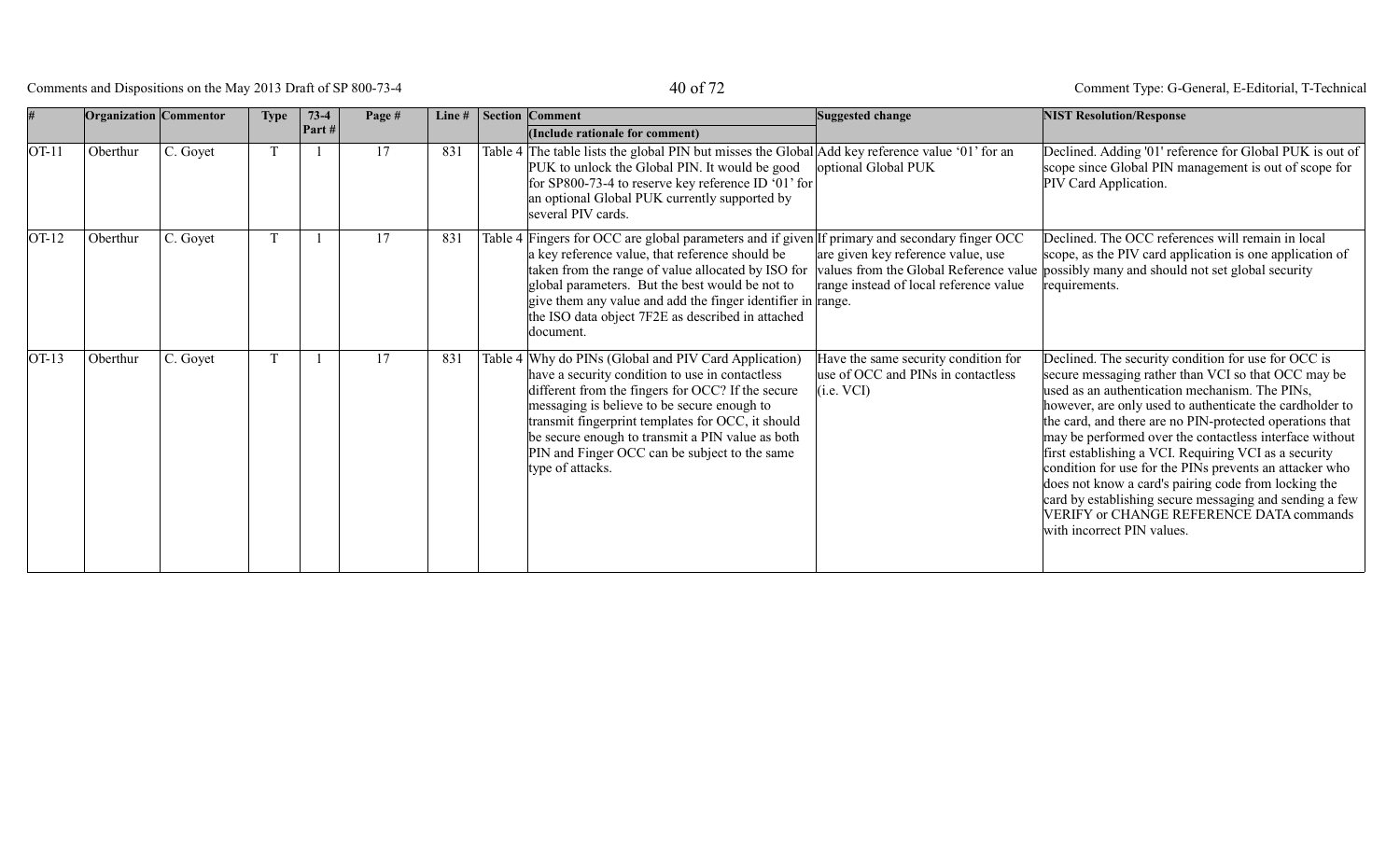Comments and Dispositions on the May 2013 Draft of SP 800-73-4 41 of 72

|         | <b>Organization</b> Commentor |          | <b>Type</b> | $73-4$ | Page # | Line# | <b>Section Comment</b>                                                                                                                                                                                                                                                                                                                                                                                                                                                                                                                                                                                                                                                                                                                                                                                                                                                                                                                                                                                                                                                                                                                                                                                                                                                                                                                                                                                                                                                                                                                                                                                                      | Suggested change                  | <b>NIST Resolution/Response</b>                                                                                                                                                                                             |
|---------|-------------------------------|----------|-------------|--------|--------|-------|-----------------------------------------------------------------------------------------------------------------------------------------------------------------------------------------------------------------------------------------------------------------------------------------------------------------------------------------------------------------------------------------------------------------------------------------------------------------------------------------------------------------------------------------------------------------------------------------------------------------------------------------------------------------------------------------------------------------------------------------------------------------------------------------------------------------------------------------------------------------------------------------------------------------------------------------------------------------------------------------------------------------------------------------------------------------------------------------------------------------------------------------------------------------------------------------------------------------------------------------------------------------------------------------------------------------------------------------------------------------------------------------------------------------------------------------------------------------------------------------------------------------------------------------------------------------------------------------------------------------------------|-----------------------------------|-----------------------------------------------------------------------------------------------------------------------------------------------------------------------------------------------------------------------------|
|         |                               |          |             | Part#  |        |       | (Include rationale for comment)                                                                                                                                                                                                                                                                                                                                                                                                                                                                                                                                                                                                                                                                                                                                                                                                                                                                                                                                                                                                                                                                                                                                                                                                                                                                                                                                                                                                                                                                                                                                                                                             |                                   |                                                                                                                                                                                                                             |
| $OT-14$ | Oberthur                      | C. Goyet | T           | - 1    | 17     | 831   | Table 4 There is no need to define a key reference value for Remove key reference value for both<br>primary and secondary finger OCC. Verification<br>can be done using the finger ID extracted from the<br>BIT. The first finger listed being the primary and<br>the second one the secondary. Using finger ID from<br>the BIT allows to display the finger name (e.g. left)<br>index) when prompting the user to scan a finger for<br>OCC instead of relying on the user to remember<br>which finger was enrolled as primary and which<br>finger was enrolled as secondary. For the VERIFY<br>APDU, using the odd INS for biometric<br>verification (fingerprint, iris, facial, etc) allows to<br>include in the command data field the finger ID to<br>verify, removing the need to reserve two key<br>reference values from the small range authorized<br>by ISO 7816-4.<br>Cards with multi modal biometric OCC<br>(fingerprint and Iris) and soon facial are already<br>available and may be integrated into a future<br>version of SP800-73-4. Since the range allowed by<br>ISO/IEC 7816-4 for P1P2 in the VERIFY APDU is<br>not extensible to support these new biometric<br>modalities, it is important for PIV to define an<br>architecture for biometric verification that can<br>grow over time as new modalities for OCC become<br>more widely available. Using the VERIFY APDU<br>with odd INS as described in ISO/IEC 7816-4<br>allows to put the identifier of the biometric to<br>verify in the command data field instead of in the<br>P1P2 parameters. (See Oberthur comments on<br>SP800-73-4 part 2). | primary and secondary finger OCC. | Declined. Use of P1 P2 key reference values in VERIFY<br>command is currently the only standard way to submit<br>OCC data to the card. The suggested solution to use tag<br>'95' is in conflict with the existing standard. |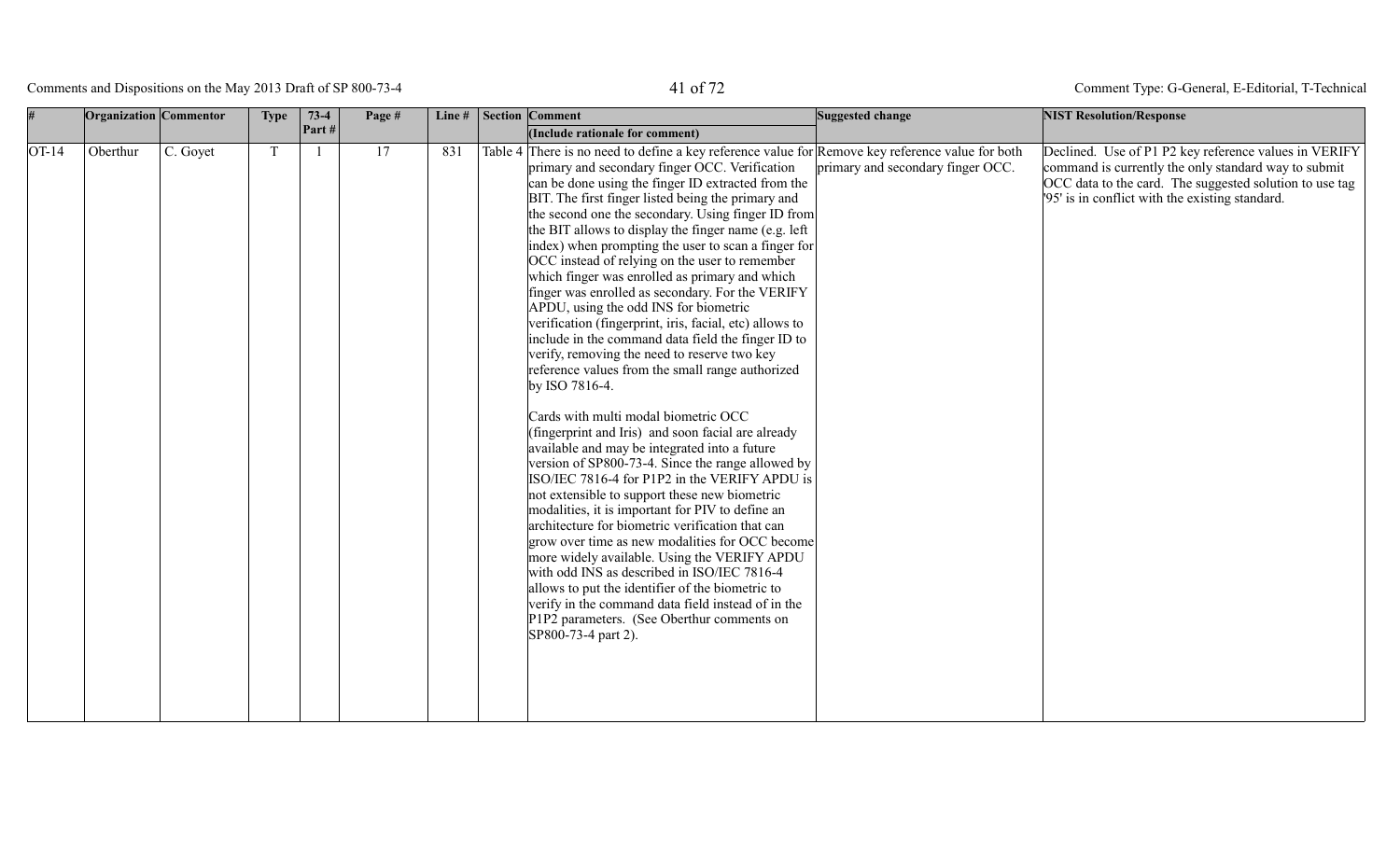Comments and Dispositions on the May 2013 Draft of SP 800-73-4 42 of 72

|         | Organization Commentor |          | <b>Type</b> | $73-4$ | Page # | Line# | <b>Section Comment</b>                                                                                                                                                                                                                                                                                                                                                                                                                                                                                                                                                                                                                                                                                                                                                           | Suggested change                                                                                               | <b>NIST Resolution/Response</b>                                                                                                                                                                                                                                                                                                                                                                            |
|---------|------------------------|----------|-------------|--------|--------|-------|----------------------------------------------------------------------------------------------------------------------------------------------------------------------------------------------------------------------------------------------------------------------------------------------------------------------------------------------------------------------------------------------------------------------------------------------------------------------------------------------------------------------------------------------------------------------------------------------------------------------------------------------------------------------------------------------------------------------------------------------------------------------------------|----------------------------------------------------------------------------------------------------------------|------------------------------------------------------------------------------------------------------------------------------------------------------------------------------------------------------------------------------------------------------------------------------------------------------------------------------------------------------------------------------------------------------------|
|         |                        |          |             | Part#  |        |       | (Include rationale for comment)                                                                                                                                                                                                                                                                                                                                                                                                                                                                                                                                                                                                                                                                                                                                                  |                                                                                                                |                                                                                                                                                                                                                                                                                                                                                                                                            |
| $OT-15$ | Oberthur               | C. Goyet |             |        | 18     | 832   | Table 4 Reference data (like PIN, PUK, Global PIN) and<br>Key identifiers (9A, 9B, etc) are different in<br>nature and use different APDUs (VERIFY vs<br>GENERAL AUTHENTICATE). The associated<br>identifier values can come from different name<br>spaces and ISO/IEC 7816 let you have a PIN with<br>identifier 80 as well as a key with identifier 80. So<br>to provide greater flexibility for future evolution of<br>SP800-73-4 you may want to split table 4 in two<br>separate table, one for reference data and one for<br>keys.                                                                                                                                                                                                                                         | Split table 4 in two separate tables, one Accept.<br>for reference data and one for keys.                      |                                                                                                                                                                                                                                                                                                                                                                                                            |
| $OT-16$ | Oberthur               | C. Goyet |             |        | 18     | 832   | Table 4 $\degree$ (03' is a value for Global Key ID but in table 4 it is Use for the PIV secure messaging key<br>used for a local key ID (PIV Secure messaging<br>key).                                                                                                                                                                                                                                                                                                                                                                                                                                                                                                                                                                                                          | an ID value within the range allocated<br>by ISO/IEC 7816 for local keys (PIV<br>keys) instead of Global Keys. | Declined. The PIV Secure Messaging key is intended to<br>be a global key.                                                                                                                                                                                                                                                                                                                                  |
| $OT-17$ | Oberthur               | C. Goyet |             |        | 18     | 832   | Table 4 Some of the security conditions for use over the<br>contactless are set to Never. (PUK and 9B). Is<br>there a rational for not authorizing these keys over out over the contactless interface<br>the VCI? Now that the PIV form factor can expand through the VCI by changing security<br>outside of the smart card form factor, especially for condition for contactless use of key 81<br>derived credentials over the NFC interface, there is (PUK) and 9B (ADMIN) from NEVER<br>a need to do for these devices a full personalization to VCI.<br>over the contactless interface through a secure<br>channel. Can you allow all operation currently<br>available over the contact interface to be carried<br>out over the contactless interface through the<br>$VCI$ ? | Allow all operation currently available<br>over the contact interface to be carried                            | Declined. The VCI is established through the use of a<br>one-way authenticated secure session and FIPS 201-2<br>requires a mutually authenticated secure channel between<br>the PIV Card and the card issuer for remote post issuance<br>update operations, including PIN reset. Thus, the VCI is<br>not appropriate for communication between the PIV<br>Card Application Administrator and the PIV Card. |
| $OT-18$ | Oberthur               | C. Goyet |             |        | 18     | 832   | Table 4   Table 4 is not compliant with the second draft of<br>FIPS 201-2 that states in line 1300 that : "Any<br>operation that may be performed over the contact<br>interface of the PIV Card may also be performed<br>over the virtual contact interface.". To bring table<br>4 in compliance, security condition for use in<br>contactless should be changed from Never to VCI.                                                                                                                                                                                                                                                                                                                                                                                              | Change security condition for<br>contactless use of key 81 (PUK) and 9B<br>(ADMIN) from NEVER to VCI.          | Resolved by OT-17.                                                                                                                                                                                                                                                                                                                                                                                         |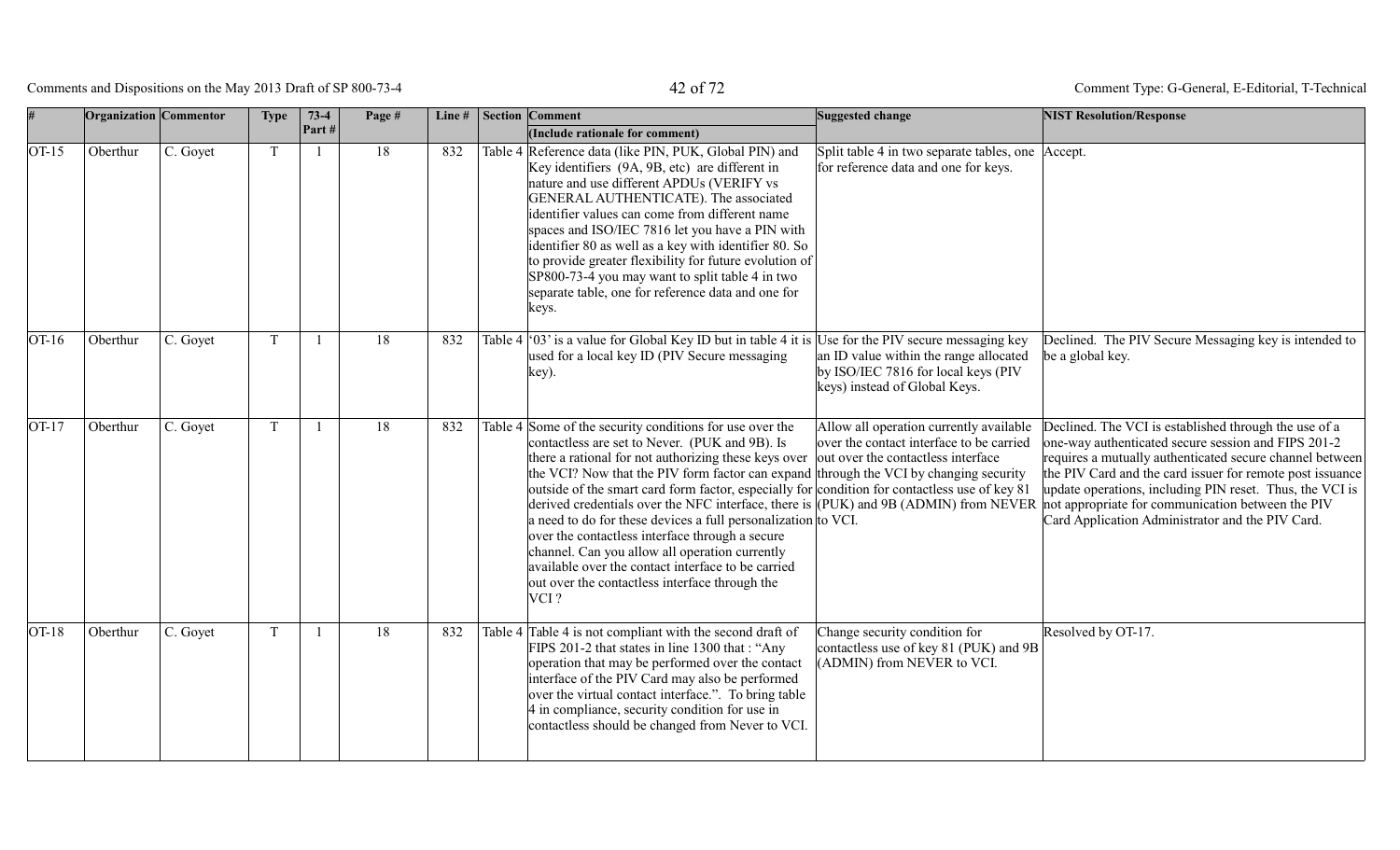Comments and Dispositions on the May 2013 Draft of SP 800-73-4 43 of 72

|         | Organization Commentor |          | <b>Type</b>  | $73-4$<br>Part# | Page # | Line# |       | <b>Section Comment</b><br>(Include rationale for comment)                                                                                                                                                                                                                                                                                                                                                                                                                                                                          | Suggested change                                                                                                                                          | <b>NIST Resolution/Response</b>                                                                                                                                                                                                                                                                                                                                                                                                                                                                  |
|---------|------------------------|----------|--------------|-----------------|--------|-------|-------|------------------------------------------------------------------------------------------------------------------------------------------------------------------------------------------------------------------------------------------------------------------------------------------------------------------------------------------------------------------------------------------------------------------------------------------------------------------------------------------------------------------------------------|-----------------------------------------------------------------------------------------------------------------------------------------------------------|--------------------------------------------------------------------------------------------------------------------------------------------------------------------------------------------------------------------------------------------------------------------------------------------------------------------------------------------------------------------------------------------------------------------------------------------------------------------------------------------------|
| $OT-19$ | Oberthur               | C. Goyet | T            | $\mathbf{1}$    | 19     | 852   |       | 5.1.2 This section describes a PIV secure messaging key<br>based on PKI and Opacity, i.e. at the PIV<br>application level. Current PIV cards support a<br>different secure messaging provided by the card<br>platform like Global platform SCP03. In the same<br>way as the Global PIN can be used instead of the<br>PIN, could SP800-73-4 allow the global secure<br>messaging to be used to fulfill SM access rights?<br>This would allow an easier migration to<br>SP800-73-4 for CMS that perform PIV card<br>personalization. | Add a sentence to state that the secure<br>messaging provided at the Global level<br>fulfill the SM access conditions.                                    | Declined. In order to ensure interoperability only the key<br>establishment and secure messaging protocols specified<br>(i.e. by the platform) can also be used to in Section 4 of Part 2 may be used for secure messaging<br>for non-card-management operations. However, PIV<br>Card personalization is not standardized, and so<br>GlobalPlatform SCP03 may be used for this purpose, as<br>long as the requirements of FIPS 201-2 (e.g., Section<br>$(2.9.2)$ are satisfied. See also GSA-3. |
| $OT-20$ | Oberthur               | C. Goyet |              | $\mathbf{1}$    | 19     | 859   | 5.1.2 | t is stated that "The PIV Card shall store a<br>corresponding card verifiable certificate (CVC) to<br>support validation of the public key by the relying<br>party." But that additional certificate has been<br>missed in part 1 table 2 and no tag identified to<br>store that CVC.                                                                                                                                                                                                                                              | personalized using PUT DATA with<br>ISO /IEC 7816-6 tag '7F21' (Card<br>Holder Certificate)                                                               | Add a sentence to state that the CVC is Declined. Card personalization is out-of-scope for SP<br>$ 800 - 73 - 4 $ .                                                                                                                                                                                                                                                                                                                                                                              |
| $OT-21$ | Oberthur               | C. Goyet | <sup>T</sup> | $\mathbf{1}$    | 19     | 859   |       | 5.1.2 The way to load the CVC certificate has not been<br>defined and could be either (PUT DATA in NIST<br>format like for all the other PIV X509 certificates<br>or PUT DATA in ISO format like for other ISO<br>data objects like the Discovery object '7E'.                                                                                                                                                                                                                                                                     | Add a sentence to state that the CVC is Resolved by OT-20.<br>written into the card using an ISO/IEC<br>7816-4 PUT DATA. (00 DB 3FFF Lc<br>Tag Lgt Value) |                                                                                                                                                                                                                                                                                                                                                                                                                                                                                                  |
| $OT-22$ | Oberthur               | C. Goyet | T            | $\mathbf{1}$    | 20     | 880   |       | Table 5 This table is not in line with the same table listed<br>in SP800-78-4 draft table 6.2. Either remove the<br>table and points to SP800-78-4 or do a cut and<br>paste of the 800-78-4 table $6.2$                                                                                                                                                                                                                                                                                                                            | Remove table and make reference to<br>SP800-78-4 table 6.2.                                                                                               | Declined. Table 5 of Part 1 lists cryptographic<br>mechanism identifiers, which are used by the<br>GENERATE ASYMMETRIC KEY PAIR command,<br>whereas Table 6-2 in SP 800-78 lists cryptographic<br>algorithm identifiers, which are used by the GENERAL<br><b>AUTHENTICATE</b> command.                                                                                                                                                                                                           |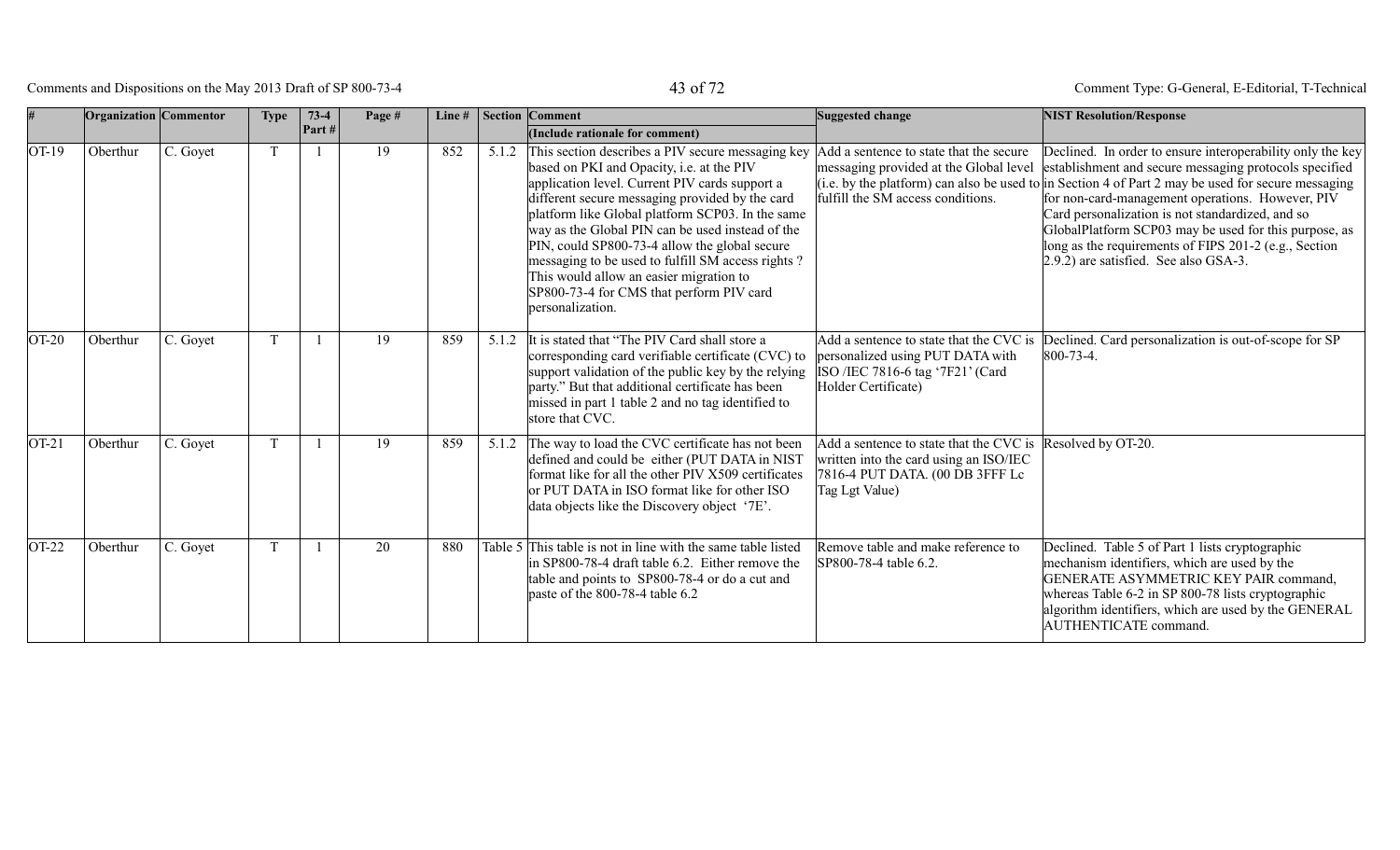## Comments and Dispositions on the May 2013 Draft of SP 800-73-4 44 of 72

|         | <b>Organization Commentor</b> |          | <b>Type</b> | $73-4$<br>Part $#$ | Page # | Line# |     | Section Comment<br>(Include rationale for comment)                                                                                                                                                                                                                                                                                                                                                                                                                                                                                                                                                                                                                                                                                                   | Suggested change                                     | <b>NIST Resolution/Response</b>                                                                                                                                                                                                                                              |
|---------|-------------------------------|----------|-------------|--------------------|--------|-------|-----|------------------------------------------------------------------------------------------------------------------------------------------------------------------------------------------------------------------------------------------------------------------------------------------------------------------------------------------------------------------------------------------------------------------------------------------------------------------------------------------------------------------------------------------------------------------------------------------------------------------------------------------------------------------------------------------------------------------------------------------------------|------------------------------------------------------|------------------------------------------------------------------------------------------------------------------------------------------------------------------------------------------------------------------------------------------------------------------------------|
| $OT-23$ | Oberthur                      | C. Goyet |             |                    | 20     | 881   | 5.3 | It is stated that "All other cryptographic"<br>mechanism identifier values are reserved for future cryptographic mechanism identifier<br>use". Could you please keep in this table the value values not previously defined by NIST<br>'0E' defined by NIST in the original SP800-73 for are reserved for future use."<br>ECDSA or ECDH with ECC: Curve P-224. Most<br>of the PIV cards in the field today do support<br>ECC224 and time critical transactions outside of<br>HSPD#12 but using a PIV card like public<br>transport application may use opacity with<br>ECC224 to save a few milliseconds. Same with<br>TDES and AES in CBC mode that are still<br>supported by current cards although removed from<br>the latest edition of SP800-78. | Replace that sentence with "All other                | Declined. NIST cannot guarantee reservation of '0E' for<br>ECC P-224 in future but the current version of<br>SP800-73-4 will not use '0E' to reference any other<br>algorithm. Based on the comments received previously<br>NIST has reduced the number of permitted curves. |
| $OT-24$ | Oberthur                      | C. Goyet |             |                    | 20     | 888   | 5.4 | It is stated that "If implemented, SM for<br>non-card-management operations shall "<br>However the document does not specify what a<br>card management operation is and is not. Is the<br>CHANGE REFERENCE DATA a card<br>management function? What about RESET<br><b>RETRY COUNTER?</b>                                                                                                                                                                                                                                                                                                                                                                                                                                                             | Define what "non-card-management"<br>operations are. | Resolved by defining the term card management<br>operation in Appendix D.1 of Part 1, Appendix B.1 of<br>Part 2, and Appendix A.1 of Part 3 that defines "card<br>management operation" as "any operation involving the<br>PIV Card Application Administrator."              |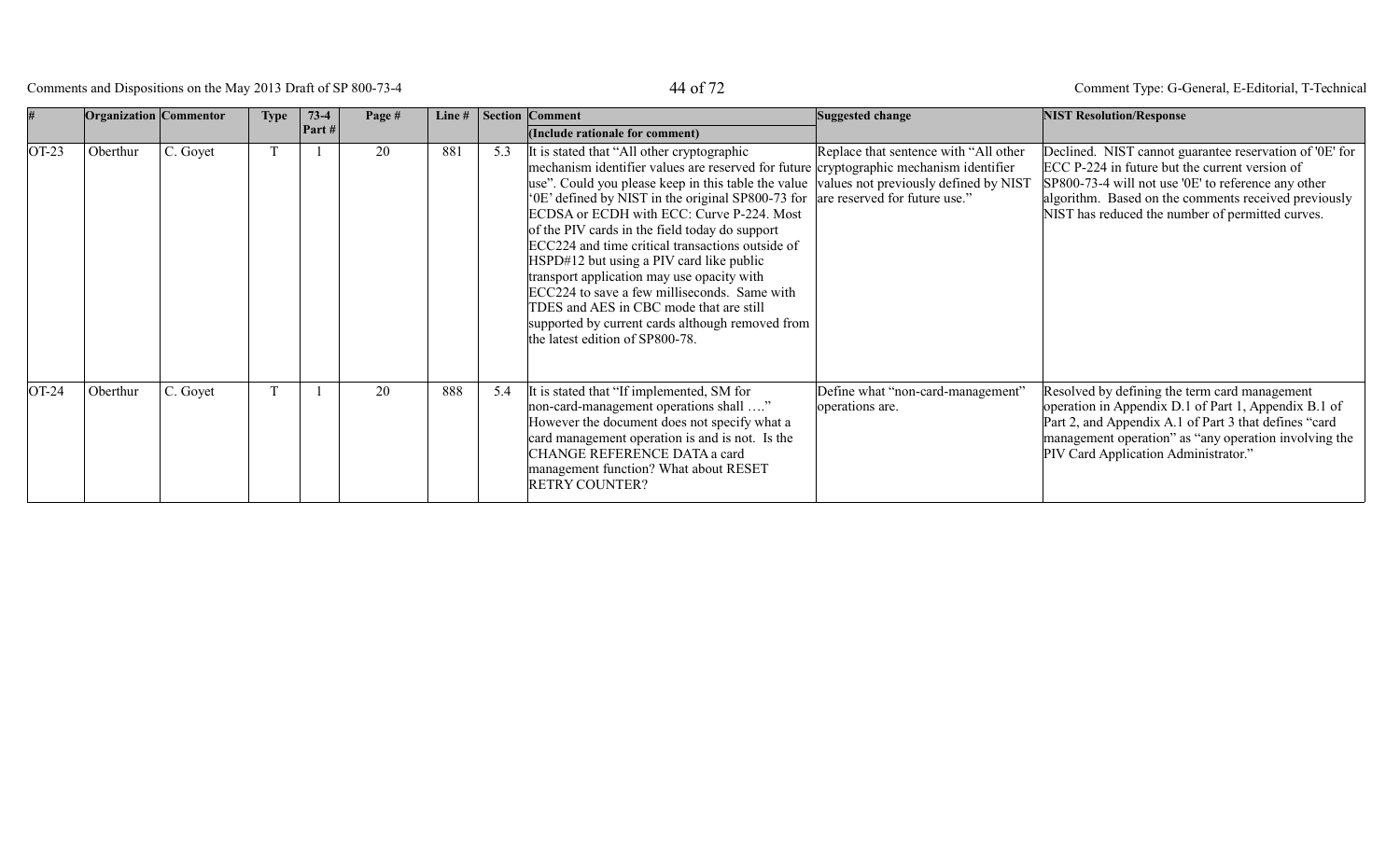Comments and Dispositions on the May 2013 Draft of SP 800-73-4 45 of 72

|         | <b>Organization</b> Commentor |          | <b>Type</b> | $73-4$<br>Part# | Page # | Line# |     | Section Comment<br>(Include rationale for comment)                                                                                                                                                                                                                                                                                                                                                                                                                                                                                                                                                                                                                                                                                                                | Suggested change                                                                                                                                                                                                                                                                                                                                                                                | <b>NIST Resolution/Response</b>                                                                                                                                                                                                                                                                              |
|---------|-------------------------------|----------|-------------|-----------------|--------|-------|-----|-------------------------------------------------------------------------------------------------------------------------------------------------------------------------------------------------------------------------------------------------------------------------------------------------------------------------------------------------------------------------------------------------------------------------------------------------------------------------------------------------------------------------------------------------------------------------------------------------------------------------------------------------------------------------------------------------------------------------------------------------------------------|-------------------------------------------------------------------------------------------------------------------------------------------------------------------------------------------------------------------------------------------------------------------------------------------------------------------------------------------------------------------------------------------------|--------------------------------------------------------------------------------------------------------------------------------------------------------------------------------------------------------------------------------------------------------------------------------------------------------------|
| $OT-25$ | Oberthur                      | C. Goyet | $\mathbf T$ |                 | 20     | 888   | 5.4 | It is stated that "If implemented, SM shall<br>ONLY be". Could you please clarify what the "if"<br>implemented" refers to? Does it refer to any secure<br>messaging in general or does it refer to the Secure<br>Messaging using the PIV Secure Messaging key<br>specified in Table 4 and the SM protocol in<br>accordance with the specifications in Section 4 of<br>Part 2? I'm asking that question because most PIV<br>cards today implement other types of Secure<br>Messaging like Global Platform SCP03 for<br>instance that offer the same level of security (AES<br>encryption). Allowing these legacy Secure<br>messaging protocols would allow compatibility<br>with existing Card Management Systems as well as<br>some middleware for PACS and LACS. | Change sentence line 888 with:<br>"If support of the Secure Messaging<br>using the PIV Secure Messaging key<br>specified in Table 4 and the SM<br>protocol in accordance with the<br>specifications in Section 4 of Part 2, is<br>indicated in the Discovery Object (see<br>section $3.2.2$ ) then this secure<br>messaging shall be the one used by PIV<br>applications for interoperability." | Declined. While other secure messaging protocols (e.g.,<br>GlobalPlatform SCP03) may be used for CMS to PIV<br>Card communication, only the protocol specified in SP<br>800-73-4, for interoperability reasons, may be used to<br>perform non-card-management operations within the PIV<br>Card Application. |
| OT-26   | Oberthur                      | C. Goyet | T           |                 | 20     | 888   | 5.4 | For interoperability, it is important to define one<br>common secure messaging mandatory for all PIV<br>cards, but can other secure messaging be<br>authorized as an option? (A similar approach was<br>defined for CAK (Key 9B) for which the<br>asymmetric value is mandatory and a symmetric<br>value optional.) The main benefit would be to<br>allow compatibility with existing Card<br>Management Systems that rely on Global Platform section 3.2.2) then this secure<br>SCP03 secure messaging. That would also remove<br>the need to split commands between card<br>management and non card management operations interoperability."<br>as such difference often depends on the application<br>using the card.                                          | Change sentence line 888 with:<br>'If support of the Secure Messaging<br>using the PIV Secure Messaging key<br>specified in Table 4 and the SM<br>protocol in accordance with the<br>specifications in Section 4 of Part 2, is<br>indicated in the Discovery Object (see<br>messaging shall be the preferred one<br>used by PIV applications for                                                | Resolved by OT-25.                                                                                                                                                                                                                                                                                           |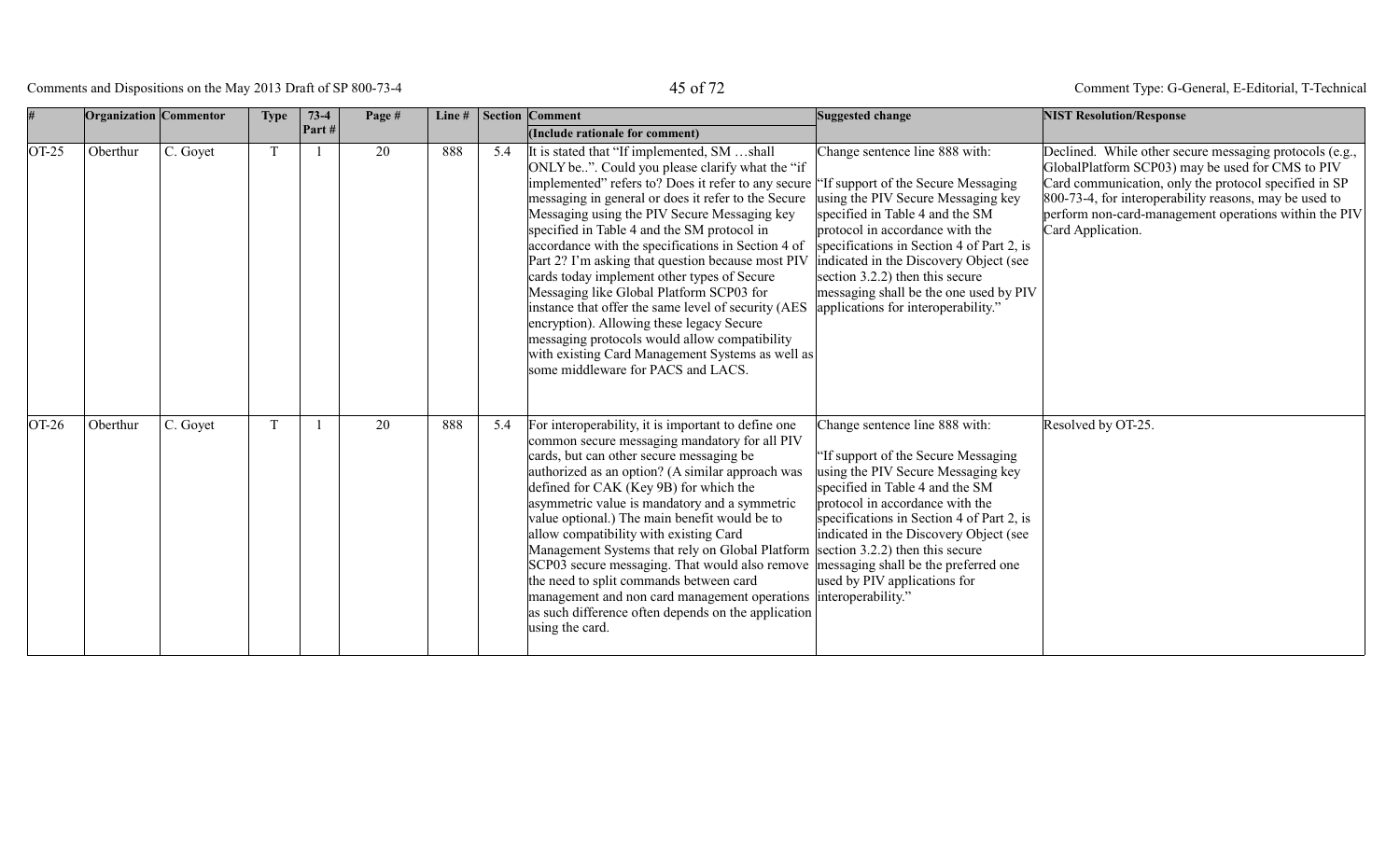# Comments and Dispositions on the May 2013 Draft of SP 800-73-4 46 Of 72

|       | <b>Organization</b> Commentor |          | <b>Type</b> | $73-4$ | Page # |     |     | Line $\#$ Section Comment                                                                                                                                                                                                                                                                                                                                                                                                                                   | Suggested change                                                     | <b>NIST Resolution/Response</b> |
|-------|-------------------------------|----------|-------------|--------|--------|-----|-----|-------------------------------------------------------------------------------------------------------------------------------------------------------------------------------------------------------------------------------------------------------------------------------------------------------------------------------------------------------------------------------------------------------------------------------------------------------------|----------------------------------------------------------------------|---------------------------------|
|       |                               |          |             | Part # |        |     |     | (Include rationale for comment)                                                                                                                                                                                                                                                                                                                                                                                                                             |                                                                      |                                 |
| OT-27 | Oberthur                      | C. Goyet |             |        | 20     | 892 | 5.5 | The virtual contact interface has for prerequisite<br>the establishment of a SM. However SM is defined like GP SCP03 to be used as a base SM<br>in section 5.4 is for non card management<br>operation. Other types of secure messaging are<br>used for card management like Global Platform<br>SCP03, and it would be good that the VCI could be<br>used over any kind of AES based secure messaging<br>and not only the SM described in section 4 of part | Allow platform level secure messaging Resolved by OT-25.<br>for VCI. |                                 |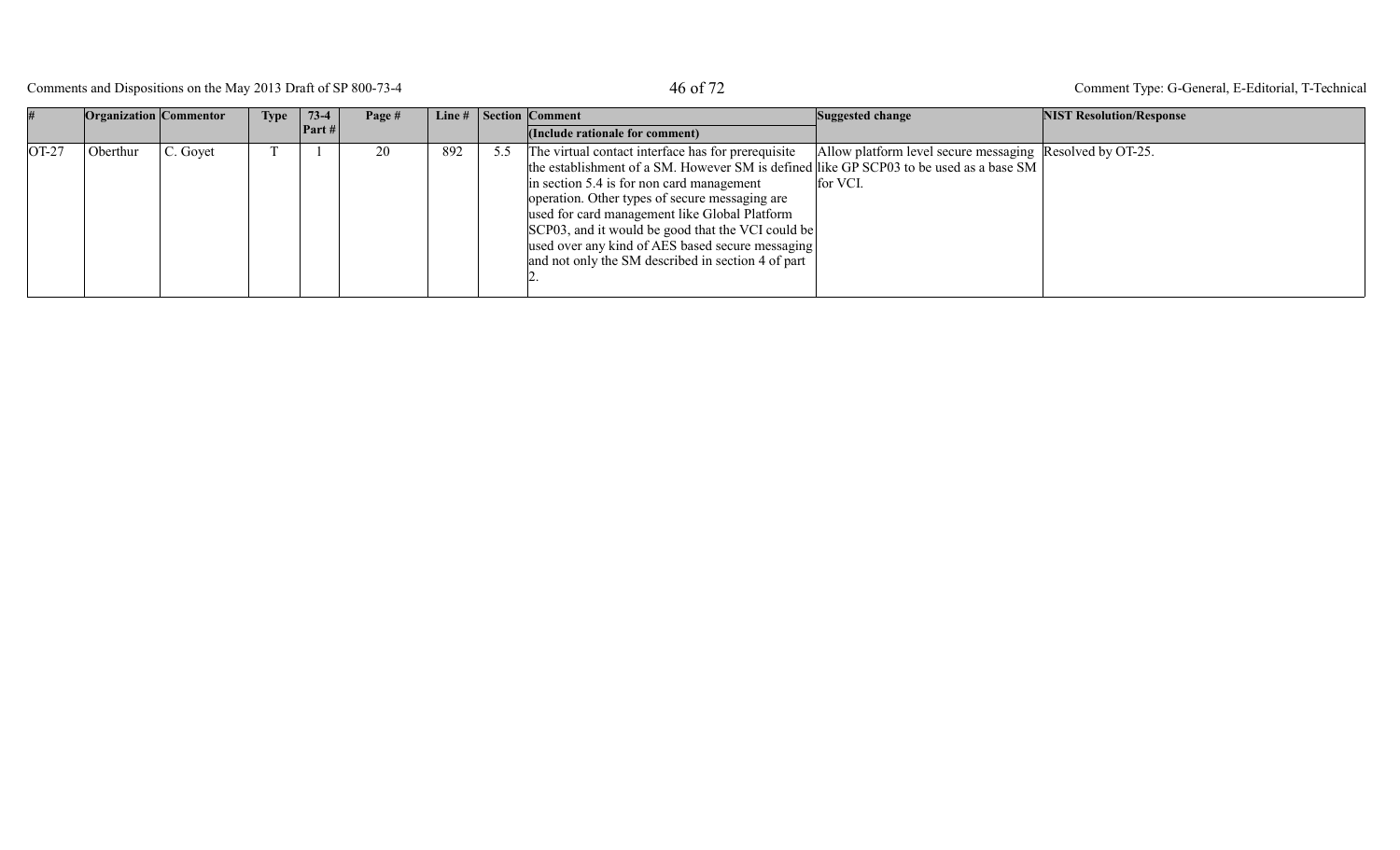# Comments and Dispositions on the May 2013 Draft of SP 800-73-4 47 of 72

|         | <b>Organization</b> Commentor |          | <b>Type</b> | $73-4$ | Page # | Line# |     | <b>Section Comment</b>                                                                                                                                                                                                                                                                                                                                                                                                                                                                                                                                                                                                                                                                                                                                                                                                                                                                                                                                                                                                                                                                                                                                                                                                                                                                                                                                                                               | Suggested change                                                                                                                                                                                                                   | <b>NIST Resolution/Response</b>                                                                                                                                                                                                                                                                                                                                                                                                                                                                                                                                                                                                                                                       |
|---------|-------------------------------|----------|-------------|--------|--------|-------|-----|------------------------------------------------------------------------------------------------------------------------------------------------------------------------------------------------------------------------------------------------------------------------------------------------------------------------------------------------------------------------------------------------------------------------------------------------------------------------------------------------------------------------------------------------------------------------------------------------------------------------------------------------------------------------------------------------------------------------------------------------------------------------------------------------------------------------------------------------------------------------------------------------------------------------------------------------------------------------------------------------------------------------------------------------------------------------------------------------------------------------------------------------------------------------------------------------------------------------------------------------------------------------------------------------------------------------------------------------------------------------------------------------------|------------------------------------------------------------------------------------------------------------------------------------------------------------------------------------------------------------------------------------|---------------------------------------------------------------------------------------------------------------------------------------------------------------------------------------------------------------------------------------------------------------------------------------------------------------------------------------------------------------------------------------------------------------------------------------------------------------------------------------------------------------------------------------------------------------------------------------------------------------------------------------------------------------------------------------|
|         |                               |          |             | Part#  |        |       |     | (Include rationale for comment)                                                                                                                                                                                                                                                                                                                                                                                                                                                                                                                                                                                                                                                                                                                                                                                                                                                                                                                                                                                                                                                                                                                                                                                                                                                                                                                                                                      |                                                                                                                                                                                                                                    |                                                                                                                                                                                                                                                                                                                                                                                                                                                                                                                                                                                                                                                                                       |
| $OT-28$ | Oberthur                      | C. Goyet | T           |        | 20     | 892   | 5.5 | The addition of a pairing code verification to<br>establish a Virtual Contact Interface does not seem<br>to be justified.<br>The purpose of the Virtual Contact Interface is to<br>provide over the contactless interface the same<br>level of security of the communication link than<br>over the contact interface. A successful secure<br>messaging should be enough to prevent<br>eavesdropping and ensure confidentiality and<br>integrity of the transmitted data, without need of a<br>pairing code. In normal operation, user consent can<br>be demonstrated in contact by the user inserting the<br>card into the slot of the contact reader, and in<br>contactless by bringing the card within an inch of<br>the contactless reader. This type of contactless user<br>consent is not bullet proof as some hacker may<br>develop a reader with a higher reading range, but it<br>is not bullet proof in contact either as most often<br>the card stays in the contact reader after the single<br>sign-on with the PIN being already verified,<br>therefore giving access to all PIN protected data<br>and operation to any rogue application that could<br>access the PC. At least in contactless the<br>transaction is often shorter so PIN protected<br>data/operations are less exposed, and the<br>Diffie-Hellman from the Secure messaging<br>protocol does raise the bar for hackers. | Remove the paring code that creates<br>usability challenges across its use cases<br>and replace first sentence of 5.5 (line)<br>892) with:<br>The establishment of a secure<br>creates the Virtual Contact Interface<br>$(VCI)$ ." | Declined. The fact that a PIV Card is within reading<br>distance of a card reader does not provide the same level<br>of consent to access the data on the card (e.g., the digital<br>signature certificate) as when the cardholder inserts a<br>card into a card reader.<br>messaging over the contactless interface The use of a key-establishment protocol that provides<br>mutual authentication is not an acceptable alternative, as<br>it does not address the issue of user consent and it does<br>not address interoperability (i.e., it only works with<br>readers that have been provisioned with a certificate that<br>can be validated by the PIV Card).<br>See also G-17. |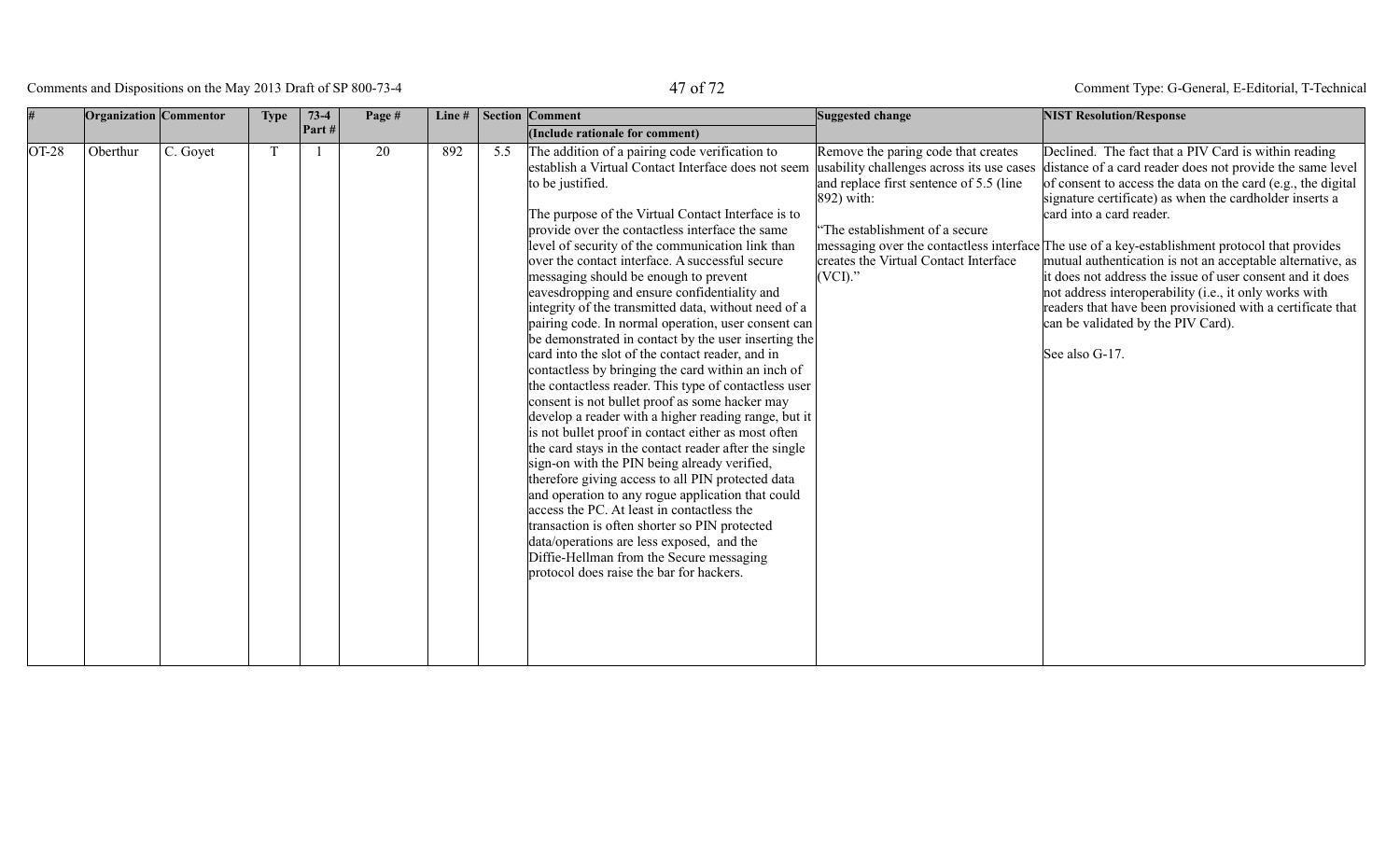Comments and Dispositions on the May 2013 Draft of SP 800-73-4 48 of 72

|                                                  | Organization Commentor | <b>Type</b> | $73-4$<br>Part# | Page # | Line# | Section Comment                                                                                                                                                                                                                                                                                                                                                                                                                                                                                                                                                                                                                                                                                                                                                                                                                                                                                                                                                                                                                                                                                                      | Suggested change | <b>NIST Resolution/Response</b> |
|--------------------------------------------------|------------------------|-------------|-----------------|--------|-------|----------------------------------------------------------------------------------------------------------------------------------------------------------------------------------------------------------------------------------------------------------------------------------------------------------------------------------------------------------------------------------------------------------------------------------------------------------------------------------------------------------------------------------------------------------------------------------------------------------------------------------------------------------------------------------------------------------------------------------------------------------------------------------------------------------------------------------------------------------------------------------------------------------------------------------------------------------------------------------------------------------------------------------------------------------------------------------------------------------------------|------------------|---------------------------------|
| $OT-28$<br>$\left  \right( \text{cont.} \right)$ |                        |             |                 |        |       | (Include rationale for comment)<br>The Pairing code creates usability challenges<br>across its use cases. Does it have to be remembered<br>by the user in addition to its PIN, is it encode on<br>the optional magstripe or on a bar code printed on<br>the card ? In any cases, adding a pairing code<br>requires the contactless reader to be retrofitted with<br>a data entry extension (e.g. Pinpad, magstripe<br>reader, 2D/3D bar code scanner etc) that adds cost<br>to the device and makes it bulkier. It also impacts<br>transaction time as an extra step (data entry of the<br>pairing code) is now required from the user.<br>If needed for critical transaction, a better<br>alternative to the pairing code to protect against<br>rogue reader is to use as an option, a secure<br>messaging with mutual authentication like GP<br>SCP03 and Opacity FS. The mutual authentication<br>added by Opacity FS to Opacity ZKM adds a little<br>bit of card processing time, but such extra time is<br>not significant compare to the extra time require<br>for the card holder to key in the pairing code. |                  |                                 |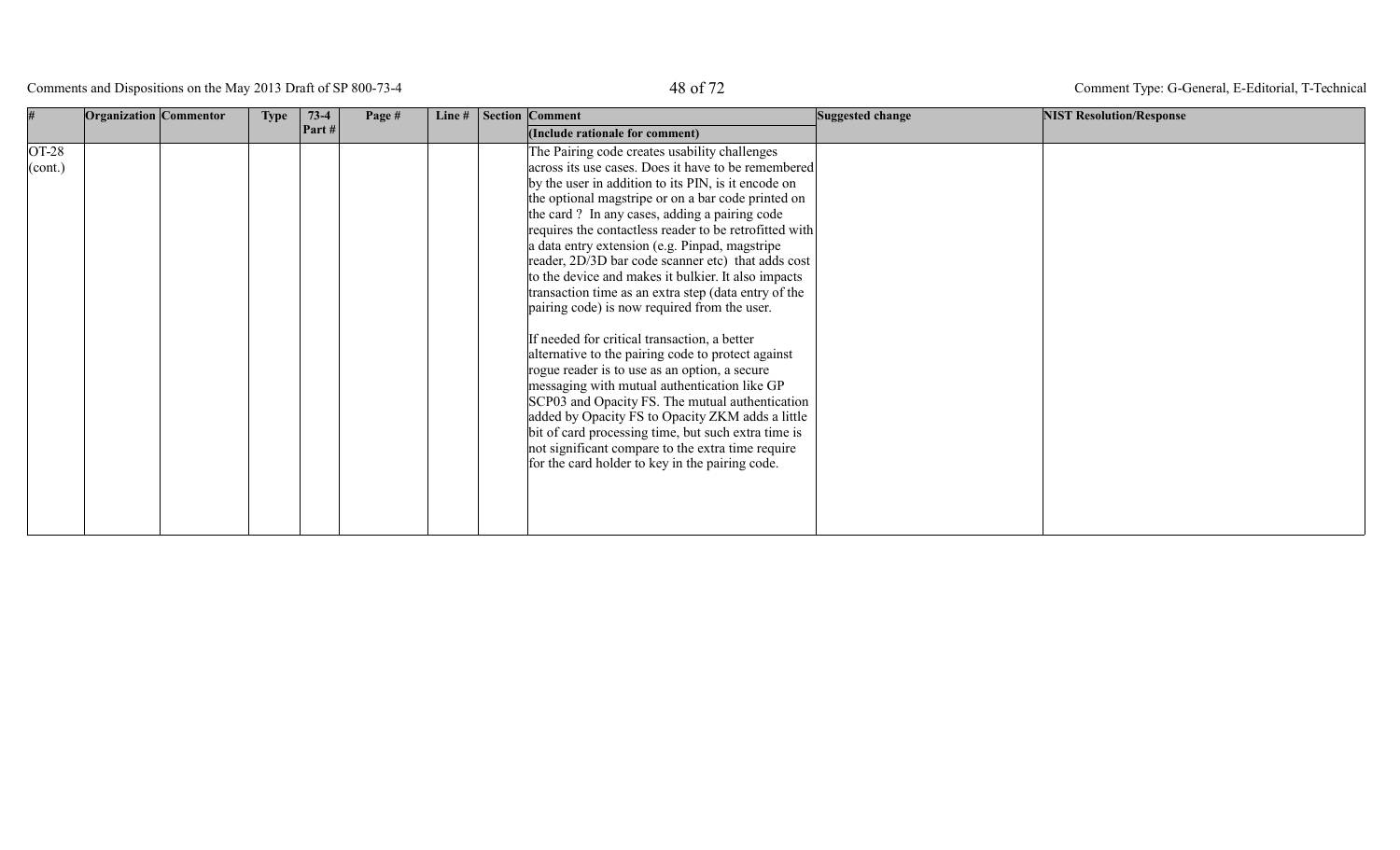# Comments and Dispositions on the May 2013 Draft of SP 800-73-4 49 of 72

|         | <b>Organization</b> Commentor |          | <b>Type</b>  | $73-4$   | Page # | Line $#$ |             | <b>Section Comment</b>                                                                                                                                                                                                                                                                                                                                                                                                                                                                                                                                                                                                                                                                                                                | Suggested change                                                                                                                                                     | <b>NIST Resolution/Response</b>                                                                                                                                                                                                                                                                                                           |
|---------|-------------------------------|----------|--------------|----------|--------|----------|-------------|---------------------------------------------------------------------------------------------------------------------------------------------------------------------------------------------------------------------------------------------------------------------------------------------------------------------------------------------------------------------------------------------------------------------------------------------------------------------------------------------------------------------------------------------------------------------------------------------------------------------------------------------------------------------------------------------------------------------------------------|----------------------------------------------------------------------------------------------------------------------------------------------------------------------|-------------------------------------------------------------------------------------------------------------------------------------------------------------------------------------------------------------------------------------------------------------------------------------------------------------------------------------------|
|         |                               |          |              | Part $#$ |        |          |             | (Include rationale for comment)                                                                                                                                                                                                                                                                                                                                                                                                                                                                                                                                                                                                                                                                                                       |                                                                                                                                                                      |                                                                                                                                                                                                                                                                                                                                           |
| $OT-29$ | Oberthur                      | C. Goyet |              |          | 26     | 942      | Table<br>14 | Maximum size of the Agency card serial number in Specify that the Agency Card Serial<br>the printed information container has been<br>increased from 10 to 20 byte in this edition of<br>SP800-73. However a byte requires two characters<br>$(0-F)$ to be printed which bring the size of the<br>printed number actually printed on the back of the<br>card to 40 hex nibble which won't fit on the back<br>of the card. (The size of the window to print this<br>number as defined in FIPS 201 is pretty limited.).<br>If the number is increased from 10 to 20 bytes, you<br>need to specify that Agency Card Serial Number<br>has to be a numeric value only, and then define<br>how this number is to be encoded: Binary or BCD. | Number is a numeric value of up to 20<br>digits encoded in binary.                                                                                                   | Declined. Table 14 specifies the type for Agency Card<br>Serial Number as "TEXT," thus the encoding is neither<br>binary nor BCD, and each character (digit) of the serial<br>number requires one byte to encode. To make the Agency<br>Card Serial Number anything other than TEXT (ASCII)<br>would be a non-backward compatible change. |
| $OT-30$ | Oberthur                      | C. Goyet | $\mathbf{T}$ |          | 27     | 950      | Table<br>18 | Remove Biometric Information Template from the<br>Discovery object and replace it with bit 5 of the<br>PIN usage policy to indicate that the OCC is<br>supported by the card. See Oberthur comment $#6$                                                                                                                                                                                                                                                                                                                                                                                                                                                                                                                               | Remove Biometric Information<br>Template from the Discovery object and<br>replace it with bit 5 of the PIN usage<br>policy to indicate that the OCC is<br>supported. | Resolved by OT-5.                                                                                                                                                                                                                                                                                                                         |
| $OT-31$ | Oberthur                      | C. Goyet | ጥ            |          | 27     | 950      | Table<br>18 | Remove Uniform resource locator from the<br>Discovery object. See Oberthur comment $# 8$ .                                                                                                                                                                                                                                                                                                                                                                                                                                                                                                                                                                                                                                            | Remove Uniform resource locator from Resolved by DoD-12.<br>the Discovery object                                                                                     |                                                                                                                                                                                                                                                                                                                                           |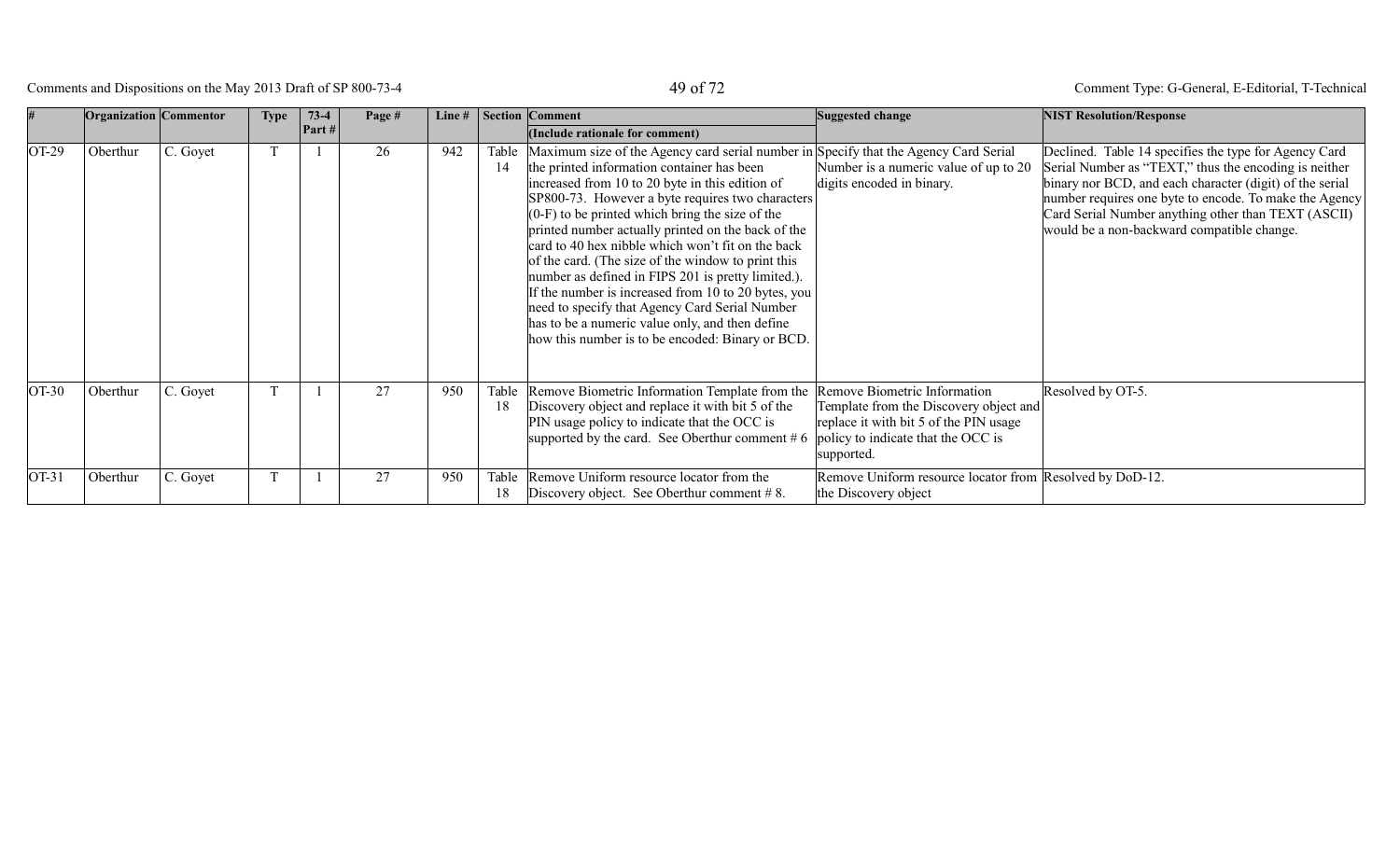# Comments and Dispositions on the May 2013 Draft of SP 800-73-4 50 of 72

|         | <b>Organization</b> Commentor |          | <b>Type</b> | $73-4$   | Page # | Line# |     | <b>Section Comment</b>                                                                                                                                                                                                                                                                                                                                                                                                                                                                                                                                                                                                                                                                                                                                                                                                                                                                                                                                                                                                                                                                                                                                                                                                                                                                                                 | Suggested change                    | <b>NIST Resolution/Response</b>                                                                                                                                                                                                                                                                                                                                                                                                                                                                                   |
|---------|-------------------------------|----------|-------------|----------|--------|-------|-----|------------------------------------------------------------------------------------------------------------------------------------------------------------------------------------------------------------------------------------------------------------------------------------------------------------------------------------------------------------------------------------------------------------------------------------------------------------------------------------------------------------------------------------------------------------------------------------------------------------------------------------------------------------------------------------------------------------------------------------------------------------------------------------------------------------------------------------------------------------------------------------------------------------------------------------------------------------------------------------------------------------------------------------------------------------------------------------------------------------------------------------------------------------------------------------------------------------------------------------------------------------------------------------------------------------------------|-------------------------------------|-------------------------------------------------------------------------------------------------------------------------------------------------------------------------------------------------------------------------------------------------------------------------------------------------------------------------------------------------------------------------------------------------------------------------------------------------------------------------------------------------------------------|
|         |                               |          |             | Part $#$ |        |       |     | (Include rationale for comment)                                                                                                                                                                                                                                                                                                                                                                                                                                                                                                                                                                                                                                                                                                                                                                                                                                                                                                                                                                                                                                                                                                                                                                                                                                                                                        |                                     |                                                                                                                                                                                                                                                                                                                                                                                                                                                                                                                   |
| $OT-32$ | Oberthur                      | C. Goyet |             |          | 45     | 1180  | C.3 | Section Could you please clarify whether the tag AC is<br>supposed to list all cryptographic algorithms<br>supported by the card or only the one supported for information.<br>the Secure Messaging.<br>As per my reading of ISO 7816-4, tag AC is<br>supposed to list all the cryptographic algorithms<br>supported by the card, but since most smart card<br>chips today can handle all the algorithms listed in<br>SP800-78-4 and some more, PIV card application<br>updated for SP800-73-4 will most likely have tag<br>a AC with all possible algorithms listed (and<br>probably even more if algorithms supported by<br>previous versions of SP800-78 like 2 Key Triple<br>DES and CBC versions of all symmetric<br>algorithms are also listed). This would result in a<br>tag AC of up to 34 bytes that would be transmitted<br>every time the PIV application is selected, bring no<br>new information, but slow down transaction<br>especially for PACS.<br>Even if the tag AC is restricted to cryptographic<br>algorithms for Secure messaging, most new PIV<br>application are likely to support both cipher suite<br>CS2 and CS4 therefore include both 27 and 2B<br>algorithm identifiers in tag AC, telling nothing<br>about which key is actually present (i.e.<br>personalized) for Secure messaging. | Remove section C.3 with tag AC that | Resolved by adding the following text in-place of the<br>adds overhead without providing useful sentence on line 467 of NIST SP 800-73-4 part 2 below<br>table 4 in the select command section.<br>" The presence of algorithm identifier '27' or '2E'<br>indicates that the corresponding cipher suite is supported<br>by the PIV Card Application for secure messaging and<br>that the PIV Card Application possesses a PIV Secure<br>Messaging key of the appropriate size for the specified<br>cipher suite." |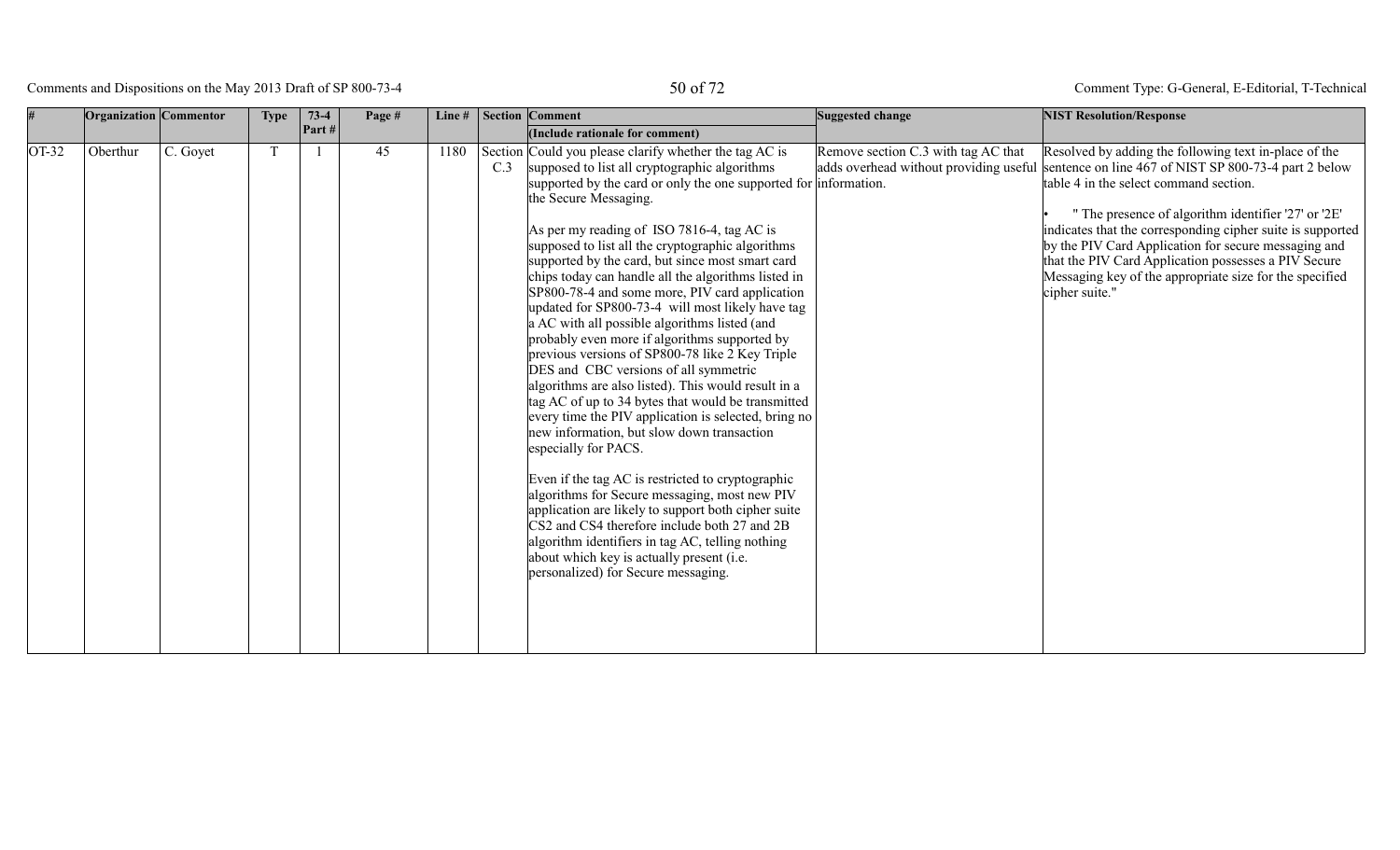# Comments and Dispositions on the May 2013 Draft of SP 800-73-4 51 of 72

|         | <b>Organization</b> Commentor |          | <b>Type</b> | $73-4$         | Page # | Line# |     | Section Comment                                                                                                                                                                                                                                                                                                                                                                                                                                                                                                                                                                                                                                                                                                                                                                                                                                                                                                                                                                                                                                                                                                                                                                                                                                                                                                                                                                                                                                                                                                                                                                                                                           | Suggested change                                                                                                                                         | <b>NIST Resolution/Response</b>                                                                                                                                                                                                                                                                                                                                                                                                                                                                                                                                                                                                                                                                                                                                      |
|---------|-------------------------------|----------|-------------|----------------|--------|-------|-----|-------------------------------------------------------------------------------------------------------------------------------------------------------------------------------------------------------------------------------------------------------------------------------------------------------------------------------------------------------------------------------------------------------------------------------------------------------------------------------------------------------------------------------------------------------------------------------------------------------------------------------------------------------------------------------------------------------------------------------------------------------------------------------------------------------------------------------------------------------------------------------------------------------------------------------------------------------------------------------------------------------------------------------------------------------------------------------------------------------------------------------------------------------------------------------------------------------------------------------------------------------------------------------------------------------------------------------------------------------------------------------------------------------------------------------------------------------------------------------------------------------------------------------------------------------------------------------------------------------------------------------------------|----------------------------------------------------------------------------------------------------------------------------------------------------------|----------------------------------------------------------------------------------------------------------------------------------------------------------------------------------------------------------------------------------------------------------------------------------------------------------------------------------------------------------------------------------------------------------------------------------------------------------------------------------------------------------------------------------------------------------------------------------------------------------------------------------------------------------------------------------------------------------------------------------------------------------------------|
|         |                               |          |             | Part#          |        |       |     | (Include rationale for comment)                                                                                                                                                                                                                                                                                                                                                                                                                                                                                                                                                                                                                                                                                                                                                                                                                                                                                                                                                                                                                                                                                                                                                                                                                                                                                                                                                                                                                                                                                                                                                                                                           |                                                                                                                                                          |                                                                                                                                                                                                                                                                                                                                                                                                                                                                                                                                                                                                                                                                                                                                                                      |
| $OT-33$ | Oberthur                      | C. Goyet | T           | $\overline{1}$ | 45     | 1180  | C.3 | Section What is the use case for the use of CS4 and<br>therefore the need for a PIV Algorithm Identifier<br>for Secure Messaging? Secure messaging was<br>added to provide a Virtual Contact Interface (VCI) $ $ crypto suite (CS2) for interoperability<br>for contactless operation. Most contactless<br>operations include performance requirements that<br>call for a transaction as short as possible, therefore<br>the use of CS2. According to section 5.4 line 888,<br>the Secure messaging defined by NIST is for non<br>card management operations, so the AES128<br>encryption provided by CS2 should be more than<br>enough to guarantee the confidentiality of the<br>finger OCC transmitted to the card. CS2 would<br>not be strong enough to protect the loading of AES<br>192 or AES 256 into the card during<br>personalization, but CS4 provides only 192 bit<br>strength and therefore still not be suitable to load<br>AES 256 keys.<br>Besides, since there is only one PIV Secure<br>Messaging key in table 4, so if that key is set to<br>ECC P-384 to allow card management operation<br>with the NIST Secure Messaging protocol, then<br>the card will be slower for all other operations like<br>finger OCC or public transit applications.<br>Our recommendation is to remove the PIV Secure<br>Messaging Discovery from the response to the<br>SELECT command and define a single crypto suite<br>for VCI (CS2 or even better CS1 as it is faster).<br>Other crypto suite may still be supported by the<br>card for card management system but don't need to<br>be listed in SP800-73-4 for interoperability. | Remove the PIV Secure Messaging<br>Discovery from the response to the<br>SELECT command and have a single<br>i.e. for non card management<br>operations. | Declined. The GENERAL AUTHENTICATE command<br>may be performed over the virtual contact interface.<br>When the GENERAL AUTHENTICATE command is<br>performed with a key management key the response<br>includes plaintext secret keying material. When plaintext<br>secret keying material is transmitted over the contactless<br>interface, it must be protected at the same level as the<br>security strength of the key management key pair. Since<br>the key management key may be an ECC P-384 key,<br>there needs to be an option for secure messaging with<br>192 bits of security strength. As noted, for performance<br>reasons, it would be inappropriate to require all PIV<br>Cards to implement secure channels with this level of<br>security strength. |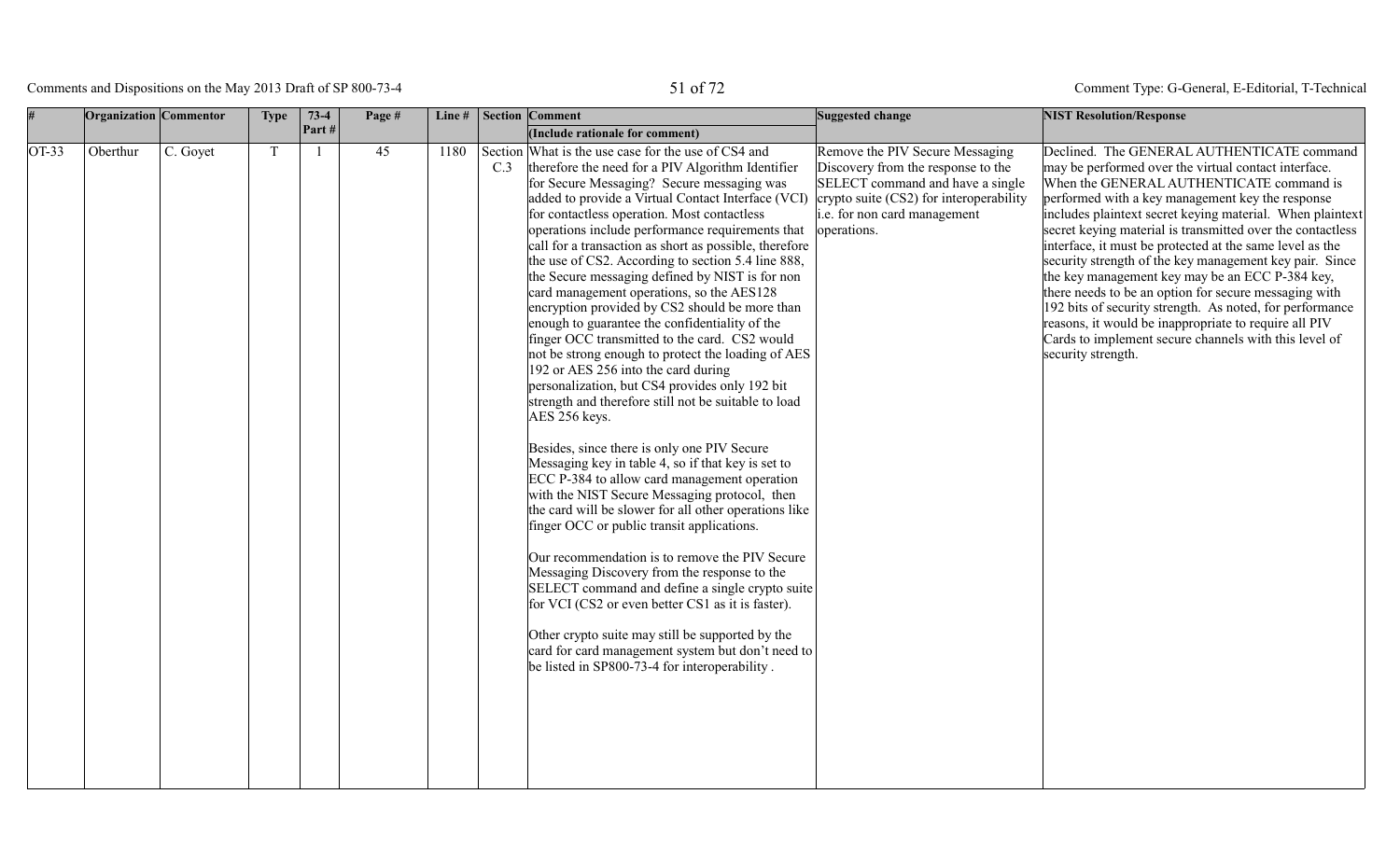# Comments and Dispositions on the May 2013 Draft of SP 800-73-4 52 of 72

|         | <b>Organization</b> Commentor |          | <b>Type</b> | $73-4$<br>Part $#$ | Page # | Line# |     | <b>Section Comment</b>                                                                                                                                                                                                                                                                                                                                                                                                                                                                                                                                                                                                                                                                                                                                                                                                                                                                                                                                                                                                                                                                                                                                                                                                                                                                                                                                                                                                              | Suggested change                                                                                                                       | <b>NIST Resolution/Response</b> |
|---------|-------------------------------|----------|-------------|--------------------|--------|-------|-----|-------------------------------------------------------------------------------------------------------------------------------------------------------------------------------------------------------------------------------------------------------------------------------------------------------------------------------------------------------------------------------------------------------------------------------------------------------------------------------------------------------------------------------------------------------------------------------------------------------------------------------------------------------------------------------------------------------------------------------------------------------------------------------------------------------------------------------------------------------------------------------------------------------------------------------------------------------------------------------------------------------------------------------------------------------------------------------------------------------------------------------------------------------------------------------------------------------------------------------------------------------------------------------------------------------------------------------------------------------------------------------------------------------------------------------------|----------------------------------------------------------------------------------------------------------------------------------------|---------------------------------|
|         |                               |          |             |                    |        |       |     | (Include rationale for comment)                                                                                                                                                                                                                                                                                                                                                                                                                                                                                                                                                                                                                                                                                                                                                                                                                                                                                                                                                                                                                                                                                                                                                                                                                                                                                                                                                                                                     |                                                                                                                                        |                                 |
| $OT-34$ | Oberthur                      | C. Goyet | G           |                    | 45     | 1180  | C.3 | Section Secure messaging was added to provide a Virtual<br>Contact Interface (VCI) for contactless operation.<br>Most contactless operations include performance<br>requirements that call for a transaction as short as<br>possible. That's why the key establishment<br>protocol rightfully selected by NIST is self<br>contained within a single APDU. To make the<br>transaction even faster PACS systems often skip<br>the application selection if the card ATS indicates<br>that the PIV application is the one selected by<br>default upon card power-on, and if not, issue a<br>SELECT APDU with no Le byte which according<br>to ISO 7816 indicates that the reader does not want<br>the card to return any data, so it can proceed right<br>away with the GENERAL AUTHENTICATE<br>command for Opacity Key Establishment.<br>Adding APDU overhead to retrieve the type of<br>secure messaging (tag AC from the response to the<br>SELECT command) and the HTTP URL to verify<br>the signature of the Card Verifiable Certificate (tag<br>5F50 from discovery Object) could significantly<br>impact performances and add issues if the card<br>disconnects between these APDUs. The HTTP<br>URL with tag 0x5F50 could be easily included in<br>the Card Verifiable Certificate returned by the card<br>during the opacity protocol, and the Cipher Suite<br>could be always CS1 that provides faster key<br>establishment. | Remove the HTTP URL from the<br>discovery object and the PIV Secure<br>Messaging Discovery from the response<br>to the SELECT command. | Resolved OT-8.                  |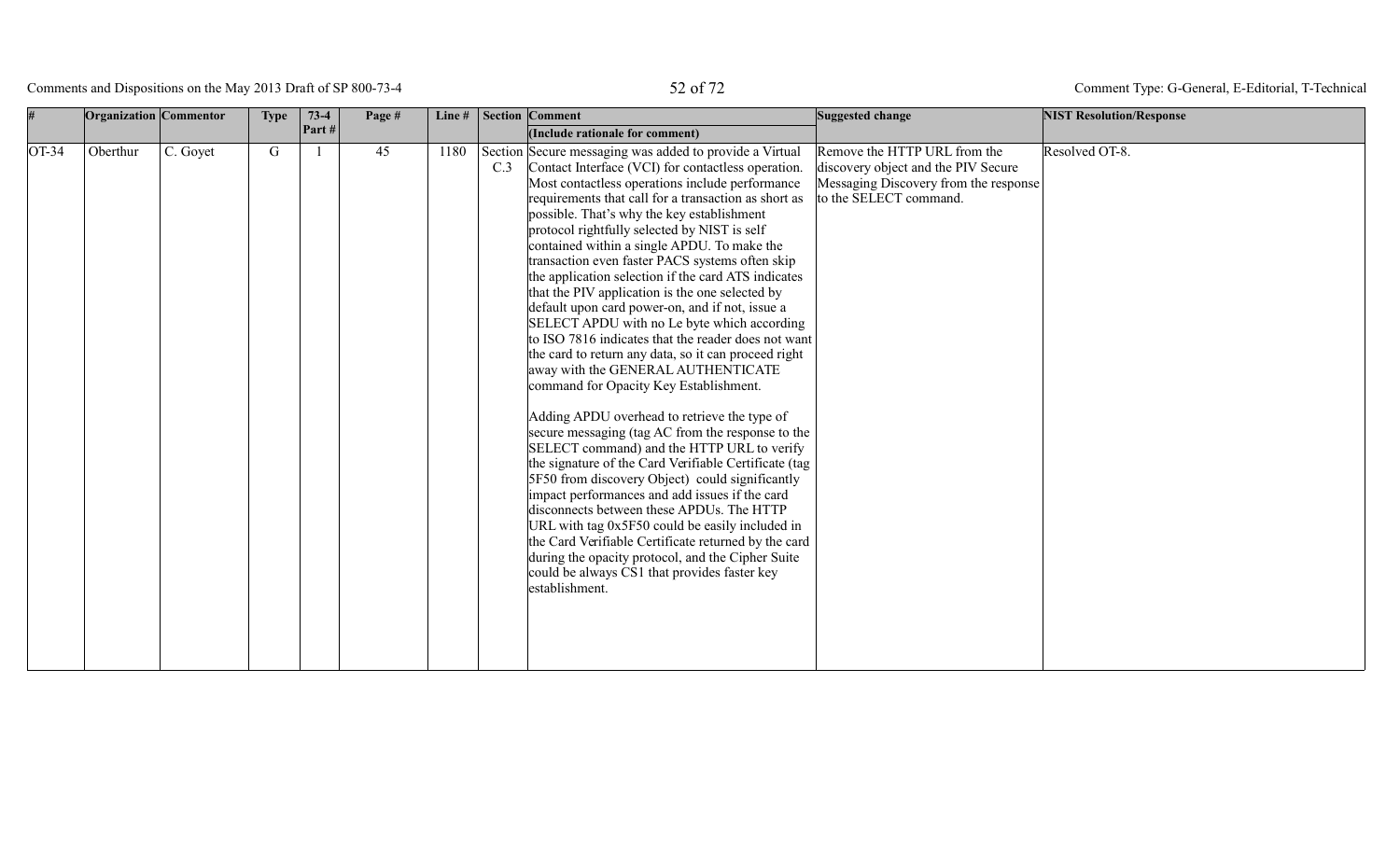# Comments and Dispositions on the May 2013 Draft of SP 800-73-4 53 of 72

|       | <b>Organization</b> Commentor |          | <b>Type</b> | $73-4$ | Page # | Line# |     | Section Comment                                                                                                                                                                                                                                                                                                                                                                                                                                                                                                                                                                                                                                                                                                                                                                                                                                                                                                                                                                                                                                                                                                                                     | Suggested change | <b>NIST Resolution/Response</b>                                                     |
|-------|-------------------------------|----------|-------------|--------|--------|-------|-----|-----------------------------------------------------------------------------------------------------------------------------------------------------------------------------------------------------------------------------------------------------------------------------------------------------------------------------------------------------------------------------------------------------------------------------------------------------------------------------------------------------------------------------------------------------------------------------------------------------------------------------------------------------------------------------------------------------------------------------------------------------------------------------------------------------------------------------------------------------------------------------------------------------------------------------------------------------------------------------------------------------------------------------------------------------------------------------------------------------------------------------------------------------|------------------|-------------------------------------------------------------------------------------|
|       |                               |          |             | Part # |        |       |     | (Include rationale for comment)                                                                                                                                                                                                                                                                                                                                                                                                                                                                                                                                                                                                                                                                                                                                                                                                                                                                                                                                                                                                                                                                                                                     |                  |                                                                                     |
| OT-35 | Oberthur                      | C. Goyet | G           | 2      | 3      | 328   | 2.2 | Could you please clarify the meaning of "Reserved Remove sentence starting line 326:<br>for Future Use". NIST has defined in part one the<br>tags for the various application data objects used<br>on the PIV interface, but because PIV is an<br>application and not a smart card operating system,<br>there are additional data objects used for card<br>management purposes by the card operating system<br>that are not defined by NIST and cannot be<br>reserved for future use. Not all of these system data<br>objects are interindustry data object defined in<br>ISO/IEC 7816. Some of these system tags are<br>defined by Global Platform, and the card<br>manufacturer had to define its own set of system<br>tags when none were available from ISO to fit the<br>requested purpose. To avoid conflict with NIST,<br>these proprietary system Data Objects have a tag<br>on two byte (NIST BER TLV Tags are on 3 bytes<br>unless they are defined in ISO 7816). Reserving for<br>future use all unspecified BER_TLV Tags would be<br>very difficult and bring little value. Could the<br>restriction apply only to 3 byte BER TLV tags? | "Part 1 also"    | Declined. The statement applies PIV Card Application<br>only as the title suggests. |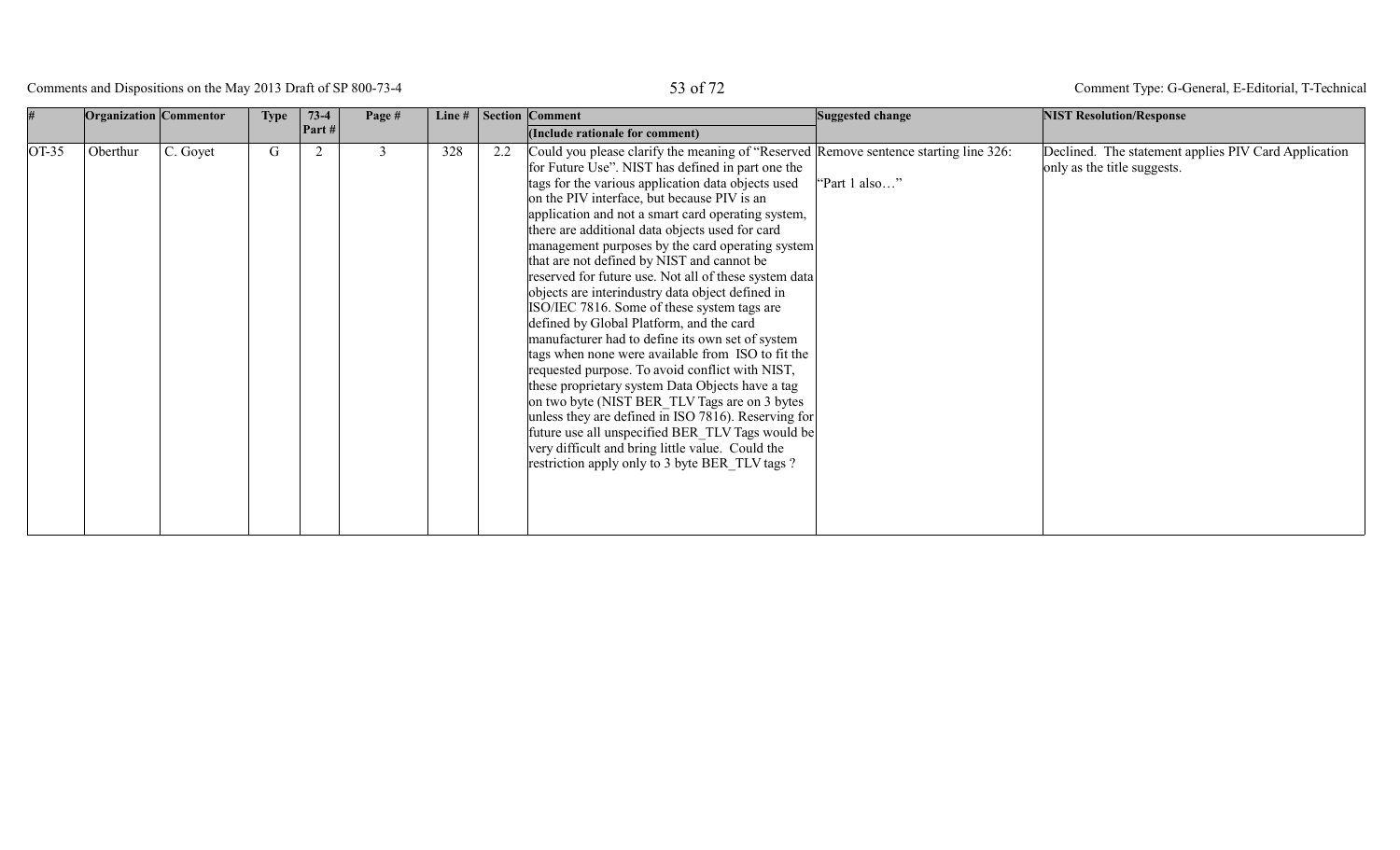# Comments and Dispositions on the May 2013 Draft of SP 800-73-4 54 of 72

|         | <b>Organization</b> Commentor |          | <b>Type</b> | $73-4$ | Page #         | Line $#$ |     | <b>Section Comment</b>                                                                                                                                                                                                                                                                                                                                                                                                                                                                                                                                                                                                                                                                                                                                                                                                                                                                                                                                                                                                                                                                                                                                                                                                                                                             | Suggested change                                                                                                                                                                                                                                                                                                   | <b>NIST Resolution/Response</b>                                                                                                                                                                                                                                                                                                                                                                          |
|---------|-------------------------------|----------|-------------|--------|----------------|----------|-----|------------------------------------------------------------------------------------------------------------------------------------------------------------------------------------------------------------------------------------------------------------------------------------------------------------------------------------------------------------------------------------------------------------------------------------------------------------------------------------------------------------------------------------------------------------------------------------------------------------------------------------------------------------------------------------------------------------------------------------------------------------------------------------------------------------------------------------------------------------------------------------------------------------------------------------------------------------------------------------------------------------------------------------------------------------------------------------------------------------------------------------------------------------------------------------------------------------------------------------------------------------------------------------|--------------------------------------------------------------------------------------------------------------------------------------------------------------------------------------------------------------------------------------------------------------------------------------------------------------------|----------------------------------------------------------------------------------------------------------------------------------------------------------------------------------------------------------------------------------------------------------------------------------------------------------------------------------------------------------------------------------------------------------|
|         |                               |          |             | Part#  |                |          |     | (Include rationale for comment)                                                                                                                                                                                                                                                                                                                                                                                                                                                                                                                                                                                                                                                                                                                                                                                                                                                                                                                                                                                                                                                                                                                                                                                                                                                    |                                                                                                                                                                                                                                                                                                                    |                                                                                                                                                                                                                                                                                                                                                                                                          |
| $OT-36$ | Oberthur                      | C. Goyet | G           | 2      | $\mathfrak{Z}$ | 326      | 2.2 | In addition to proprietary BER-TLV tags for<br>system data objects addressed in the previous<br>comment from Oberthur, the card platform may<br>support additional algorithm identifiers and<br>cryptographic mechanism identifiers. For instance<br>some cards support additional algorithms like ECC<br>Curve P-521 algorithm for the crypto suite CS5<br>from GICS (ANSI 504). Some cards also support<br>additional cryptographic mechanism identifiers<br>like Opacity FS from ANSI 504 that are available<br>for card personalization and other card<br>management services. If NIST is open for PIV to<br>be implemented on a GICS platform, the restriction<br>around unspecified algorithm identifiers, Key<br>reference values and cryptographic identifiers may<br>need to be lifted.<br>A solution would be to leave to the card<br>manufacturer the responsibility to ensure its<br>systems tag, values of algorithm identifiers, key<br>references, and cryptographic mechanism<br>identifiers could coexist peacefully with the ones<br>defined by NIST in this Special Publication. This<br>has been done with success by Oberthur since its<br>first "NIST Special Publication 800-73-1 End<br>Point Specification Compliant <sup>TM"</sup> card back in<br>2006. | Remove in both part 1 (Section 2.1)<br>page 3) and ^part 2 (section 2.2 page 3)<br>the restriction about unspecified<br>algorithm identifiers, Key reference<br>values and cryptographic identifiers<br>being reserved for future use. The<br>restriction about unspecified OID with<br>the NIST root may be kept. | Declined. The PIV Application namespace belongs to<br>NIST and NIST will continue to reserve the names, tags,<br>values, references, and identifiers for the PIV<br>application. NIST specifications do not interfere with<br>cards supporting other applications or the Card operating<br>system. NIST does not place any restrictions on other<br>applications on GICS platform or any other platform. |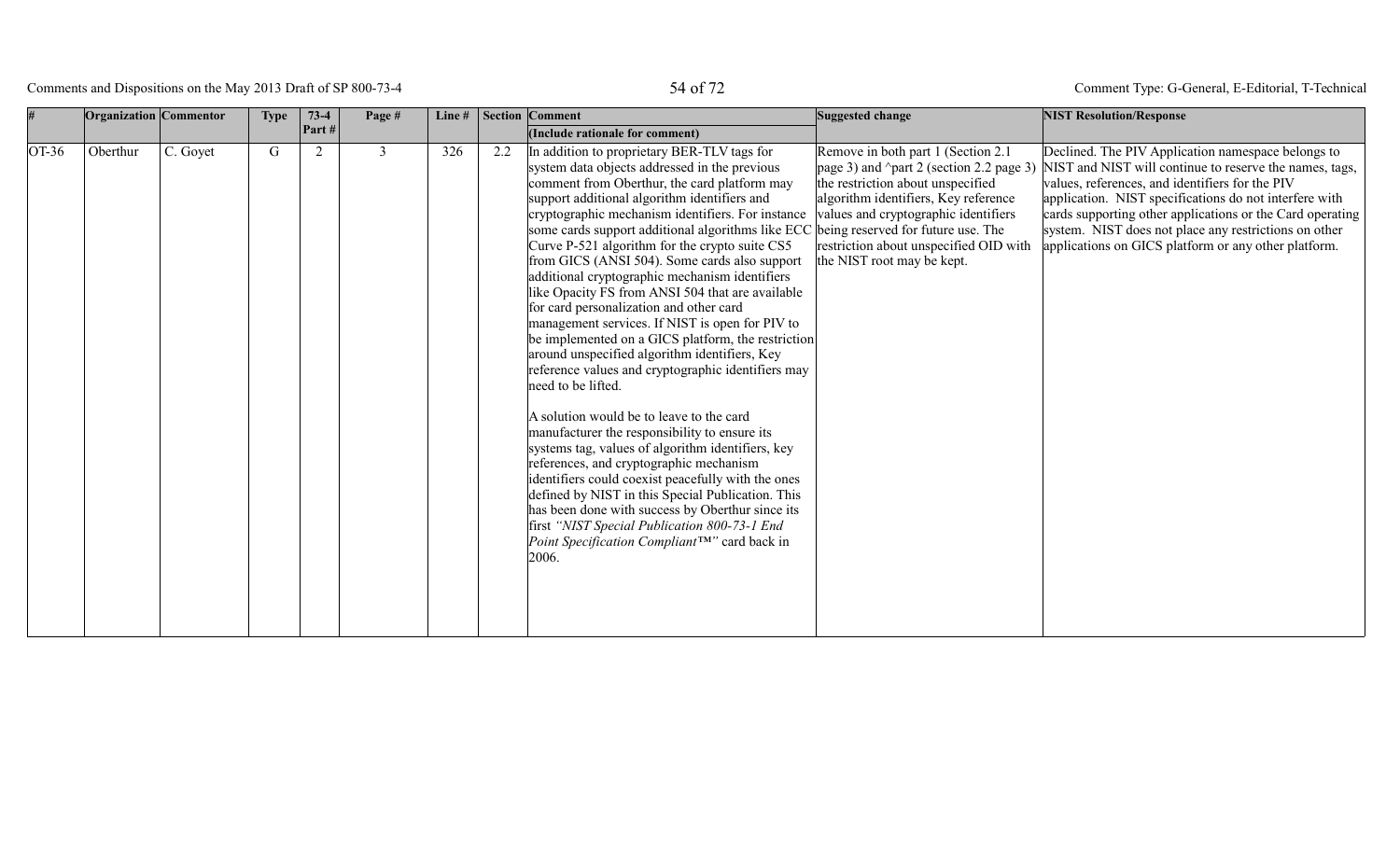# Comments and Dispositions on the May 2013 Draft of SP 800-73-4 55 of 72

Type: G-General, E-Editorial, T-Technical

|         | Organization Commentor |          | <b>Type</b> | $73-4$ | Page #         | Line# | <b>Section Comment</b>                                                                                                                                                                                                                                                                                                                                                                                                                                                                                                                                                                                                                                                                                                                                                                                                                                                                                                                                                                                                                                                                                                                                                                                                                                                                                                                                                                                                                                                                                                                                                                                                                                                                                                                                                 | Suggested change                                                     | <b>NIST Resolution/Response</b>                                                                                                        |
|---------|------------------------|----------|-------------|--------|----------------|-------|------------------------------------------------------------------------------------------------------------------------------------------------------------------------------------------------------------------------------------------------------------------------------------------------------------------------------------------------------------------------------------------------------------------------------------------------------------------------------------------------------------------------------------------------------------------------------------------------------------------------------------------------------------------------------------------------------------------------------------------------------------------------------------------------------------------------------------------------------------------------------------------------------------------------------------------------------------------------------------------------------------------------------------------------------------------------------------------------------------------------------------------------------------------------------------------------------------------------------------------------------------------------------------------------------------------------------------------------------------------------------------------------------------------------------------------------------------------------------------------------------------------------------------------------------------------------------------------------------------------------------------------------------------------------------------------------------------------------------------------------------------------------|----------------------------------------------------------------------|----------------------------------------------------------------------------------------------------------------------------------------|
|         |                        |          |             | Part # |                |       | (Include rationale for comment)                                                                                                                                                                                                                                                                                                                                                                                                                                                                                                                                                                                                                                                                                                                                                                                                                                                                                                                                                                                                                                                                                                                                                                                                                                                                                                                                                                                                                                                                                                                                                                                                                                                                                                                                        |                                                                      |                                                                                                                                        |
| $OT-37$ | Oberthur               | C. Goyet | T           | 2      | 5 <sup>1</sup> | 368   | 2.4.2 Having a on-card security status specific for each<br>OCC finger may not be practical and raises several<br>issues. It is preferable to have a single security<br>status for OCC regardless of the finger that was<br>last submitted for OCC. Let me try to explain why:<br>Having in the card a security status specific to each<br>finger forces the reader to provide to the card the<br>identity of the finger against which the submitted<br>template shall be compared. That information<br>(finger ID) cannot be reliably captured by single<br>print sensors. One cannot assume that the first<br>finger submitted will always be the primary finger.<br>If the user has a bandage on the primary finger, it<br>may decide to submit its secondary finger, and<br>unless the reader include some kind of keyboard to<br>allow the card holder to indicate primary vs<br>secondary finger, the verify command will fail and<br>the security status associated to the primary finger<br>will become locked after a few attempts. The use<br>of a 10-print-fingerprint sensor could solve the<br>issue but at a much higher cost than the use of<br>almost ubiquitous single print sensors (swipe or<br>flat). A simple solution is for the single print reader<br>to send the Verify command without specifying the<br>id of the finger being submitted (i.e. with ISO/IEC<br>19785 biometric subtype set to zero. See attached<br>contribution called "Biometric Data Template for<br>OCC enrollment and verification".). This will<br>instruct the card to perform a "one to two"<br>comparison (i.e. to compare the input template to<br>both referenced fingers stored in the card) as<br>opposed to a "one to one" when the finger id is<br>provided. | Have a common security status for all<br>security status per finger. | Resolved by modifying the VERIFY command to<br>fingers that support OCC instead of one perform a 1:2 match when OCC data is submitted. |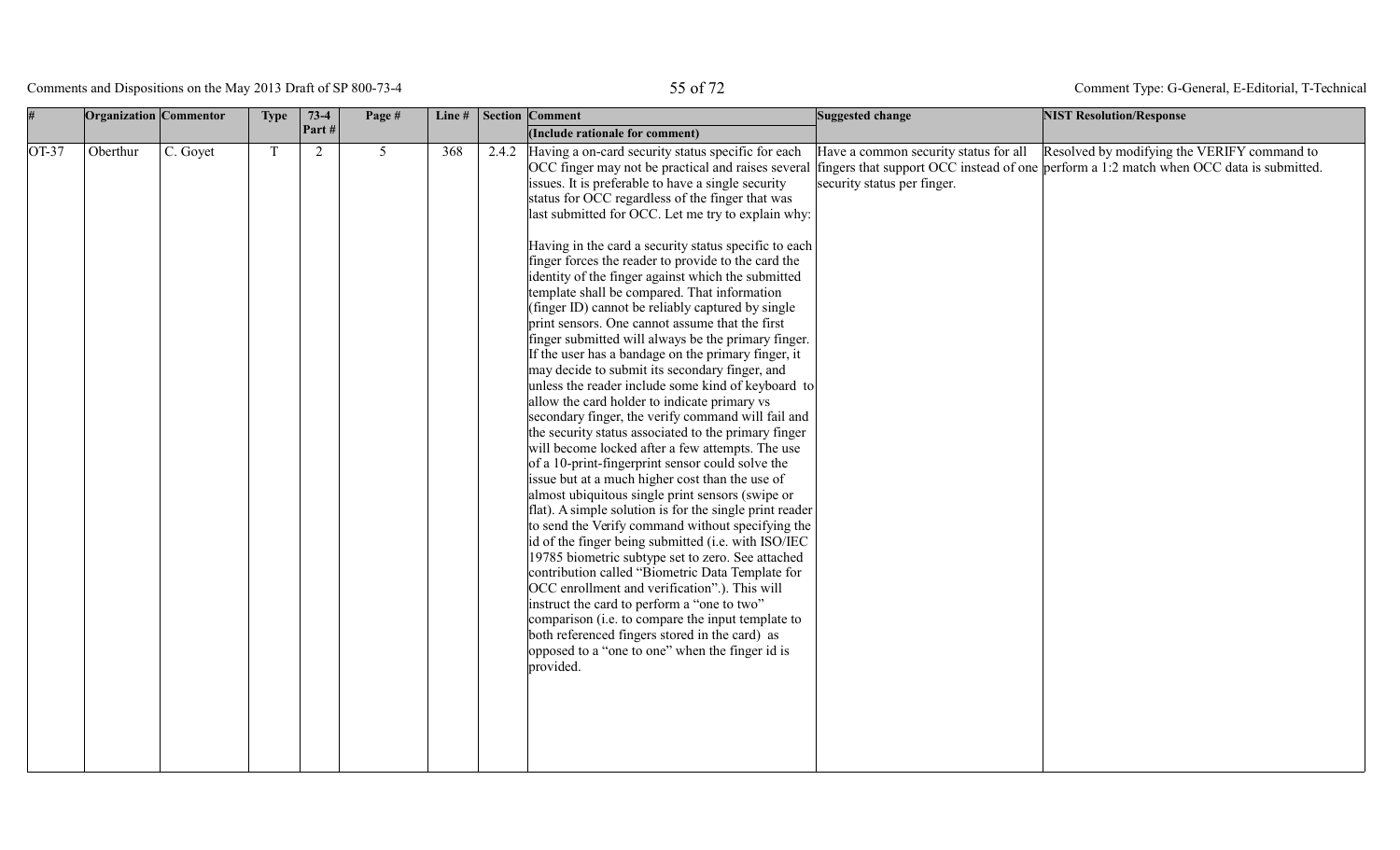Comments and Dispositions on the May 2013 Draft of SP 800-73-4 56 of 72

| #                      | <b>Organization</b> Commentor |          | <b>Type</b> | $73-4$         | Page # | Line# |       | <b>Section Comment</b>                                                                                                                                                                                                                                                                                                                                                                                                                                                                                                                                                                                                                                                                                                                                                                                                                                                                                                                                                                                        | Suggested change                     | <b>NIST Resolution/Response</b>                                                                                                                                                                                                                                                                                                                                 |
|------------------------|-------------------------------|----------|-------------|----------------|--------|-------|-------|---------------------------------------------------------------------------------------------------------------------------------------------------------------------------------------------------------------------------------------------------------------------------------------------------------------------------------------------------------------------------------------------------------------------------------------------------------------------------------------------------------------------------------------------------------------------------------------------------------------------------------------------------------------------------------------------------------------------------------------------------------------------------------------------------------------------------------------------------------------------------------------------------------------------------------------------------------------------------------------------------------------|--------------------------------------|-----------------------------------------------------------------------------------------------------------------------------------------------------------------------------------------------------------------------------------------------------------------------------------------------------------------------------------------------------------------|
|                        |                               |          |             | Part#          |        |       |       | (Include rationale for comment)                                                                                                                                                                                                                                                                                                                                                                                                                                                                                                                                                                                                                                                                                                                                                                                                                                                                                                                                                                               |                                      |                                                                                                                                                                                                                                                                                                                                                                 |
| $OT-37$<br>$ $ (cont.) |                               |          |             |                |        |       |       | Also having a separate security status for each<br>finger enrolled for OCC is more complex to<br>manage by the card. The security condition "PIN"<br>AND (primary fingerprint OR secondary<br>fingerprint)." Is already supported by most smart<br>cards that offer OCC, but not "Secondary<br>fingerprint only" or "Primary fingerprint Only".<br>Support for three security status indicators of the<br>cardholder (PIN, primary fingerprint, and<br>secondary fingerprint) can still be achieved with<br>OCC but with an off-card security status. The<br>reader send three VERIFY command, each with a<br>different reference data ID (PIN, primary<br>fingerprint, and secondary fingerprint) and store<br>within the reader the security status for each<br>verification. At the card level, it will be only a two<br>factor authentication ( $PIN + OCC$ ) regardless of<br>the number of fingerprint being verified. The OCC<br>security status keeps only the status from the last<br>OCC operation. |                                      |                                                                                                                                                                                                                                                                                                                                                                 |
| $OT-38$                | Oberthur                      | C. Goyet | T           | 2              | 5      | 381   | 2.4.2 | Biometric data are usually dealt with as Global<br>parameters instead of local ones as their number is OCC from local to global.<br>limited and to avoid problem when multiple<br>instances are created on a given card. Is there a<br>strong rational from NIST to list finger OCC as<br>local security status indicator? If not, could it be<br>changed to local please? Thanks.                                                                                                                                                                                                                                                                                                                                                                                                                                                                                                                                                                                                                            | Change security status indicator for | Resolved by OT-12.                                                                                                                                                                                                                                                                                                                                              |
| $OT-39$                | Oberthur                      | C. Goyet | T           | $\overline{2}$ | 5      | 383   | 2.4.2 | Here the pairing code is said to be local but part $1$ Change pairing code from local to<br>gave it a Global ID ('03'). I believe it makes more global (if it is not removed completely<br>sense to consider the pairing code as global as done see comments on part 1)<br>in part 1 instead of local here.                                                                                                                                                                                                                                                                                                                                                                                                                                                                                                                                                                                                                                                                                                   |                                      | Declined. Part 1 specifies that the PIV Secure<br>Messaging Key ('03') is global, but that the pairing code<br>('98') is local. Whereas the secure messaging that is<br>specified in Section 4 of Part 2 may be used by other<br>card applications, the VCI and the mechanism for<br>establishing it (pairing code) is specific to the PIV Card<br>Application. |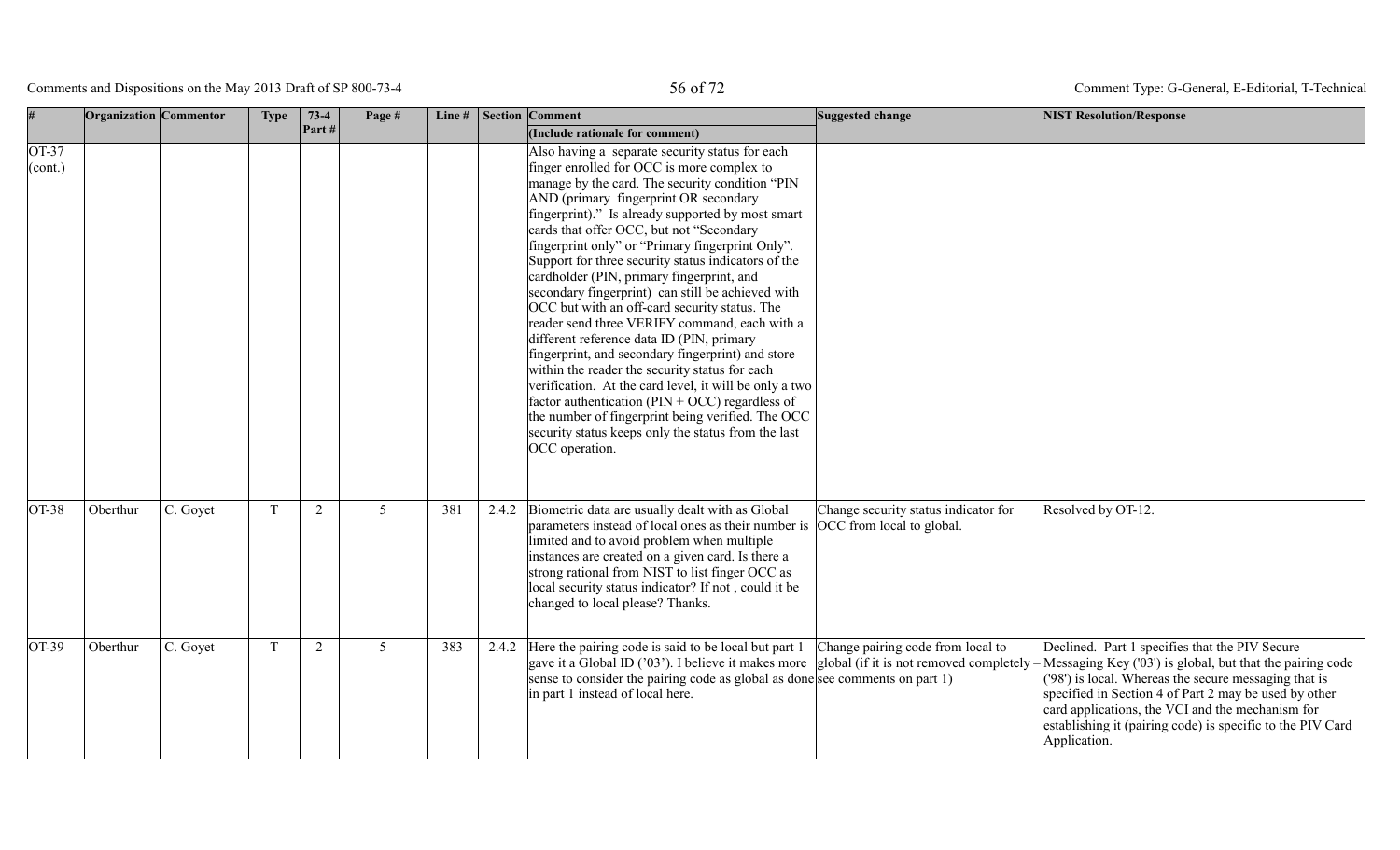Comments and Dispositions on the May 2013 Draft of SP 800-73-4 57 of 72

|         | <b>Organization</b> Commentor |          | <b>Type</b> | $73-4$<br>Part# | Page # |     |       | Line #   Section   Comment<br>(Include rationale for comment)                                                                                                                                                                                                                                                                                                                                                                                                                                                                                                                                                                                      | Suggested change                                                                                     | <b>NIST Resolution/Response</b>                                                                                                                                                                                         |
|---------|-------------------------------|----------|-------------|-----------------|--------|-----|-------|----------------------------------------------------------------------------------------------------------------------------------------------------------------------------------------------------------------------------------------------------------------------------------------------------------------------------------------------------------------------------------------------------------------------------------------------------------------------------------------------------------------------------------------------------------------------------------------------------------------------------------------------------|------------------------------------------------------------------------------------------------------|-------------------------------------------------------------------------------------------------------------------------------------------------------------------------------------------------------------------------|
| OT-40   | Oberthur                      | C. Goyet |             | 2               |        | 405 | 2.4.3 | If the PUK is of fixed size (8 bytes) there are no<br>more need for padding so why should we exclude<br>FF? Allowing any 8 byte value allows the PUK to<br>be created by a random number generator without<br>requiring any special processing.                                                                                                                                                                                                                                                                                                                                                                                                    | Allows the PUK to be a random value<br>of 8 bytes. (i.e. extend the range of each)<br>byte to $FF$ ) | Accept.                                                                                                                                                                                                                 |
| $OT-41$ | Oberthur                      | C. Goyet |             | $\overline{2}$  |        | 453 | 3.1.1 | The Le field value in the APDU table should be<br>listed as the number of data content bytes to be<br>retrieved instead of the length of application<br>property template. The length of the application<br>property template is variable and not known in<br>advance. Beside to speed up transaction especially<br>in contactless, some application who don't check<br>the FCI returned may want to retrieve only the first<br>few bytes of the application property template.<br>They may also omit Le to instruct the card to<br>perform the selection without returning any data<br>(Besides the status to inform about correct<br>execution). | Replace the text to describe Le with:<br>"number of data content bytes to be<br>retrieved"           | Partial read of data object is not supported. To retrieve<br>the entire APT an le field of 0 will do the job. SP<br>800-73-3 does not support partial read of data object.<br>Part 2 commands will better reflect this. |
| OT-42   | Oberthur                      | C. Goyet |             | 2               | 9      | 470 |       | Table 3 See Oberthur comments $\#32$ and 33 on Section C.3 Remove the cryptographic algorithm<br>in Part 1 and remove tag AC from the response to<br>Select.                                                                                                                                                                                                                                                                                                                                                                                                                                                                                       | identifier template 'AC' from the<br>response to Select.                                             | Resolved by OT-32.                                                                                                                                                                                                      |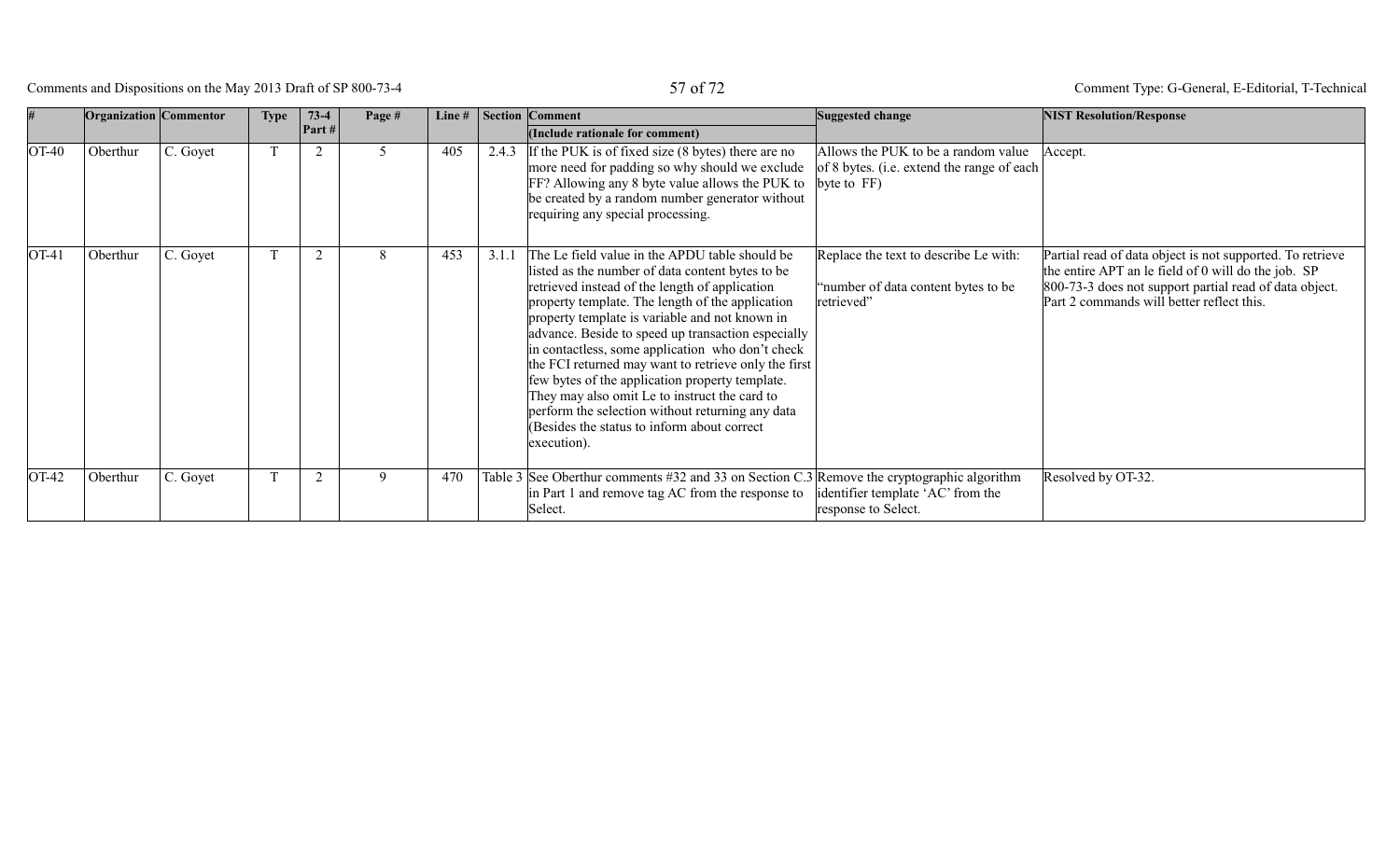# Comments and Dispositions on the May 2013 Draft of SP 800-73-4 58 of 72

|         | Organization Commentor |          | <b>Type</b> | $73-4$<br>$\vert$ Part # | Page # | Line# | <b>Section Comment</b><br>(Include rationale for comment)                                                                                                                                                                                                                                                                                                                                                                                                                                                                                                                                                                                                                                                                                                                                                                              | Suggested change                                                                                                                                                                                                                                                                                                                                                                    | <b>NIST Resolution/Response</b>                                                          |
|---------|------------------------|----------|-------------|--------------------------|--------|-------|----------------------------------------------------------------------------------------------------------------------------------------------------------------------------------------------------------------------------------------------------------------------------------------------------------------------------------------------------------------------------------------------------------------------------------------------------------------------------------------------------------------------------------------------------------------------------------------------------------------------------------------------------------------------------------------------------------------------------------------------------------------------------------------------------------------------------------------|-------------------------------------------------------------------------------------------------------------------------------------------------------------------------------------------------------------------------------------------------------------------------------------------------------------------------------------------------------------------------------------|------------------------------------------------------------------------------------------|
| $OT-43$ | Oberthur               | C. Goyet | T           | $\overline{2}$           | 9      | 460   | Table 3 In addition to the application property template<br>$\left  \frac{\text{(tag '61')}}{\text{the card may optionally return in the PIV}} \right $ size information in the FMD of the PIV<br>FMD the DO 7F66 to provide extended length<br>buffer size information (see ISO/IEC 7816-4)<br>section 12.7.1 Extended length information) when the concatenation of 4 I/O buffer sizes:<br>extended length APDU are supported by the<br>application. Use of extended length APDU allows<br>to cut in half the transaction time to retrieve data or <i>command APDU without secure</i><br>certificate from the PIV application and should be $\parallel$ <i>messaging</i><br>proposed as a preferred alternative to command<br>chaining. Oberthur can do a demonstration to NIST '02' L .xx .xx. = DO maximum length of<br>if needed. | Add tag 7F66 extended length buffer<br>application i.e. response to select (same<br>level as tag 61) and define its content as<br>'02'L .xx .xx. = DO maximum length of<br>response APDU without secure<br>messaging<br>'02'L.xx.xx. = DO maximum length of<br>command APDU with secure<br>messaging<br>'02'L.xx.xx. = DO maximum length of<br>response APDU with secure messaging. | Resolved by OT-60 and GSA-3.                                                             |
| $OT-44$ | Oberthur               | C. Goyet | T           | $\overline{2}$           | 9      | 470   | Table 5 Table 5 of part 1 list only algorithms for on board<br>key generation. The reference should be only<br>SP800-78-4 table 6.2 that does list the 11<br>algorithms instead of just 4.                                                                                                                                                                                                                                                                                                                                                                                                                                                                                                                                                                                                                                             | Remove reference to Table 5 of part 1.                                                                                                                                                                                                                                                                                                                                              | Accept.                                                                                  |
| $OT-45$ | Oberthur               | C. Goyet | T           | $\overline{2}$           | 9      | 470   | Table 5 A card may support ECC for ECDSA but not for<br>ECDH. However both algorithms share the same<br>identifier. How do you tell the difference in this<br>data object?                                                                                                                                                                                                                                                                                                                                                                                                                                                                                                                                                                                                                                                             | Add a different value for ECDSA and<br>for ECDH in the list of cryptographic<br>algorithms supported.                                                                                                                                                                                                                                                                               | Declined.<br>The algorithm identifier '27' or '2E' shows that it is an<br>ECDH function. |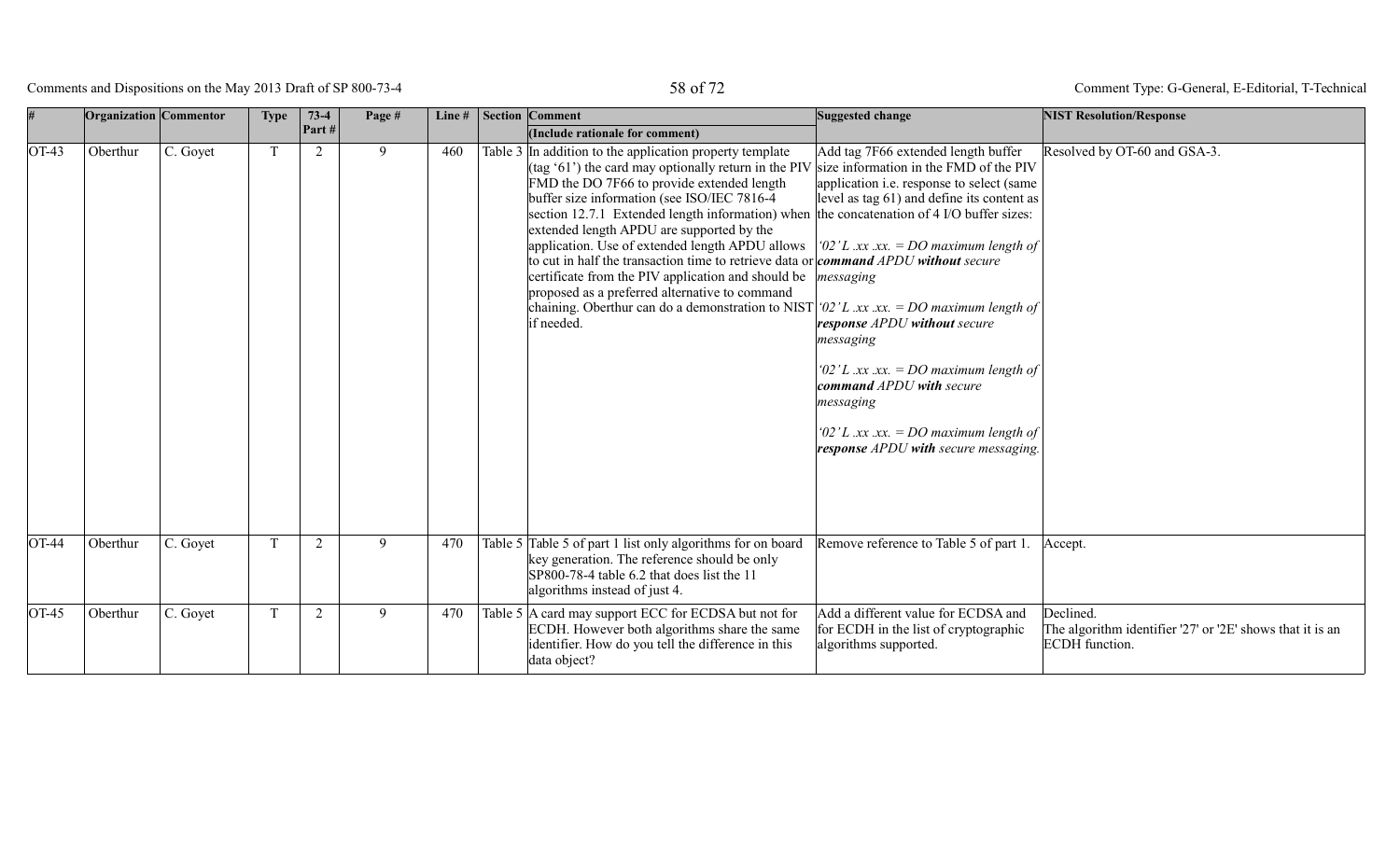Comments and Dispositions on the May 2013 Draft of SP 800-73-4 59 of 72

|                    | <b>Organization</b> Commentor |          | <b>Type</b> | $73-4$<br>Part # | Page # | Line# |       | Section Comment<br>(Include rationale for comment)                                                                                                                                                                                                                                                                                                                                                                                                                                                     | Suggested change                                                                               | <b>NIST Resolution/Response</b>                                                                                                |
|--------------------|-------------------------------|----------|-------------|------------------|--------|-------|-------|--------------------------------------------------------------------------------------------------------------------------------------------------------------------------------------------------------------------------------------------------------------------------------------------------------------------------------------------------------------------------------------------------------------------------------------------------------------------------------------------------------|------------------------------------------------------------------------------------------------|--------------------------------------------------------------------------------------------------------------------------------|
| OT-46              | Oberthur                      | C. Goyet |             | 2                | 9      | 470   |       | Table 5 What is the benefit to add a object identifier with<br>tag 06 mandatory if the value is always set to 00?<br>Most PIV cards will support all algorithms defined algorithm identifier template 'AC'<br>in SP800-78 and adding for each of them the<br>object identifier double the size of the Data Object<br>AC' and slows down the response to the SELECT<br>PIV application.                                                                                                                 | Remove, or make optional, object<br>identifier tag 06 from the cryptographic                   | Declined. ISO/IEC 7816-4 mandates tag '06'.                                                                                    |
| $\overline{O}T-47$ | Oberthur                      | C. Goyet |             | $\overline{2}$   | 10     | 481   | 3.1.2 | The APT is already retrieved from the response of Remove the APT form the list of DO<br>the SELECT APDU. What is the rational to<br>introduce another way to retrieve the same data?<br>This adds complexity for interoperability testing<br>and brings very little benefits.                                                                                                                                                                                                                          | that can be retrieved with GET DATA.                                                           | Accept.<br>Note: a ISO/IEC 7816 compliant card should be able to<br>retrieve the APT with GET DATA APDU.                       |
| $OT-48$            | Oberthur                      | C. Goyet |             | 2                | 10     | 488   | e 4   | Footnot The GET RESPONSE is not linked to GET DATA Replace the sentence with "The GET<br>and can be used following any command that<br>returns data. The GET RESPONSE command can<br>be used even to retrieve small PIV data object (if<br>'Le" in the Get Data was different from '00', and<br>Large PIV data object can be retrieved without<br>GET DATA by simply using extended length<br>APDU as described in the 1995 edition of ISO/IEC<br>7816-4 and subsequently moved to ISO/IEC<br> 7816-3. | RESPONSE command is used to<br>retrieve data was not fully returned by<br>the preceeding APDU. | Declined. The footnote is in the context of GET DATA<br>command.                                                               |
| $OT-49$            | Oberthur                      | C. Goyet | e           | 2                |        | 497   | 3.2.1 | This sentence duplicate the paragraph above and<br>can be safely deleted                                                                                                                                                                                                                                                                                                                                                                                                                               | Delete sentence                                                                                | Declined. Second sentence is an explicit 'shall' statement<br>and therefore is needed to make the requirements<br>unambiguous. |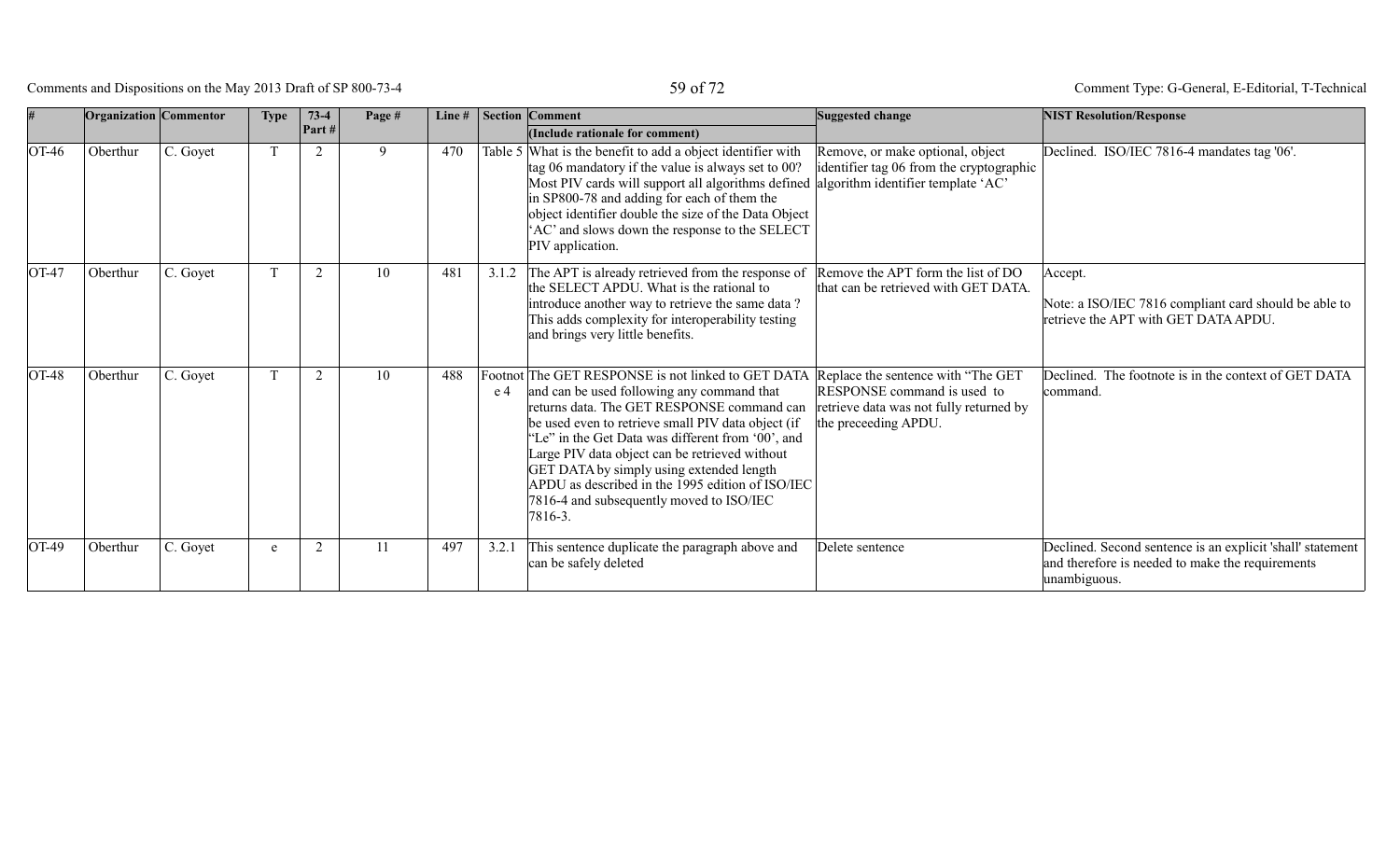# Comments and Dispositions on the May 2013 Draft of SP 800-73-4 60 of 72

| $\vert \#$ | <b>Organization</b> Commentor |          | <b>Type</b> | $73-4$ | Page # | Line# |    | <b>Section Comment</b>                                                                                                                                                                                                                                                                                                                                                                                                                                                                                                                                                                                                                                                                                                                                                                                                                                                                                                                                                                                                                                                                    | Suggested change                             | <b>NIST Resolution/Response</b>                                                                                                                                                       |
|------------|-------------------------------|----------|-------------|--------|--------|-------|----|-------------------------------------------------------------------------------------------------------------------------------------------------------------------------------------------------------------------------------------------------------------------------------------------------------------------------------------------------------------------------------------------------------------------------------------------------------------------------------------------------------------------------------------------------------------------------------------------------------------------------------------------------------------------------------------------------------------------------------------------------------------------------------------------------------------------------------------------------------------------------------------------------------------------------------------------------------------------------------------------------------------------------------------------------------------------------------------------|----------------------------------------------|---------------------------------------------------------------------------------------------------------------------------------------------------------------------------------------|
|            |                               |          |             | Part#  |        |       |    | (Include rationale for comment)                                                                                                                                                                                                                                                                                                                                                                                                                                                                                                                                                                                                                                                                                                                                                                                                                                                                                                                                                                                                                                                           |                                              |                                                                                                                                                                                       |
| $OT-50$    | Oberthur                      | C. Goyet | $\mathbf T$ | 2      | 12     | 534   | nd | Comma Use odd INS '21' for biometric verification as this  Allow both INS = 20 or 21<br>allows greater flexibility to support multimodal<br>syntax biometrics in the future. Even for OCC, a<br>BERTLV command data field would allow to<br>transmit in the command data field :<br>-the actual biometric data (tag '81' containing the<br>minutiae for Finger OCC)<br>the Biometric Type as per ISO/IEC 19785-1 ('08'<br>for fingerprint but next generation PIV cards could<br>also support '10' for iris and '02' for facial),<br>-the Biometric subtype (aka Finger ID) as per<br>ISO/IEC 19785.<br>This is especially important for the Biometric<br>subtype as this is the only way to the OCC to be<br>performed when 2 fingers are enrolled for OCC<br>and the reader does not know which finger has<br>been scanned: ISO/IEC 19785 allows value 00 for<br>Biometric subtype when the finger ID is not<br>known.<br>The command data field may then be structured as<br>described in the attached contribution from<br>Oberthur called Biometric data template for finger<br>OCC. |                                              | Declined. SP 800-73-4 will use Even INS only since<br>ISO/IEC 7816-4 does not provide standardized tag for<br>using OCC references in Data Field for Odd INS. Also,<br>see also GSA-3 |
| $OT-51$    | Oberthur                      | C. Goyet |             | 2      | 12     | 534   | nd | Comma For Biometric verification, the Verify command<br>could $P1P2 = '00' '00'$ since the identity of the<br>syntax finger being submitted is now included in the<br>command data field. This frees up some Global<br>Reference data Identifier for future uses.                                                                                                                                                                                                                                                                                                                                                                                                                                                                                                                                                                                                                                                                                                                                                                                                                         | $\text{Set} \text{P2} = 00 \text{ for OCC}.$ | Resolved by OT-50                                                                                                                                                                     |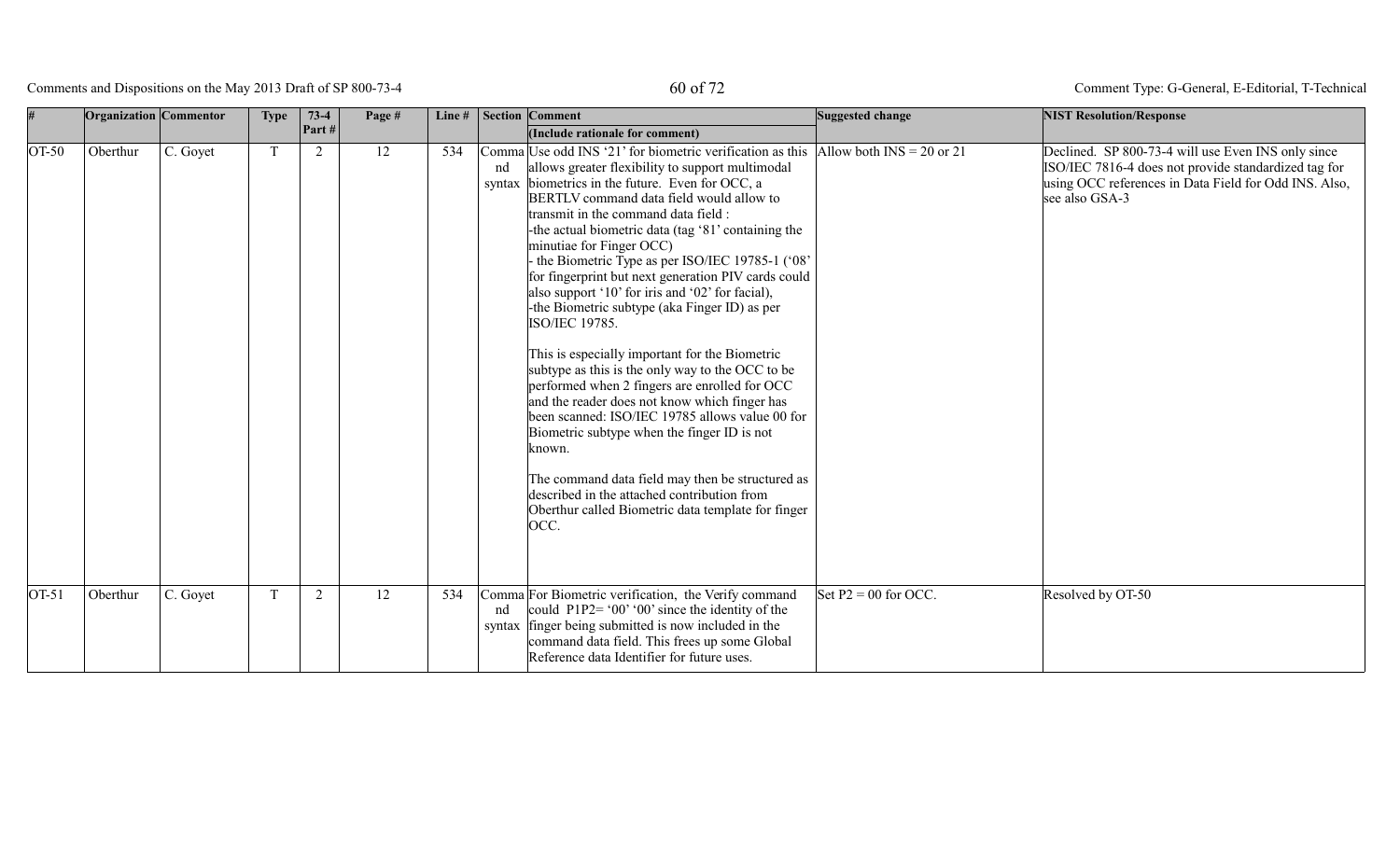Comments and Dispositions on the May 2013 Draft of SP 800-73-4 61 of 72

|         | <b>Organization</b> Commentor |          | <b>Type</b> | $73-4$         | Page # | Line# |       | <b>Section Comment</b>                                                                                                                                                                                                                                                                                                                                                                                                                                                | Suggested change                                                                                                                                                                       | <b>NIST Resolution/Response</b>                                                                                                                                                                                                                                                                                                  |
|---------|-------------------------------|----------|-------------|----------------|--------|-------|-------|-----------------------------------------------------------------------------------------------------------------------------------------------------------------------------------------------------------------------------------------------------------------------------------------------------------------------------------------------------------------------------------------------------------------------------------------------------------------------|----------------------------------------------------------------------------------------------------------------------------------------------------------------------------------------|----------------------------------------------------------------------------------------------------------------------------------------------------------------------------------------------------------------------------------------------------------------------------------------------------------------------------------|
|         |                               |          |             | Part#          |        |       |       | (Include rationale for comment)                                                                                                                                                                                                                                                                                                                                                                                                                                       |                                                                                                                                                                                        |                                                                                                                                                                                                                                                                                                                                  |
| $OT-52$ | Oberthur                      | C. Goyet |             | 2              | 13     | 546   | 3.2.2 | The sentence "If any other key reference value is<br>specified the PIV Card Application shall return the well<br>status word '6A 81'." Is not compatible with cards<br>that support a Global PUK. Please allow the global<br>PUK to be changed.                                                                                                                                                                                                                       | Allow the global PUK to be changed as Resolved by OT-11.                                                                                                                               |                                                                                                                                                                                                                                                                                                                                  |
| $OT-53$ | Oberthur                      | C. Goyet |             | $\overline{2}$ | 13     | 546   | 3.2.2 | Add a sentence to explain how to change the finger Add the following sentence:<br>OCC.                                                                                                                                                                                                                                                                                                                                                                                | CHANGE REFERENCE DATA. A<br>PUT DATA command with the new<br>biometric data template 7F2E in the<br>command data field can be used to<br>enroll, update or delete a finger for<br>OCC. | Declined. Card Management (including post issuance<br>updates) is out of scope. A PIV card may use tag 7F2E to<br>Finger OCC cannot be changed through enroll, update or delete a finger for OCC, but is not<br>required to.                                                                                                     |
| $OT-54$ | Oberthur                      | C. Goyet |             | $\overline{2}$ | 13     | 546   | 3.2.2 | Add a sentence to explain the access conditions to<br>enroll a finger OCC. Since finger OCC is a<br>substitute to PIN verification, why not let the card<br>holder self enroll using the fingerprint scanner<br>connected to its PC? (same logic as giving the card<br>holder the rights to change its PIN value). This will<br>speed up deployment of OCC by not requiring a<br>connection to the CMS to enroll, while letting each<br>user decide to enroll or not. | Set the access condition to enroll a<br>finger for OCC to be either Application<br>Admin Key authentication or PIN<br>verification.                                                    | Declined. As per FIPS 201-2, biometric enrollment is<br>done in-person. Subsequent re-enrollment (post issuance<br>updates) to the card require mutual mutually<br>authenticated secure session between the card and the<br>administrator. Also, allowing cardholder to change OCC<br>will weaken the factors of authentication. |
| $OT-55$ | Oberthur                      | C. Goyet |             | 2              | 13     | 552   | 3.2.2 | Add reference 01 for Global PUK                                                                                                                                                                                                                                                                                                                                                                                                                                       | Add reference 01 for Global PUK                                                                                                                                                        | Resolved by OT-11. See also GSA-3                                                                                                                                                                                                                                                                                                |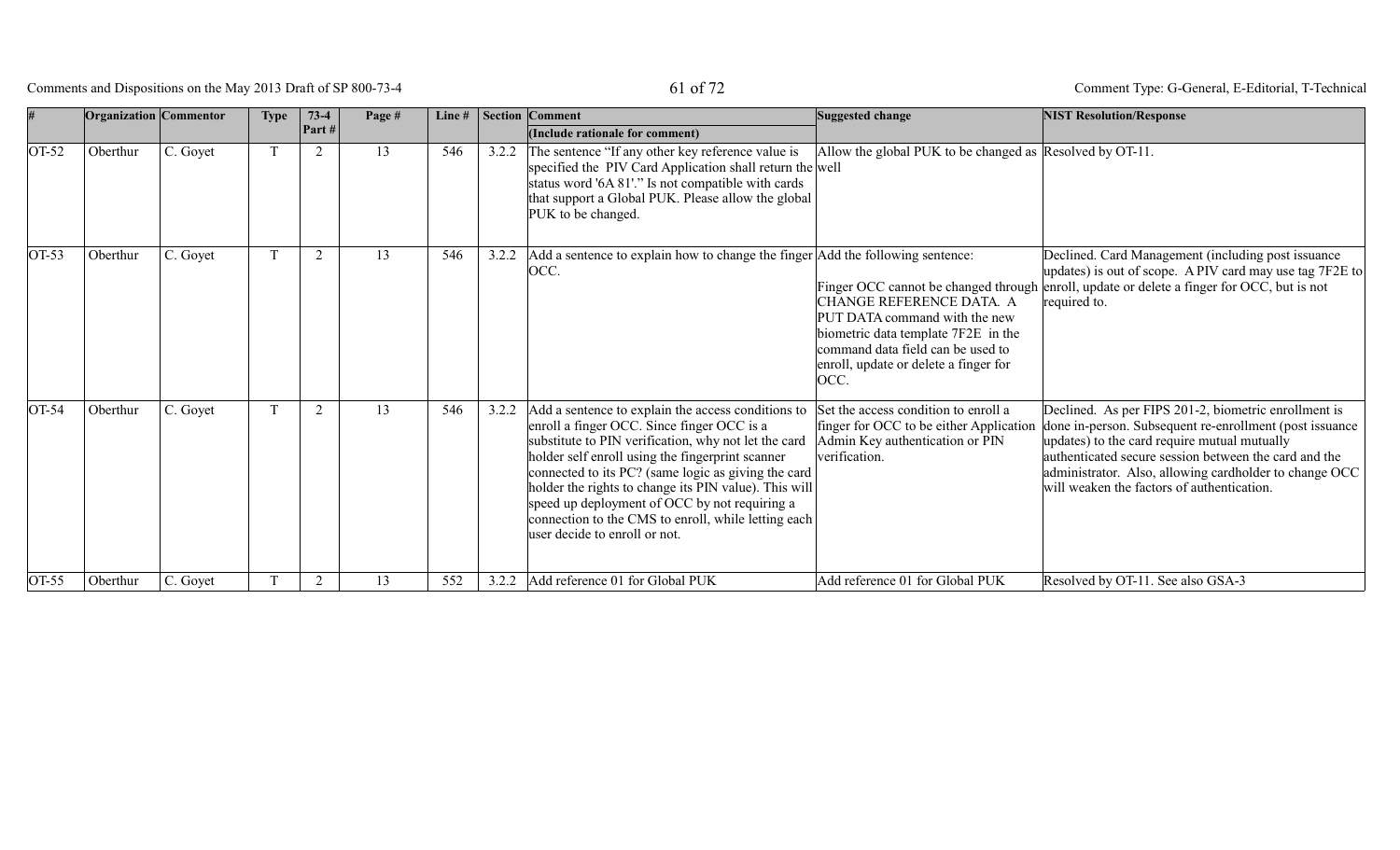Comments and Dispositions on the May 2013 Draft of SP 800-73-4  $62$  of 72

|                    | <b>Organization</b> Commentor |          | <b>Type</b> | $73-4$<br>Part# | Page # | Line $#$ |       | Section Comment<br>(Include rationale for comment)                                                                                                                                                                                                                                                                                                                                                                                                                            | Suggested change                                                                                                                        | <b>NIST Resolution/Response</b>                                                         |
|--------------------|-------------------------------|----------|-------------|-----------------|--------|----------|-------|-------------------------------------------------------------------------------------------------------------------------------------------------------------------------------------------------------------------------------------------------------------------------------------------------------------------------------------------------------------------------------------------------------------------------------------------------------------------------------|-----------------------------------------------------------------------------------------------------------------------------------------|-----------------------------------------------------------------------------------------|
| $\overline{O}T-56$ | Oberthur                      | C. Goyet |             | $\overline{2}$  | 13     | 554      | 3.2.2 | Only the new reference data has to be checked by<br>the card to comply with the Pin Policy. Very often<br>the default value before personalization does not<br>comply with the new PIN policy but is changed to<br>a complying one during perso using the change<br>reference data.<br>If the PIN policy is checked also during the<br>VERIFY, not testing the old value during the<br>CHANGE REFERENCE DATA allows to fix the<br>card are change the PIN to a compliant one. | In the CHANGE REFERENCE DATA<br>command, only the new reference data<br>has to be checked by the card to comply<br>with the Pin Policy. | Resolved by G-10.                                                                       |
| $OT-57$            | Oberthur                      | C. Goyet |             | $\overline{2}$  | 14     | 574      | 3.2.2 | How do you reset the security status associated to a State that a finger OCC enrollment<br>given finger OCC ?<br>Since it is not possible to "forget" your<br>fingerprints, the most likely cause of a finger OCC<br>locked status is a poor quality enrolment. The best<br>way to fix is by performing a new enrollment. A<br>finger OCC enrollment resets the finger OCC PTC.                                                                                               | resets the finger OCC PTC.                                                                                                              | Resolved by stating that a finger OCC enrollment may<br>reset the finger OCC counter.   |
| $OT-58$            | Oberthur                      | C. Goyet |             | 2               | 14     | 579      | 3.2.2 | The sentence "Any other key references in P2 shall<br>not be permitted and the PIV Card Application<br>shall return the status word '6A 81'. " does not<br>allow to reset the Global PIN.                                                                                                                                                                                                                                                                                     | Add the Global PIN to the sentence so<br>it can be reset too.                                                                           | Declined. Global PIN management is out of scope for<br>PIV card application. See OT-11. |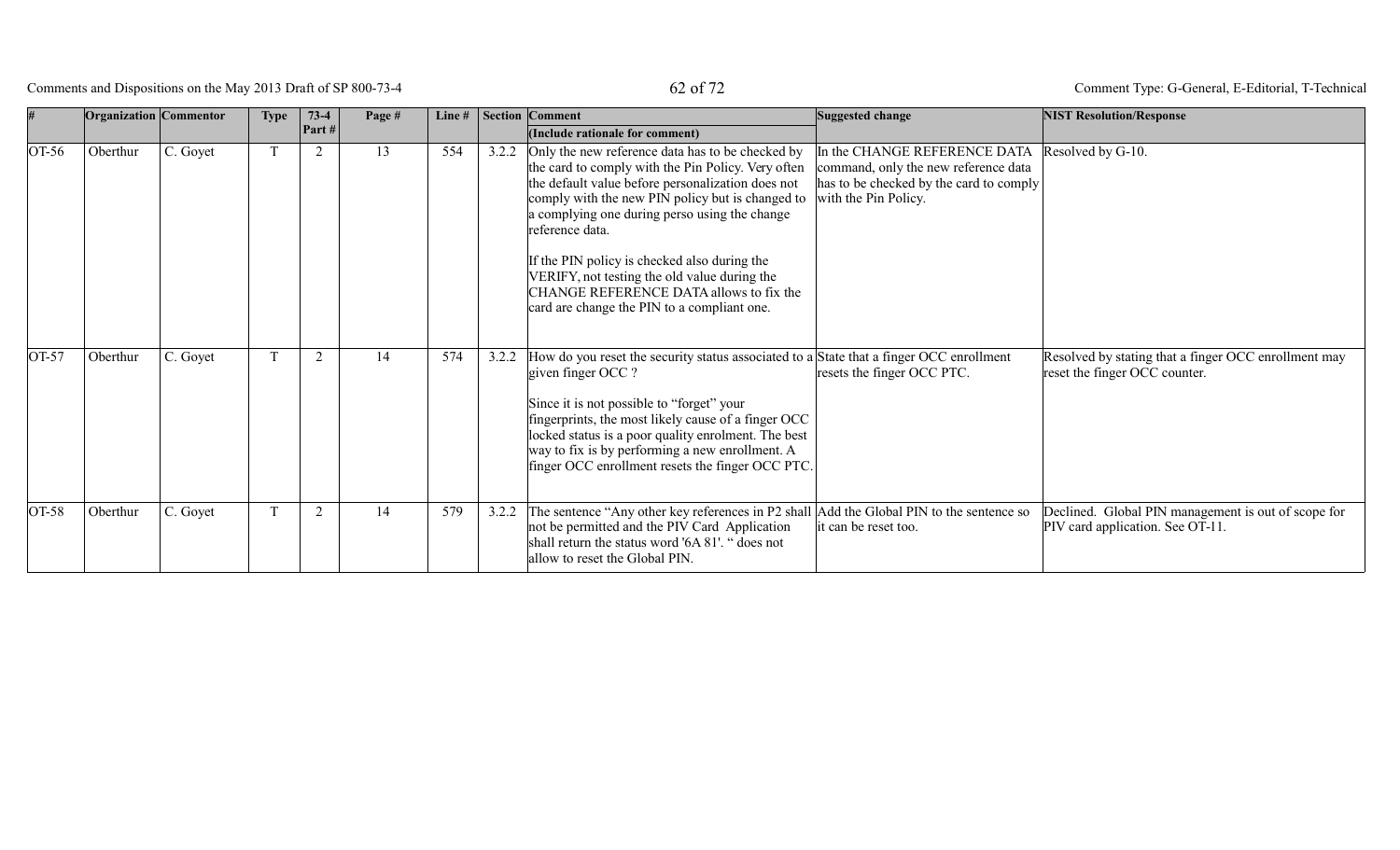# Comments and Dispositions on the May 2013 Draft of SP 800-73-4 63 of 72

|         | <b>Organization</b> Commentor |          | <b>Type</b> | $73-4$<br>Part# | Page # | Line # |             | <b>Section Comment</b><br>(Include rationale for comment)                                                                                                                                                                                                                                                                                                      | Suggested change                                                                                                                                                                                                                                                           | <b>NIST Resolution/Response</b>                                                                                                                                                                                                                                                                                                                                                                                                                                                                                                                                                                                      |
|---------|-------------------------------|----------|-------------|-----------------|--------|--------|-------------|----------------------------------------------------------------------------------------------------------------------------------------------------------------------------------------------------------------------------------------------------------------------------------------------------------------------------------------------------------------|----------------------------------------------------------------------------------------------------------------------------------------------------------------------------------------------------------------------------------------------------------------------------|----------------------------------------------------------------------------------------------------------------------------------------------------------------------------------------------------------------------------------------------------------------------------------------------------------------------------------------------------------------------------------------------------------------------------------------------------------------------------------------------------------------------------------------------------------------------------------------------------------------------|
| OT-59   | Oberthur                      | C. Goyet | $\mathbf T$ | $\overline{2}$  | 15     | 613    | 3.2.4       | The secure messaging defined in this document is<br>for non card management operation (see section<br>5.4 of part 1). Secure messaging for card<br>management operation may use more secure<br>cryptography like Opacity FS or Opacity SKM<br>with cryptosuite CS5. It is important to allow other<br>cryptographic identifier if used for card<br>management. | Remove sentence starting line 615: "If<br>key reference"                                                                                                                                                                                                                   | Declined. If the referenced sentence were deleted, then<br>this would leave open the possibility that an attacker<br>could have the PIV Card perform the ECC CDH<br>primitive with the '03' key and have the result of the<br>primitive operation exported from the card. An attacker<br>could use this capability to derive the session keys that<br>were generated for a secure session and then decrypt all<br>of the traffic that was transmitted over that session. This<br>may also leave the PIV Card and legitimate client<br>applications communicating with the PIV Card open to<br>other attacks as well. |
| $OT-60$ | Oberthur                      | C. Goyet | T           | 2               | 15     | 623    | e 6         | Footnot Modify footnote to allow use of extended length<br>APDU as an alternative to GET Challenge.                                                                                                                                                                                                                                                            | Change footnote 6 with : "For<br>cryptographic operations with larger<br>keys, e.g., RSA 2048, the GET<br>RESPONSE command may be used to<br>return the complete result of the<br>cryptographic operation. Extended<br>length APDU may be use as a faster<br>alternative." | Declined. Extended length support adds another option<br>in PIV specifications that makes interoperability more<br>difficult. See GSA-3.                                                                                                                                                                                                                                                                                                                                                                                                                                                                             |
| $OT-61$ | Oberthur                      | C. Goyet | e           | $\overline{2}$  | 18     | 661    | 3.3.2       | Not all keys listed in Table 4 of part 1 can be<br>generated on card.                                                                                                                                                                                                                                                                                          | Remove reference                                                                                                                                                                                                                                                           | Resolved specifying the key references in the P2 row of<br>the affected table, which are the following: '03', '9A',<br>'9C', '9D', '9E'.                                                                                                                                                                                                                                                                                                                                                                                                                                                                             |
| $OT-62$ | Oberthur                      | C. Goyet | e           | $\overline{2}$  | 18     | 668    | Table<br>12 | Titled for table 12 should read: "Public encoding<br>for ECC" as both ECDSA and ECDH keys can be encoding for ECC"<br>on board generated.                                                                                                                                                                                                                      | Change table 12 title to "Public                                                                                                                                                                                                                                           | Accept. Table 11 will also reflect accordingly.                                                                                                                                                                                                                                                                                                                                                                                                                                                                                                                                                                      |
| $OT-63$ | Oberthur                      | C. Goyet | T           | 2               | 24     | 709    | Table<br>13 | This table defines algorithm identifiers that are<br>conflicting with ANSI 504. For instance CS2 in<br>ANSI 504 table 19 has two algorithm identifiers:<br>27 is for Opacity FS and it is 28 that is for Opacity<br>ZKM. Here 27 is use for Opacity ZKM Such<br>conflict would prevent creating a PIV card on a<br>GICS platform                               | Set algorithm for CS2 to '28' to be<br>compliant with ANSI 504.                                                                                                                                                                                                            | Declined. Table 23 of ANSI 504 says that '27' is for<br>OPACITY ZKM – Constant 256 and that '28' is for<br>OPACITY FS - Constant 256.                                                                                                                                                                                                                                                                                                                                                                                                                                                                                |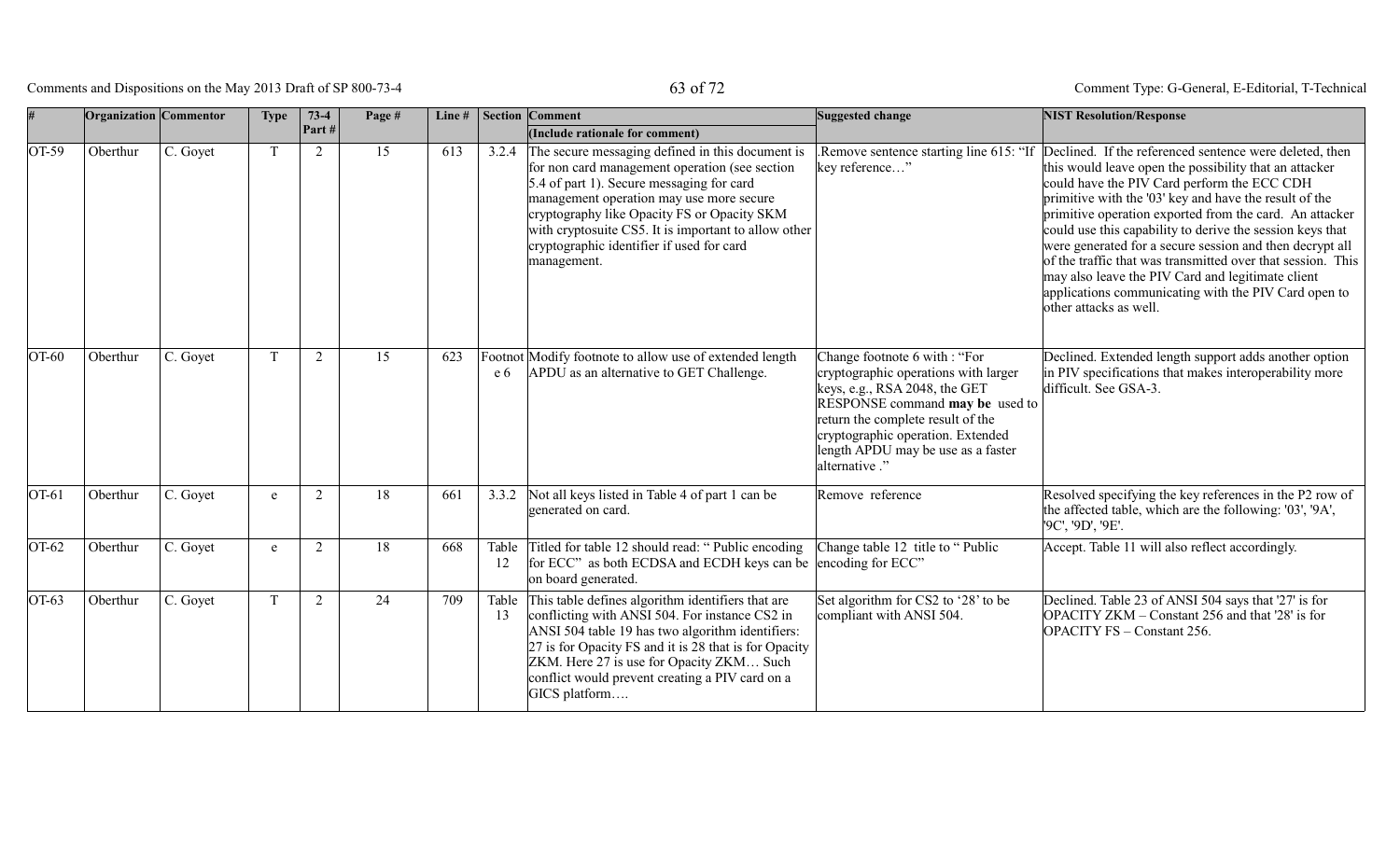# Comments and Dispositions on the May 2013 Draft of SP 800-73-4 64 of 72

|         | <b>Organization</b> Commentor |          | <b>Type</b> | $73-4$   | Page # | Line $#$ |    | Section Comment                                                                                                                                                                                                                                                                                                                                                                                                                                                                                                                                                                                                                                                                                                                                                                                                                                                                                                                                          | Suggested change                                                                                                                                 | <b>NIST Resolution/Response</b>                                                                                                                                                                                                                                                                                                                                                                                                                                                                                                                                                                                                                                                                                                                                                                                                                                                                                                                                                                                                             |
|---------|-------------------------------|----------|-------------|----------|--------|----------|----|----------------------------------------------------------------------------------------------------------------------------------------------------------------------------------------------------------------------------------------------------------------------------------------------------------------------------------------------------------------------------------------------------------------------------------------------------------------------------------------------------------------------------------------------------------------------------------------------------------------------------------------------------------------------------------------------------------------------------------------------------------------------------------------------------------------------------------------------------------------------------------------------------------------------------------------------------------|--------------------------------------------------------------------------------------------------------------------------------------------------|---------------------------------------------------------------------------------------------------------------------------------------------------------------------------------------------------------------------------------------------------------------------------------------------------------------------------------------------------------------------------------------------------------------------------------------------------------------------------------------------------------------------------------------------------------------------------------------------------------------------------------------------------------------------------------------------------------------------------------------------------------------------------------------------------------------------------------------------------------------------------------------------------------------------------------------------------------------------------------------------------------------------------------------------|
|         |                               |          |             | Part $#$ |        |          |    | (Include rationale for comment)                                                                                                                                                                                                                                                                                                                                                                                                                                                                                                                                                                                                                                                                                                                                                                                                                                                                                                                          |                                                                                                                                                  |                                                                                                                                                                                                                                                                                                                                                                                                                                                                                                                                                                                                                                                                                                                                                                                                                                                                                                                                                                                                                                             |
| $OT-64$ | Oberthur                      | C. Goyet |             | 2        | 24     | 709      | 13 | Table $ CS4 $ in this table uses the algorithm identifier 2B<br>from ANSI 504 but the algorithm is AES 256<br>instead of AES 192 in ANSI 504. However the<br>header of the table mentions a 192 bit channel<br>strength for CS4. While AES 192 provides the<br>appropriate level of security strength for these<br>cipher suites, AES 192 is not included in Suite B<br>and it seems this was the reason to jump to AES<br>256. That brings two comments:<br>If PIV does not want to use AES192 because it is<br>not included in NSA Suite B, why not simplify the<br>PIV specs and remove AES192 from 800-78-4?<br>Instead of replacing AES192 with AES256 and<br>having to add a mention that the channel strength<br>is only 192 bit, why not offer a real 256 bit channel<br>strength by moving from CS4 to CS5 ? This would<br>allow to use this secure messaging for card<br>management (i.e. loading of keys that are not<br>generated on-board). | Instead of CS4, use CS5 from ANSI<br>504 or keep AES192 to be consistent<br>between the encryption algorithm and<br>the actual channel strength. | Declined. Cipher Suite CS5 specifies the use of an<br>ECDH P-256 ICC key agreement key, which, when used<br>with the key establishment protocol in Section 4 of SP<br>800-73-4 Part 4 would create a secure session with a<br>channel strength of only 128 bits, which is not sufficient<br>for a PIV Card that supports the virtual contact interface<br>and that has ECDH P-384 key management keys.<br>Note: In SP 800-78-4, AES 192 is only permitted for use<br>for symmetric Card Authentication key and the PIV Card<br>Application Administration key, neither of which is<br>intended to provide interagency interoperability. There is<br>no requirement for PIV Cards, Card Management<br>Systems, or relying parties to be able to process this<br>algorithm, except at agencies that have particularly<br>chosen to use this algorithm and key size. Removing this<br>key size option would create an unnecessary burden for<br>any agency that may have already deployed PIV Cards<br>that use AES 192 for one of these keys. |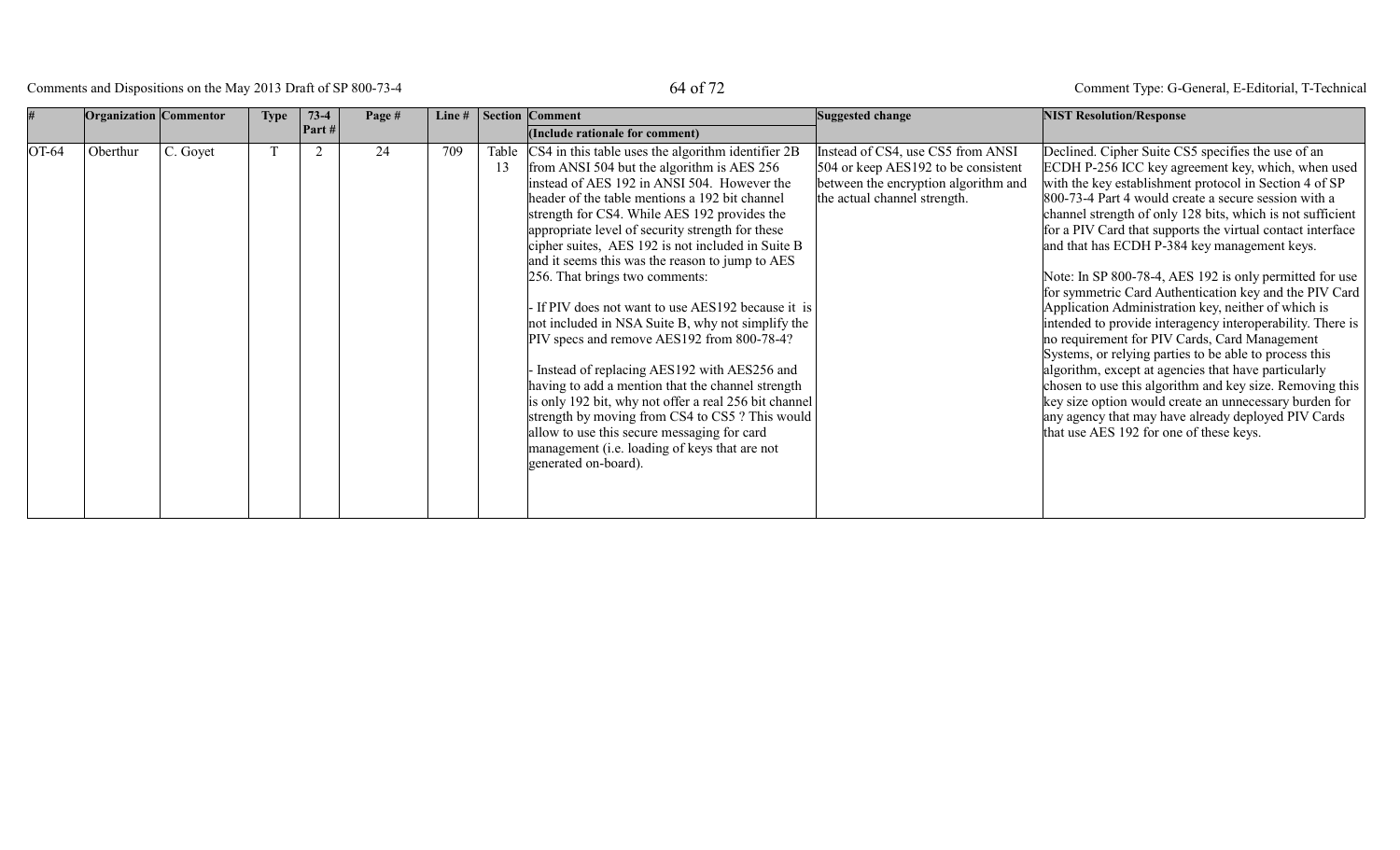# Comments and Dispositions on the May 2013 Draft of SP 800-73-4 65 of 72

|         | <b>Organization Commentor</b> |          | <b>Type</b> | $73-4$ | Page # | Line $#$ |    | <b>Section Comment</b>                                                                                                                                                                                                                                                                                                                                                                                                                                                                                                                                                                                                                                                                                                                                                                                                                                                                                                                                                                                                                                                                                                                                                                | Suggested change                                                                                                                                                                         | <b>NIST Resolution/Response</b>                                                                                                                                                                                                                                                                                                                                          |
|---------|-------------------------------|----------|-------------|--------|--------|----------|----|---------------------------------------------------------------------------------------------------------------------------------------------------------------------------------------------------------------------------------------------------------------------------------------------------------------------------------------------------------------------------------------------------------------------------------------------------------------------------------------------------------------------------------------------------------------------------------------------------------------------------------------------------------------------------------------------------------------------------------------------------------------------------------------------------------------------------------------------------------------------------------------------------------------------------------------------------------------------------------------------------------------------------------------------------------------------------------------------------------------------------------------------------------------------------------------|------------------------------------------------------------------------------------------------------------------------------------------------------------------------------------------|--------------------------------------------------------------------------------------------------------------------------------------------------------------------------------------------------------------------------------------------------------------------------------------------------------------------------------------------------------------------------|
|         |                               |          |             | Part#  |        |          |    | (Include rationale for comment)                                                                                                                                                                                                                                                                                                                                                                                                                                                                                                                                                                                                                                                                                                                                                                                                                                                                                                                                                                                                                                                                                                                                                       |                                                                                                                                                                                          |                                                                                                                                                                                                                                                                                                                                                                          |
| $OT-65$ | Oberthur                      | C. Goyet |             | 2      | 24     | 709      | 13 | Table What is the use case for CS4? Secure messaging<br>was added to provide a Virtual Contact Interface<br>(VCI) for contactless operation. Most contactless<br>operations include performance requirements that<br>call for a transaction as short as possible, therefore And allow both a fast secure messaging Part 2 of SP 800-73-4 is provided to support<br>the use of CS2. According to part 1 section 5.4 line with CS2 and a strong SM with CS5.<br>888, the Secure messaging defined by NIST is for<br>non card management operations, so the AES128<br>encryption provided by CS2 should be more than<br>enough to guarantee the confidentiality of the<br>finger OCC transmitted to the card. CS2 would<br>not be strong enough to protect the loading of AES<br>192 or AES 256 into the card during<br>personalization, but CS4 provides only 192 bit<br>strength and therefore would be suitable for AES<br>192 but not AES 256 keys. So there is a need for a<br>stronger secure messaging with AES 256 for card<br>management and personalization, like CS5 from<br>ANSI 504 but used with Opacity ZKM instead of<br>Opacity FS to keep the same protocol as for CS2 | Replace CS4 with CS5 from ANSI 504<br>but use algorithm Identifier = $2E$ as<br>this is ZKM and not FS.<br>That means supporting in the PIV card<br>two different secure messaging keys. | Declined. A secure channel with 192 bits of security<br>strength is needed for PIV Cards that support the virtual<br>contact interface and that have ECDH P-384 key<br>management keys. The key establishment protocol in<br>non-card-management operations, and there are no<br>non-card-management operations that require more than<br>192 bits of security strength. |
| OT-66   | Oberthur                      | C. Goyet |             |        | 16     |          |    | Table 3 For greater interoperability of the PIV application,<br>you may want to add to this list of data objects the 24727.<br>ACD (tag 7F63) and CCD (tag 7F62) from<br>ISO/IEC 24727.                                                                                                                                                                                                                                                                                                                                                                                                                                                                                                                                                                                                                                                                                                                                                                                                                                                                                                                                                                                               | Add ACD and/or CCD from ISO/IEC                                                                                                                                                          | Declined. Discoverability of the PIV Card application's<br>capabilities is already provided by the Discovery Object.<br>Duplicate data object should be avoided. See GSA-3.                                                                                                                                                                                              |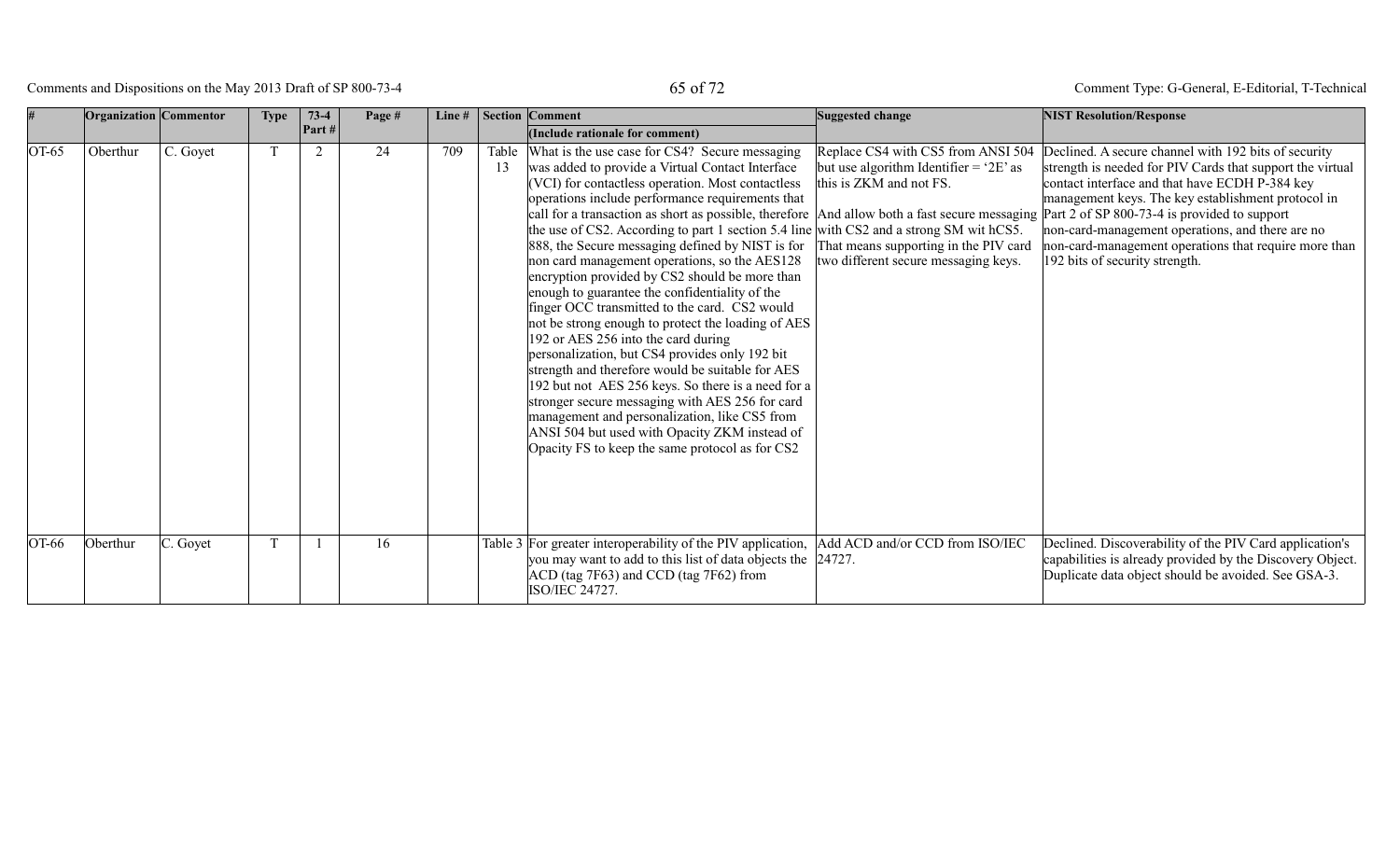Comments and Dispositions on the May 2013 Draft of SP 800-73-4 66 of 72

|                    | <b>Organization</b> Commentor      |                                   | <b>Type</b> | $73-4$ | Page # | Line# |                           | <b>Section Comment</b>                                                                                                                                                                                                                                                                                                                                                                                                                                                                                                                                                                                                                                                                 | Suggested change                                                                                                                                   | <b>NIST Resolution/Response</b>                                                                                                                                                                                                                                                                                                                                                                                                                                  |
|--------------------|------------------------------------|-----------------------------------|-------------|--------|--------|-------|---------------------------|----------------------------------------------------------------------------------------------------------------------------------------------------------------------------------------------------------------------------------------------------------------------------------------------------------------------------------------------------------------------------------------------------------------------------------------------------------------------------------------------------------------------------------------------------------------------------------------------------------------------------------------------------------------------------------------|----------------------------------------------------------------------------------------------------------------------------------------------------|------------------------------------------------------------------------------------------------------------------------------------------------------------------------------------------------------------------------------------------------------------------------------------------------------------------------------------------------------------------------------------------------------------------------------------------------------------------|
|                    |                                    |                                   |             | Part#  |        |       |                           | (Include rationale for comment)                                                                                                                                                                                                                                                                                                                                                                                                                                                                                                                                                                                                                                                        |                                                                                                                                                    |                                                                                                                                                                                                                                                                                                                                                                                                                                                                  |
| $OT-67$            | Oberthur                           | C. Goyet                          | T           | -1     | 20     | 881   |                           | It is stated that "All other cryptographic"<br>mechanism identifier values are reserved for future cryptographic mechanism identifier<br>use". This statement raises an additional issue as<br>SP800-73-4 defines the interface for a PIV<br>application and not for a card operating system.<br>Card management commands to personalize the<br>PIV application may use cryptographic<br>mechanisms outside of the scope of SP800-73-4.<br>So instead of saying that all other cryptographic<br>mechanism identifier values are reserved for future<br>use, could you just say that All other cryptographic<br>mechanism identifier values should not be used for<br>interoperability. | Replace that sentence with "All other<br>values should not be used for<br>interoperability."                                                       | Resolved by OT-35.                                                                                                                                                                                                                                                                                                                                                                                                                                               |
| $OT-68$            | Oberthur                           | C. Goyet                          | T           | 2      | 25     | 717   | 14                        | Table Add in the CVC tag 5F50 to provide inside the<br>CVC the URL to verify the opacity protocol<br>signature without having to issue a separate<br>command. See Oberthur comment #6                                                                                                                                                                                                                                                                                                                                                                                                                                                                                                  | Add in the CVC tag 5F50 that was<br>initially in the discovery object.                                                                             | Resolved by OT-8                                                                                                                                                                                                                                                                                                                                                                                                                                                 |
| $SCA-1$            | Smart Card<br>Alliance             | Stephan<br>Ardiley                |             |        |        | 20    | Table 5<br>$880$  "06"    | RSA 1024 will sunset Dec 31 2013 to be replaced<br>with RSA 2048 keys which are longer and will<br>require additional time at an access control reader.                                                                                                                                                                                                                                                                                                                                                                                                                                                                                                                                | Allow ECC P224 in appropriate use<br>cases. This will minimize transaction<br>time and increase throughput.                                        | Resolved by HID-4. See also GSA-3.                                                                                                                                                                                                                                                                                                                                                                                                                               |
|                    | Smart Card                         |                                   |             |        |        |       |                           | The content signing certificate needed to verify the Expand to: The content signing<br>digital signature of a CVC of a valid PIV Card<br>shall not be expired.                                                                                                                                                                                                                                                                                                                                                                                                                                                                                                                         | certificate shall never expire before any<br>of its signed content expires. This<br>needs to apply to all content not just<br>the secure messaging | Declined. The current text is consistent with FIPS 201-2.<br>which states that the content signing certificate on a valid<br>PIV Card shall not be expired. This language allows for<br>the case in which the data on a PIV Card is re-signed in<br>the middle of the card's lifetime (e.g., at the same time<br>that the X.509 certificates are re-keyed), thus allowing<br>more flexibility for the issuer without adding complexity<br>for the relying party. |
|                    |                                    |                                   |             |        |        |       |                           |                                                                                                                                                                                                                                                                                                                                                                                                                                                                                                                                                                                                                                                                                        |                                                                                                                                                    |                                                                                                                                                                                                                                                                                                                                                                                                                                                                  |
|                    |                                    |                                   |             |        |        |       |                           | Secure Messaging key shall be generated on the<br>PIV Card and the PIV Card shall not permit                                                                                                                                                                                                                                                                                                                                                                                                                                                                                                                                                                                           | Card Auth key vs. secure messaging<br>key is used.                                                                                                 |                                                                                                                                                                                                                                                                                                                                                                                                                                                                  |
|                    |                                    |                                   |             |        |        |       |                           |                                                                                                                                                                                                                                                                                                                                                                                                                                                                                                                                                                                                                                                                                        |                                                                                                                                                    |                                                                                                                                                                                                                                                                                                                                                                                                                                                                  |
| $SCA-2$<br>$SCA-3$ | Alliance<br>Smart Card<br>Alliance | Bob Fontana<br>Stephan<br>Ardiley |             |        |        |       | 868 5.1.2.<br>853 5.1.2.1 | If the PIV Card supports secure messaging, the PIV Provide clarification as to when the<br>exportation of the PIV Secure Messaging key.                                                                                                                                                                                                                                                                                                                                                                                                                                                                                                                                                |                                                                                                                                                    | Noted. See Section 3.2.4, Part 2 of SP 800-73-4.                                                                                                                                                                                                                                                                                                                                                                                                                 |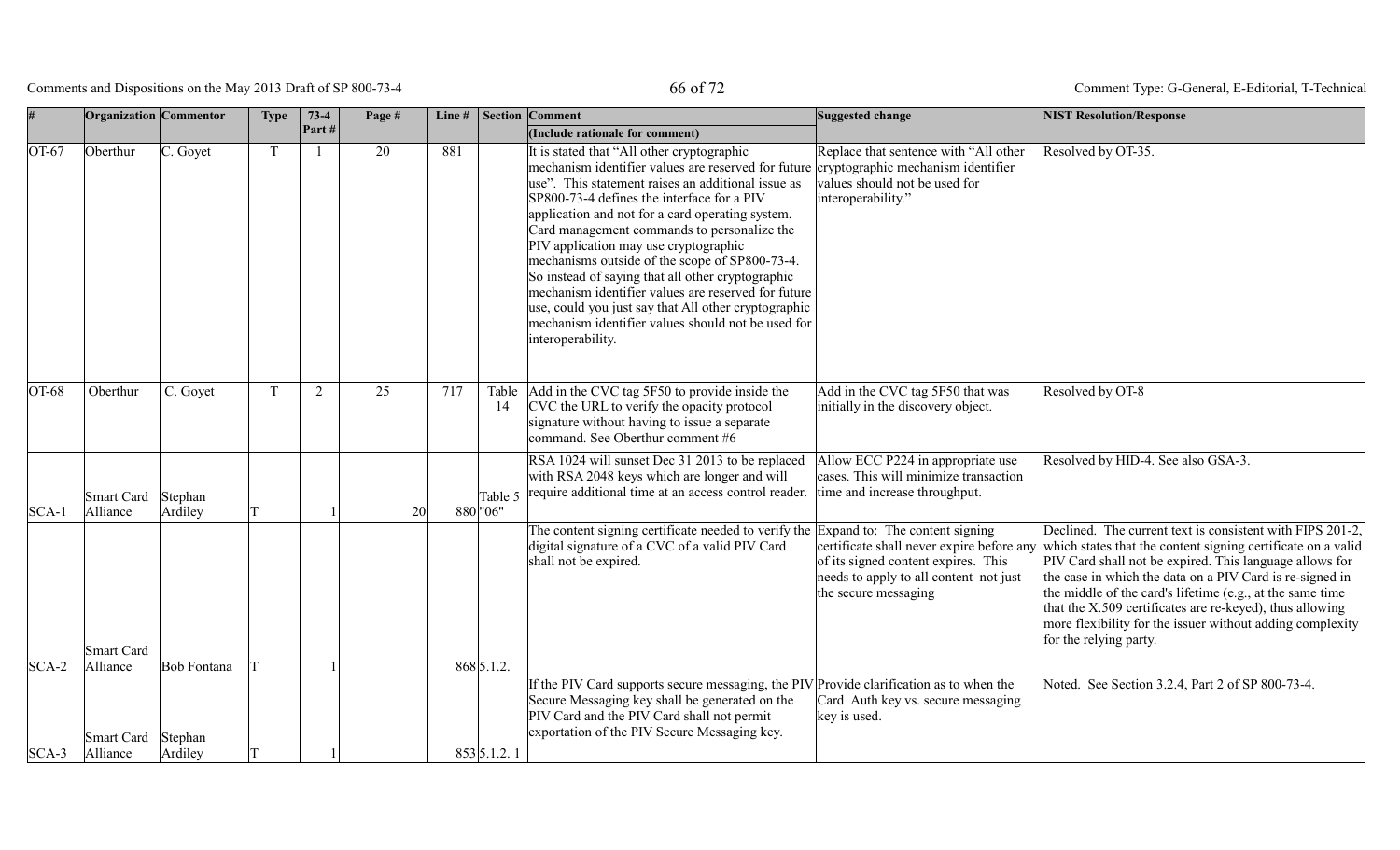Comments and Dispositions on the May 2013 Draft of SP 800-73-4 67 of 72

|         | <b>Organization</b> Commentor |                   | <b>Type</b> | $73-4$ | Page # | Line $#$ |           | <b>Section Comment</b>                                                                                                                                                                                                                                                                                                                                                                                                                                                                                                                     | Suggested change                                                                                                                                                                                                                                                                                                                                                                                                                         | <b>NIST Resolution/Response</b>                                                                                                                                                                                                                                                                                                                                          |
|---------|-------------------------------|-------------------|-------------|--------|--------|----------|-----------|--------------------------------------------------------------------------------------------------------------------------------------------------------------------------------------------------------------------------------------------------------------------------------------------------------------------------------------------------------------------------------------------------------------------------------------------------------------------------------------------------------------------------------------------|------------------------------------------------------------------------------------------------------------------------------------------------------------------------------------------------------------------------------------------------------------------------------------------------------------------------------------------------------------------------------------------------------------------------------------------|--------------------------------------------------------------------------------------------------------------------------------------------------------------------------------------------------------------------------------------------------------------------------------------------------------------------------------------------------------------------------|
|         |                               |                   |             | Part#  |        |          |           | (Include rationale for comment)                                                                                                                                                                                                                                                                                                                                                                                                                                                                                                            |                                                                                                                                                                                                                                                                                                                                                                                                                                          |                                                                                                                                                                                                                                                                                                                                                                          |
|         |                               |                   |             |        |        |          |           | The Public Key Infrastructure (PKI) cryptographic<br>function (see Table 4) is protected with a Personal<br>Identification Number (PIN) or On-Card biometric<br>Comparison (OCC) access rule. In other words,<br>private key operations using the PIV<br>Authentication key require the PIN or OCC data to $\vert$ (OCC) access rule. In other words,<br>be submitted and verified, but a successful<br>submission enables multiple private key operations Authentication key require the PIN or<br>without additional cardholder consent. | Change to: The Public Key<br>Infrastructure (PKI) cryptographic<br>function (see Table 4) is protected with<br>a Personal Identification Number (PIN)<br>or On-Card biometric Comparison<br>private key operations using the PIV<br>OCC data to be submitted and verified,<br>but a successful submission enables<br>multiple private key operations without<br>additional cardholder consent during<br>the same, uninterrupted session. | Declined. The proposed added text does not serve to<br>clarify the requirement, especially since subsequent<br>operations may be performed based on the security status<br>of the Global PIN being TRUE even after the application<br>session has ended, since the security status of the Global<br>PIN is not affected by the selection of another card<br>application. |
| $SCA-4$ | Smart Card<br>Alliance        | Lars Suneborn T   |             |        |        |          | 541 3.1.3 |                                                                                                                                                                                                                                                                                                                                                                                                                                                                                                                                            |                                                                                                                                                                                                                                                                                                                                                                                                                                          |                                                                                                                                                                                                                                                                                                                                                                          |
| $SCA-5$ | Smart Card<br>Alliance        | Lars Suneborn G   |             |        |        |          | 547 3.1.4 | The PKI cryptographic function (see Table 4) is<br>protected with an "Always" access rule. In other<br>words, private key operations can performed<br>without access control restrictions.                                                                                                                                                                                                                                                                                                                                                 | Change to: The PKI cryptographic<br>function (see Table 4) is under an<br>'Always'' access rule. Private key<br>operations can be performed without<br>access control restrictions.                                                                                                                                                                                                                                                      | Resolved by changing the sentence to:<br>"The PKI cryptographic function (see Table 4) is under<br>an "Always" access rule, and thus private key operations<br>can be performed without access control restrictions."                                                                                                                                                    |
|         |                               |                   |             |        |        |          |           | This specification provides support for two UUIDs This specification provides support for<br>on a PIV Card. The Card UUID is a UUID that is<br>unique for each card, and it shall be present on all<br>PIV Cards. The Cardholder UUID is a UUID that<br>is a persistent identifier for the cardholder, and it is Cards. The Cardholder UUID is a<br>optional to implement. The requirements for these<br>UUIDs are provided in the following subsections.                                                                                  | two UUIDs on a PIV Card. The Card<br>UUID is a UUID that is unique for each<br>card, and it shall be present on all PIV<br>UUID that is a persistent identifier for<br>the cardholder, and it is optional to<br>implement. For PACS interoperability,<br>the Card UUID can be used. The<br>requirements for these UUIDs are<br>provided in the following subsections.                                                                    | Declined. Asserting that the Card UUID can be used for<br>PACS interoperability may be controversial, since it will<br>be several years before all valid PIV Cards include a<br>Card UUID.                                                                                                                                                                               |
| $SCA-6$ | Smart Card<br>Alliance        | Lars Suneborn   T |             |        | 12     | 738 3.4  |           |                                                                                                                                                                                                                                                                                                                                                                                                                                                                                                                                            |                                                                                                                                                                                                                                                                                                                                                                                                                                          |                                                                                                                                                                                                                                                                                                                                                                          |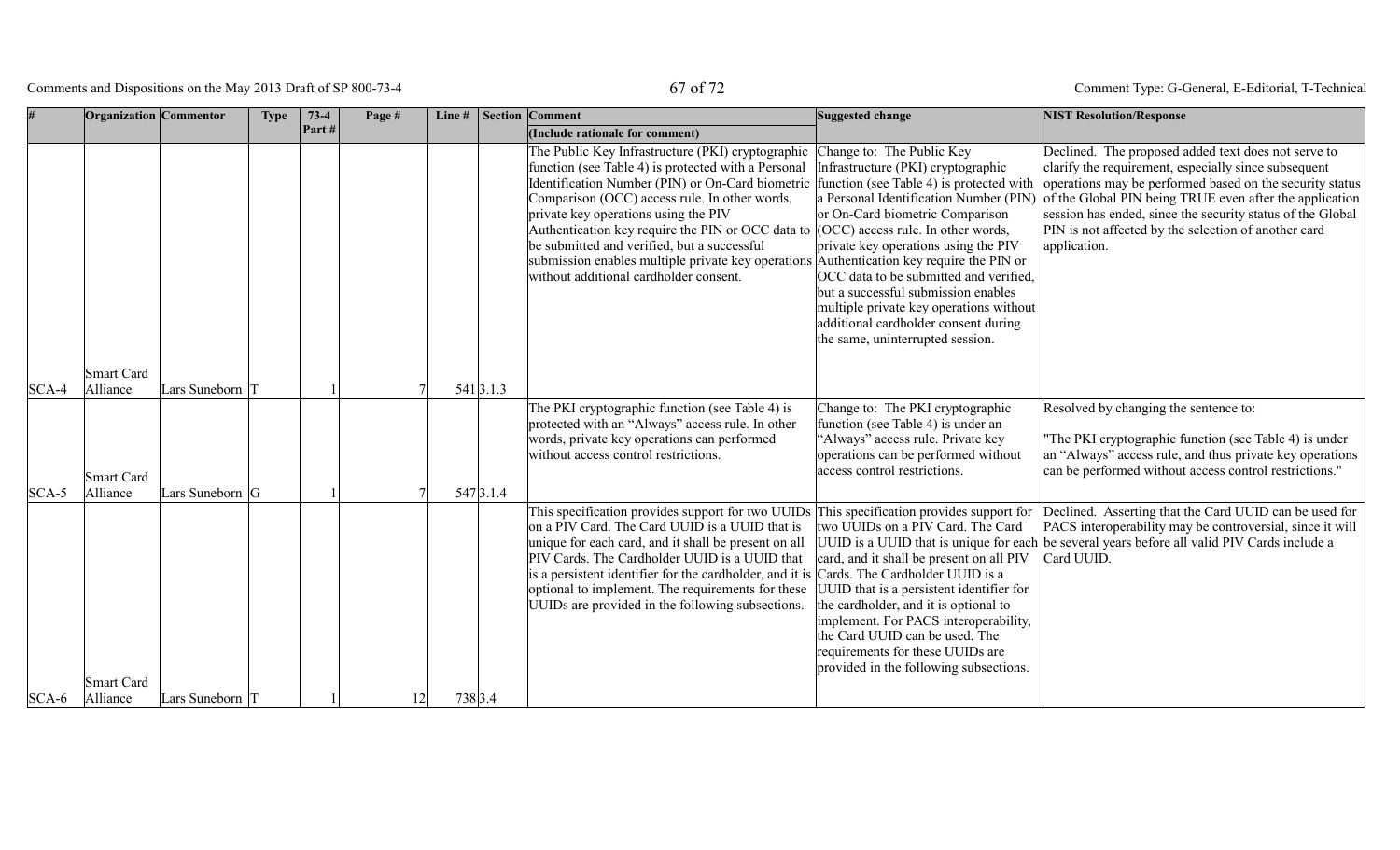# Comments and Dispositions on the May 2013 Draft of SP 800-73-4 68 of 72

|         | Organization Commentor |                 | <b>Type</b> | $73-4$ | Page # | Line# |                                                                                 | <b>Section Comment</b>                                                                                                                                                                                                                                                                  | Suggested change                                                              | <b>NIST Resolution/Response</b>                                                                                                                                                                                                                                                                                                                                                                                                                                                                                              |
|---------|------------------------|-----------------|-------------|--------|--------|-------|---------------------------------------------------------------------------------|-----------------------------------------------------------------------------------------------------------------------------------------------------------------------------------------------------------------------------------------------------------------------------------------|-------------------------------------------------------------------------------|------------------------------------------------------------------------------------------------------------------------------------------------------------------------------------------------------------------------------------------------------------------------------------------------------------------------------------------------------------------------------------------------------------------------------------------------------------------------------------------------------------------------------|
|         |                        |                 |             | Part#  |        |       |                                                                                 | (Include rationale for comment)                                                                                                                                                                                                                                                         |                                                                               |                                                                                                                                                                                                                                                                                                                                                                                                                                                                                                                              |
| $SCA-7$ | Smart Card<br>Alliance | Adam Shane      |             |        |        | 12    | 736 3.4                                                                         | Need to make clear that the Card UUID is not the<br>card unique identifier.                                                                                                                                                                                                             | Add statement that the Card UUID is<br>not the card unique identifier.        | Declined. The term "card unique identifier" does not<br>appear in SP 800-73-4 (or FIPS 201), so there cannot be<br>a need to make clear that the Card UUID is not the card<br>unique identifier.                                                                                                                                                                                                                                                                                                                             |
|         |                        |                 |             |        |        |       |                                                                                 | Please clarify which identifier is intended to be<br>used for PACS.                                                                                                                                                                                                                     | Please clarify which identifier is<br>intended to be used for PACS.           | Noted. It would not be appropriate for NIST to attempt<br>to restrict which unique identifier(s) a PACS uses,<br>although for interoperability reasons, a PACS should be<br>capable of accepting any valid PIV Card, even one that<br>does not contain some optional unique identifiers or<br>unique identifier that were previously optional.<br>Revised NIST SP 800-116, A Recommendation for the<br>Use of PIV Credentials in Physical Access Control<br>Systems (PACS), will addresses your question in great<br>detail. |
|         | Smart Card             |                 |             |        |        |       |                                                                                 |                                                                                                                                                                                                                                                                                         |                                                                               |                                                                                                                                                                                                                                                                                                                                                                                                                                                                                                                              |
| $SCA-8$ | Alliance               | Lars Suneborn   |             |        |        | 12    | 750 3.4                                                                         |                                                                                                                                                                                                                                                                                         |                                                                               |                                                                                                                                                                                                                                                                                                                                                                                                                                                                                                                              |
|         | <b>Smart Card</b>      |                 |             |        |        |       | ix B,<br>Table<br>mary.<br>Asymm<br>etric<br>CAK,<br>card<br>holder<br>Validati | Column Cardholder Validation Steps (Holder V)<br>Posession of Card The heading of column 4<br>Append (Cardholder Validation Steps is unclear. Some of<br>the examples does not validate the card holder.)<br>Asymmetric CAK does not bind the card to a<br>41, Sum specific cardholder. | Change to: Possession of card alone<br>does not provide cardholder validation | Declined. SP 800-63 recognizes three factors of<br>authentication. A challenge/response with the asymmetric<br>CAK is a demonstration that the entity responding to the<br>challenge is in possession of the PIV Card, and this<br>counts as one factor of authentication ("something you<br>have") of the cardholder.                                                                                                                                                                                                       |
| $SCA-9$ | Alliance               | Lars Suneborn G |             |        |        | 43    | $1119$ on steps                                                                 |                                                                                                                                                                                                                                                                                         |                                                                               |                                                                                                                                                                                                                                                                                                                                                                                                                                                                                                                              |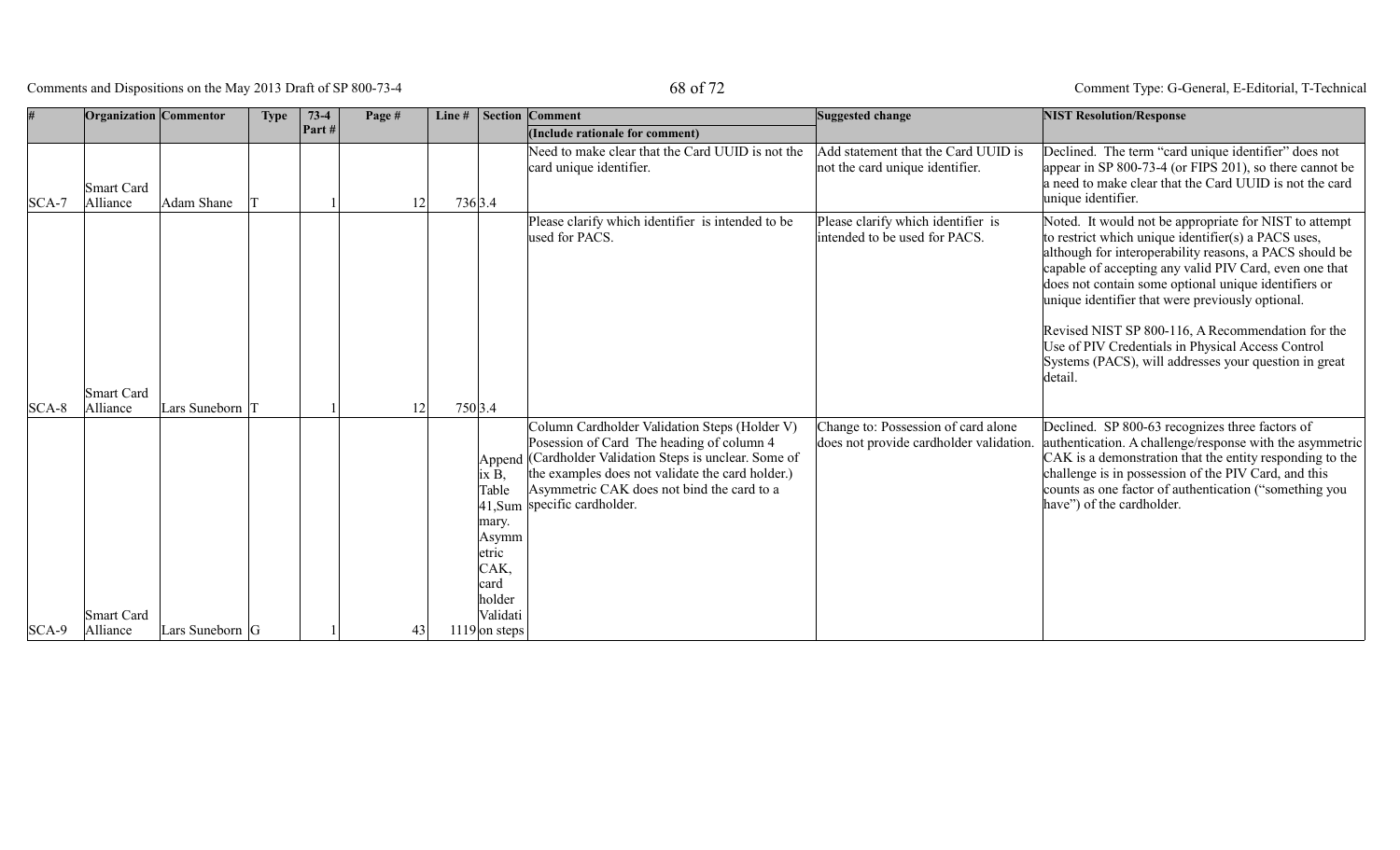Comments and Dispositions on the May 2013 Draft of SP 800-73-4 69 of 72

|                 | Organization Commentor                    | <b>Type</b>     | $73-4$                  | Page # |           |                                                                                                                   | Line #   Section   Comment                                                                                                                                         | Suggested change                                                               | <b>NIST Resolution/Response</b> |
|-----------------|-------------------------------------------|-----------------|-------------------------|--------|-----------|-------------------------------------------------------------------------------------------------------------------|--------------------------------------------------------------------------------------------------------------------------------------------------------------------|--------------------------------------------------------------------------------|---------------------------------|
|                 |                                           |                 | $\left  \right.$ Part # |        |           |                                                                                                                   | (Include rationale for comment)                                                                                                                                    |                                                                                |                                 |
| SCA-10 Alliance | Smart Card                                | $\sqrt{ }$<br>U |                         | 43     |           | ix B,<br>Table<br> 41,<br>Summa<br>ry.<br>Symmet<br>ric<br>CAK,<br> card<br>holder<br>Validati<br>$1119$ on steps | Column Cardholder Validation Steps (Holder V)<br>Possession of Card (See #9 above). Symmetric<br>Append CAK does not bind the card to a specific card<br>holder.   | Change to: Possession of card alone<br>does not provide cardholder validation. | Resolved by SCA-9.              |
| $SCA-11$        | Smart Card<br>Alliance<br>Lars Suneborn G |                 |                         | 43     | $1119$ on | ix B,<br>Table<br>41,<br>Summa<br>rv<br><b>CHUID</b><br>Validati                                                  | Column Cardholder Validation Steps (Holder V)<br>Posession of Card (See # 9 above).CHUID<br>Append Validation does not bind the card to a specific card<br>holder. | Change to: Possession of card alone<br>does not provide cardholder validation. | Resolved by SCA-9.              |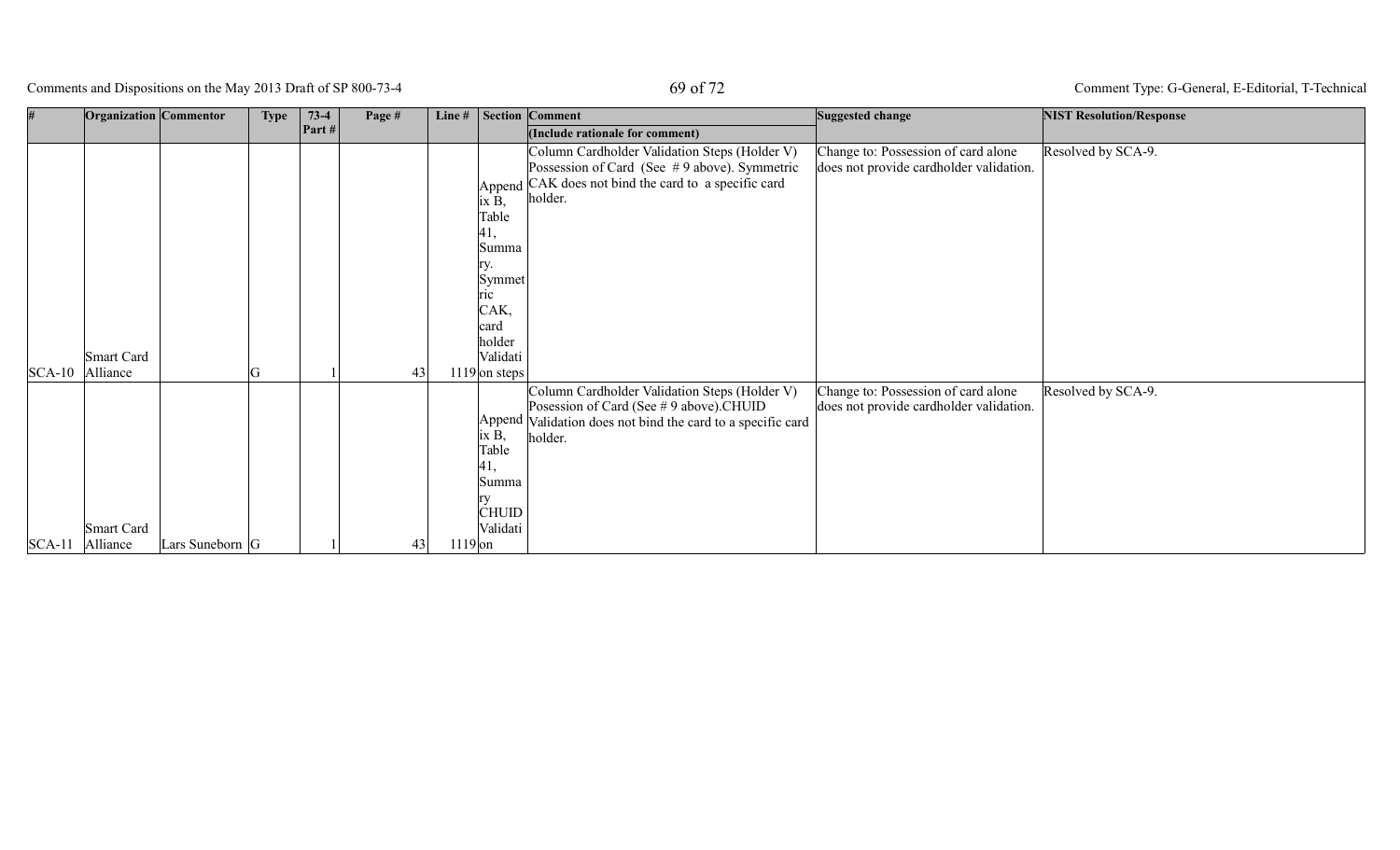Comments and Dispositions on the May 2013 Draft of SP 800-73-4 70 of 72

|                 | Organization Commentor |                 | <b>Type</b> | $73-4$ | Page # | Line # |                 | <b>Section Comment</b>                                                                                                                                                                                                                                                                                                                                                                                                                                                                                                                                                                                                                                                                                                                                                                                                                                                                                                                                                                   | Suggested change                                                                                                                                                                                                                                                                                                                                                                                                                                                                                                                                                              | <b>NIST Resolution/Response</b>                                                                                                                                                                                                                                                                                                                                                                                                                                                                                                                                                                                                                                                                                                                                                                                                                                                                                                                                                                                                                                                                                                                                                                                                                                                                                                                                                                                                                |
|-----------------|------------------------|-----------------|-------------|--------|--------|--------|-----------------|------------------------------------------------------------------------------------------------------------------------------------------------------------------------------------------------------------------------------------------------------------------------------------------------------------------------------------------------------------------------------------------------------------------------------------------------------------------------------------------------------------------------------------------------------------------------------------------------------------------------------------------------------------------------------------------------------------------------------------------------------------------------------------------------------------------------------------------------------------------------------------------------------------------------------------------------------------------------------------------|-------------------------------------------------------------------------------------------------------------------------------------------------------------------------------------------------------------------------------------------------------------------------------------------------------------------------------------------------------------------------------------------------------------------------------------------------------------------------------------------------------------------------------------------------------------------------------|------------------------------------------------------------------------------------------------------------------------------------------------------------------------------------------------------------------------------------------------------------------------------------------------------------------------------------------------------------------------------------------------------------------------------------------------------------------------------------------------------------------------------------------------------------------------------------------------------------------------------------------------------------------------------------------------------------------------------------------------------------------------------------------------------------------------------------------------------------------------------------------------------------------------------------------------------------------------------------------------------------------------------------------------------------------------------------------------------------------------------------------------------------------------------------------------------------------------------------------------------------------------------------------------------------------------------------------------------------------------------------------------------------------------------------------------|
|                 |                        |                 |             | Part#  |        |        |                 | (Include rationale for comment)                                                                                                                                                                                                                                                                                                                                                                                                                                                                                                                                                                                                                                                                                                                                                                                                                                                                                                                                                          |                                                                                                                                                                                                                                                                                                                                                                                                                                                                                                                                                                               |                                                                                                                                                                                                                                                                                                                                                                                                                                                                                                                                                                                                                                                                                                                                                                                                                                                                                                                                                                                                                                                                                                                                                                                                                                                                                                                                                                                                                                                |
|                 | <b>Smart Card</b>      |                 |             |        |        |        | 1.3<br>Effectiv | The requirement to enforce minimum length for<br>the PINs, pairing code, and PUK, at the card level<br>is a security requirement that did not appear in<br>previous versions of SP 800-73. This is<br>inconsistent with bullet 9, Revision History Table<br>pg. v.: DoD does not see any value of using the<br>paring code. There is not a credible use case that<br>warrants the added technology implementation<br>issues. We see very little risk once the secure<br>contactless interface is established using<br>Diffie-Hellman and therefore will strongly<br>non-concur with anything stronger than saying that<br>the use of the paring key is optional and will be<br>based on the risk profile that individual agencies<br>are comfortable with. The value of the card<br>validating the terminal is of little value to DoD<br>when evaluating the use cases expected for future<br>applications, as compared to the technical changes<br>required to implement such a method. | The requirement to enforce minimum<br>length for the PINs, pairing code, and<br>PUK, at the card level is a security<br>requirement that did not appear in<br>previous versions of SP 800-73.<br>Biometric OCC using the contactless<br>interface does not require a PIN entry.<br>The PIN/Pairing code creates usability<br>challenges across its use cases. Does<br>the biometric OCC be used in lieu of a<br>pairing code or PIN across the use<br>cases? The pairing code concept shall<br>be optional until at least validated<br>through practical future applications. | Noted. Bullet 11 in the Revision History notes that card<br>level enforcement of length requirement for PINs is new.<br>Draft SP 800-73-4 permits biometric OCC to be<br>performed over the contactless interface without PIN or<br>pairing code entry.<br>While pairing code is optional to implement, it is<br>mandatory to implement those use cases that require a<br>this need to be a different PIN and if not virtual contact interface. Biometric OCC may not be<br>does this need to be entered twice? Can used in lieu of a pairing code or PIN. The access control<br>rules specified in SP 800-73-4 shall be implemented as<br>specified.<br>DoD has noted in its own comments that it non-concurs<br>with the requirement to implement the pairing code in<br>order to enable access to the full functionality of the PIV<br>Card over the contactless interface. However, OMB and<br>the Federal CIO Privacy Council have indicated that the<br>X.509 certificates (other than the Card Authentication<br>certificate) contain personally identifiable information<br>that needs to be protected against unauthorized access<br>(skimming), and that the establishment of a one-way<br>(card-to-host) authenticated secure channel is not<br>sufficient to meet this requirement. Per HSPD-12, the<br>requirement to protect privacy is mandatory and thus<br>cannot be optional based on individual agencies' risk<br>profiles. |
| SCA-12 Alliance |                        | Lars Suneborn G |             |        |        |        | $367$ e date    |                                                                                                                                                                                                                                                                                                                                                                                                                                                                                                                                                                                                                                                                                                                                                                                                                                                                                                                                                                                          |                                                                                                                                                                                                                                                                                                                                                                                                                                                                                                                                                                               |                                                                                                                                                                                                                                                                                                                                                                                                                                                                                                                                                                                                                                                                                                                                                                                                                                                                                                                                                                                                                                                                                                                                                                                                                                                                                                                                                                                                                                                |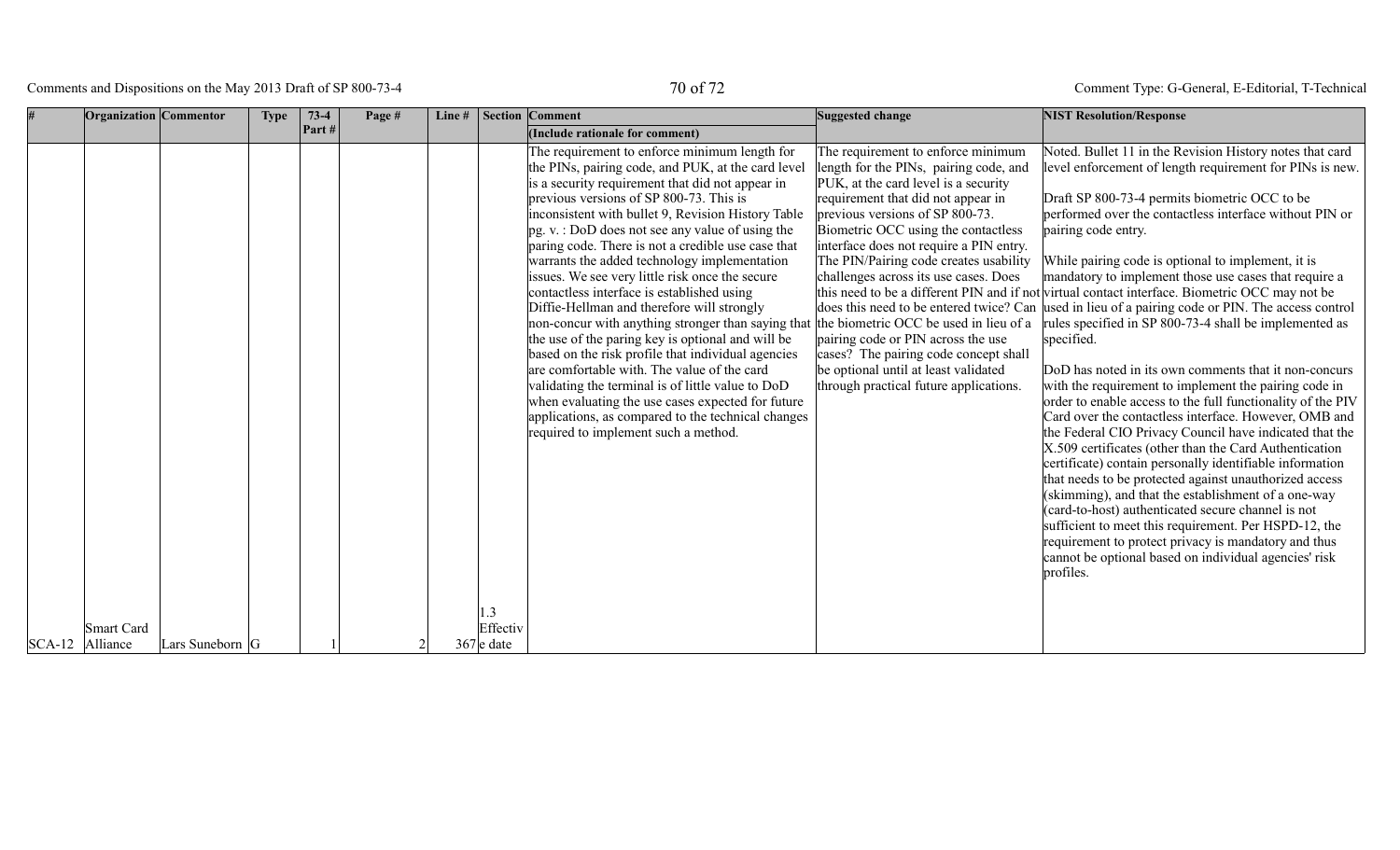Comments and Dispositions on the May 2013 Draft of SP 800-73-4 71 of 72

|                     | <b>Organization</b> Commentor |                             | <b>Type</b> | $73-4$ | Page #  | Line# |                                                           | <b>Section Comment</b>                                                                                                                                                                                                                                                                                                                  | Suggested change                                                                                                                                                                                                                                                              | <b>NIST Resolution/Response</b>                                                                                                          |
|---------------------|-------------------------------|-----------------------------|-------------|--------|---------|-------|-----------------------------------------------------------|-----------------------------------------------------------------------------------------------------------------------------------------------------------------------------------------------------------------------------------------------------------------------------------------------------------------------------------------|-------------------------------------------------------------------------------------------------------------------------------------------------------------------------------------------------------------------------------------------------------------------------------|------------------------------------------------------------------------------------------------------------------------------------------|
|                     |                               |                             |             | Part#  |         |       |                                                           | (Include rationale for comment)                                                                                                                                                                                                                                                                                                         |                                                                                                                                                                                                                                                                               |                                                                                                                                          |
| $ SCA-13 $ Alliance | <b>Smart Card</b>             | Lars Suneborn G             |             |        | 18      |       | Table 4<br>"9A"<br>Contact<br>$831$  less                 | VCI and (PIN or OCC) This creates an additional<br>Card PIN that a user must remember and enter at<br>an access control point. The result is inconsistent<br>PIN entry processes, additional delays, additional<br>opportunity for PIN confusion and PIN entry errors<br>with resulting lock out that requires PIN reset<br>operations. | See comment 11 above                                                                                                                                                                                                                                                          | Resolved by adding additional clarifying text about use<br>of the pairing code. See also G-17 and HID-5.                                 |
| SCA-14 Alliance     | <b>Smart Card</b>             | Lars Suneborn G             |             |        | 18      |       | Table 4<br>"9C"<br>Contact<br>$831$  less                 | VCI and (PIN Always or OCC Always) This<br>creates an additional Card PIN that a user must<br>remember enter. The result is inconsistent PIN<br>entry processes, additional delays, additional<br>opportunity for PIN confusion and PIN entry errors<br>with resulting lock out that requires PIN reset<br>operations.                  | SM and PIV Card Application PIN or<br><b>OCC</b> Always.                                                                                                                                                                                                                      | Resolved by SCA-13.                                                                                                                      |
|                     | <b>Smart Card</b>             |                             |             |        |         |       |                                                           | Table 4, See 11 above                                                                                                                                                                                                                                                                                                                   | See 11 above                                                                                                                                                                                                                                                                  | Resolved by SCA-13.                                                                                                                      |
| SCA-15 Alliance     |                               | Lars Suneborn G             |             |        | 18      |       | 831 "9D"                                                  |                                                                                                                                                                                                                                                                                                                                         |                                                                                                                                                                                                                                                                               |                                                                                                                                          |
| SCA-16 Alliance     | <b>Smart Card</b>             | Lars Suneborn G             |             |        | 18      |       | Table 4.<br>Retired<br>Key<br>Manage<br>ment<br>$831$ Key | See 11 above                                                                                                                                                                                                                                                                                                                            | See 11 above                                                                                                                                                                                                                                                                  | Resolved by SCA-13.                                                                                                                      |
| $ SCA-17 $          | <b>Smart Card</b><br>Alliance | Lars Suneborn G             |             |        |         |       | 3.3.8<br>lrv<br>$630$ Object                              | Bit 5 indicates whether the pairing code is<br>Discove implemented.                                                                                                                                                                                                                                                                     | Bit 5 indicates whether the optional<br>pairing code is implemented.                                                                                                                                                                                                          | Accept                                                                                                                                   |
| SCA-18 Alliance     | <b>Smart Card</b>             | Sal D'Agostino <sup>T</sup> |             |        | 2 20/26 | 685   | 4.1 Key<br>Establis<br>hment<br>Protoco                   | The key establishment protocol                                                                                                                                                                                                                                                                                                          | Interoperability would be better served<br>using algorithms other than ECC as<br>described $=Z$ ; as an example RSA<br>could be used. It is not obvious that the<br>tradeoff needs to be completely geared<br>toward performance. Related to<br>balance of sections of in 4.1 | There has been substantial support for the adoption of<br>OPACITY as the key establishment protocol, and<br>OPACITY only works with ECC. |